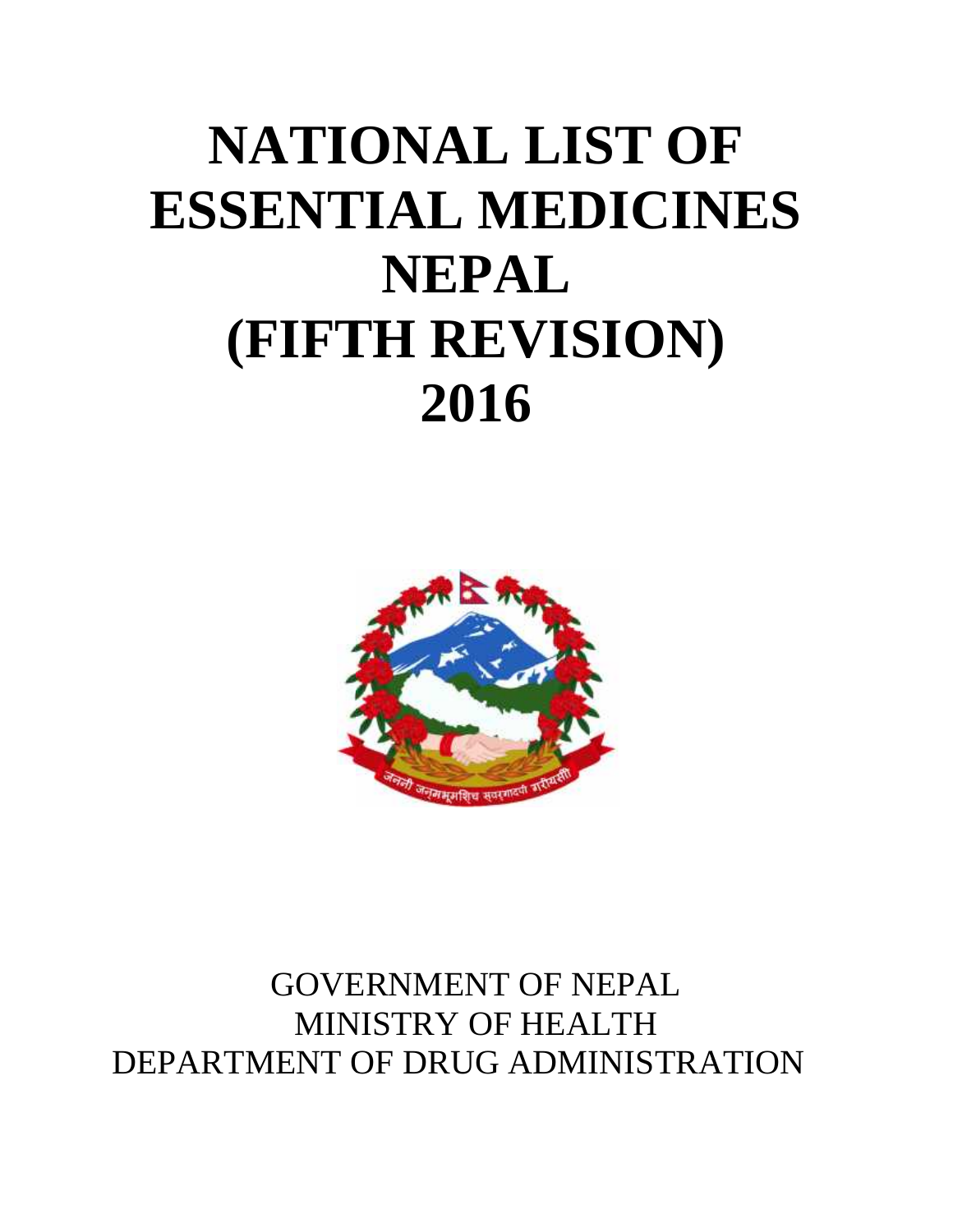### **Background**

- Essential medicines are those medicines that satisfy the priority health care needs of the population. WHO published the first essential medicine list in 1977 and has been updating it every two years since.
- Nepal being a signatory of the Alma Ata declaration (1978) implemented the essential medicine program with a first ever National List of Essential Medicines, NLEM in 1986.
- Since then NLEM revised five times (1992, 1997, 2002, 2011 and 2016) with the support from WHO Nepal.

## **Criteria of selection**

The main criteria for selection of the medicines in the NLEM are public health relevance (harmonizing with standard treatment schedule use in primary health care service), efficacy, safety, cost-effectiveness and access.

# **Methodology/Process Algorithm**

- Meeting of **Main committee** (for technical guidance)
- **Draft committee** working as a coordinating task force
- Opinions taken from **expert groups (**therapeutic experts-clinicians and other stakeholders**)**.
- **Wider consultation** through organizing workshop with resource personnel, clinicians/expert, draft committee, main committee comprising policy makers and programme managers and other relevant stakeholders based on STG and Evidences
- **Draft preparation** Closer consultation for minor details and edition
- **Finalization of draft NLEM**.
- **Agenda of DAC** for Recommendation
- **Approval by the ministry**

#### **Main committee (technical guidance)**

- Honorable Health Minister (MOH)
- Secretary, Ministry of Health (MOH)
- Chief, Policy, Planning and International Cooperation Division (MOH)
- Chief, Public Health Administration, Monitoring and Evaluation Division (MOH)
- Chief, Curative division (MOH)
- Director, Department of Health Services (DoHS)
- Director, Logistic Management Division (DoHS)
- Director, Primary Health Care Revitalization Division (DoHS)
- Director, National Tuberculosis Center (DoHS)
- Director, National AIDs and STD Control Centre (DoHS)
- Director, Epidemiology and Disease Control Division, (DoHS)
- Director, Child Health Division (DoHS)
- Director, National Medicine Laboratory (MOH)
- Director, Leprosy Control Section (DoHS)
- Director, Family Health Division (DoHS)
- Director, Management Division (DoHS)
- Director, Department of Ayurveda
- Chairperson, Nepal Medical Council
- WR/WHO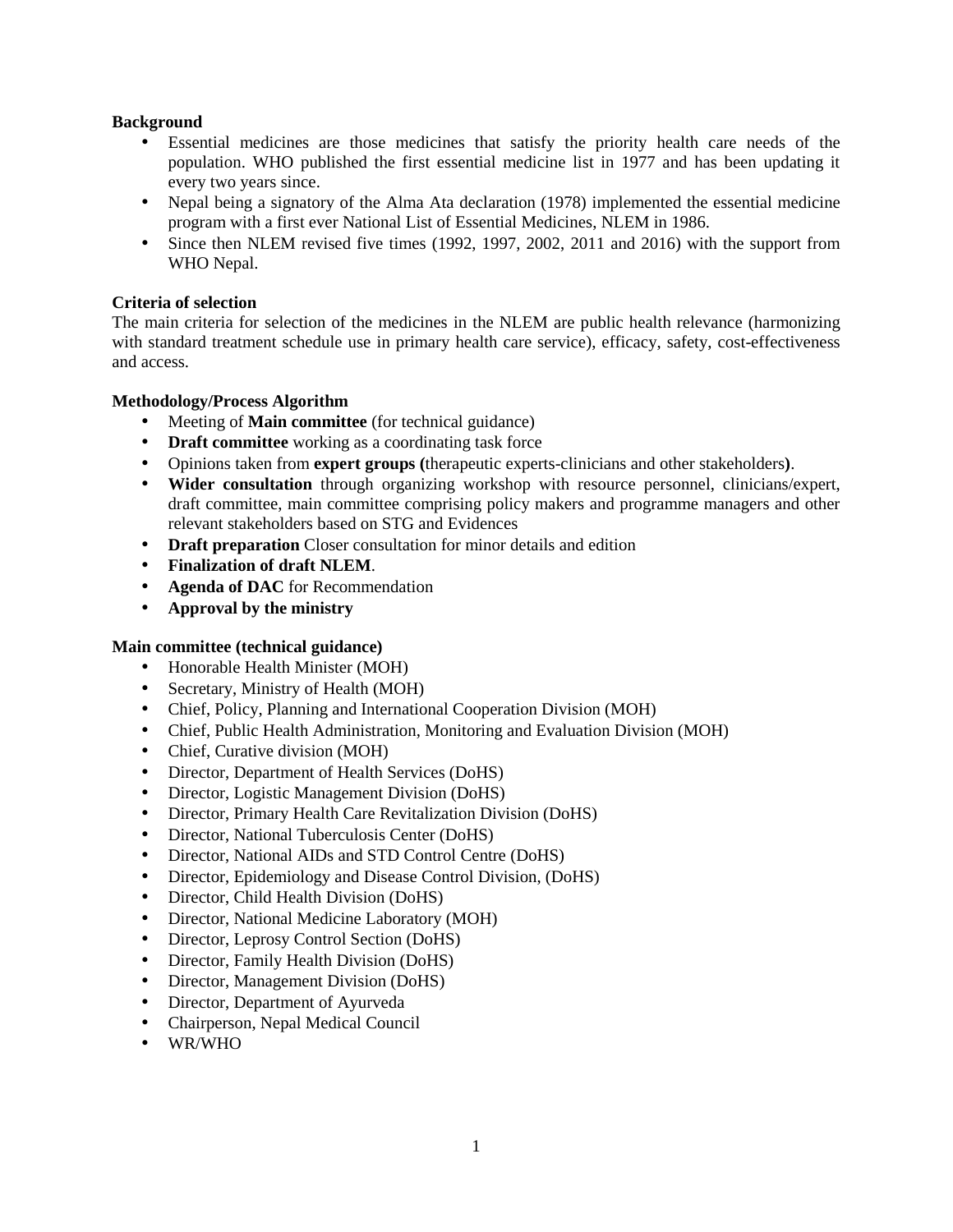# **Personnel Involved to coordinate and draft the List Facilitator**

• Mr. Santosh K.C., Drug Administrator, DDA

# **Key resource person for overall guidance**

- Mr. Narayan Prasad Dhakal, Director General, DDA
- **NEML Draft committee**
	- Mrs. Sangita Shah, Drug Administrator, LMD
	- Mr. Gorkha Bahadur DC, Pharmacy Officer, DDA
	- Mr. Rajesh Shrestha, Pharmacy Officer, DDA
	- Mr. Bhupendra Poudel, Pharmacy Officer, DDA
	- Mr. Kiran Bajracharya, Pharmacy Officer, DDA
	- Mr. Bibek Shrestha, Pharmacy Officer, DDA

# **Criteria for inclusion of a medicine in NLEM will be as follows:**

- Approved/licensed medicine in the country
- Relevance for disease posing public health problem (morbidity)
- Proven efficacy and safety profile based on valid scientific evidence (evidence-based)
- Cost effective
- Aligned with STG (the current treatment guidelines under public health program)
- Stable under the storage conditions
- Preference on relative safety, efficacy, cost-effectiveness (in case there are more than one alternative)
- Fixed Dose Combinations (FDCs) with unequivocally proven advantage over Single (in terms of increasing efficacy, reducing adverse effects and/or improving compliance)
- Access, free drug, SHI

# **Criteria for deletion of a medicine from NLEM will be as follows:**

- Banned in Nepal
- Reports of concerns on the safety profile of a medicine
- If better efficacy or favorable safety profiles and better cost-effectiveness is available.
- Irrelevant to public health disease burden
- Antimicrobial resistance pattern (In case of antimicrobials, if the resistance pattern has rendered a medicine ineffective in Nepalese and international context)
- Medicine with abuse and misuse potential

There were 321 medicines listed in NLEM 2011. A total of 86 medicines have been added or deleted from the NLEM 2011in the current list. A total of 62 medicines have been added and a total of 24 medicines have been deleted from the previous list. Among the 62 added medicines 56 were added to the main list and 6 to the complementary list. The medicines added in the Antitubercular and Antiretroviral groups are added to match with the National TB programme and HIV AIDS Control Program of Government of Nepal. The new list of NLEM 2016 thus contains 359 medicines.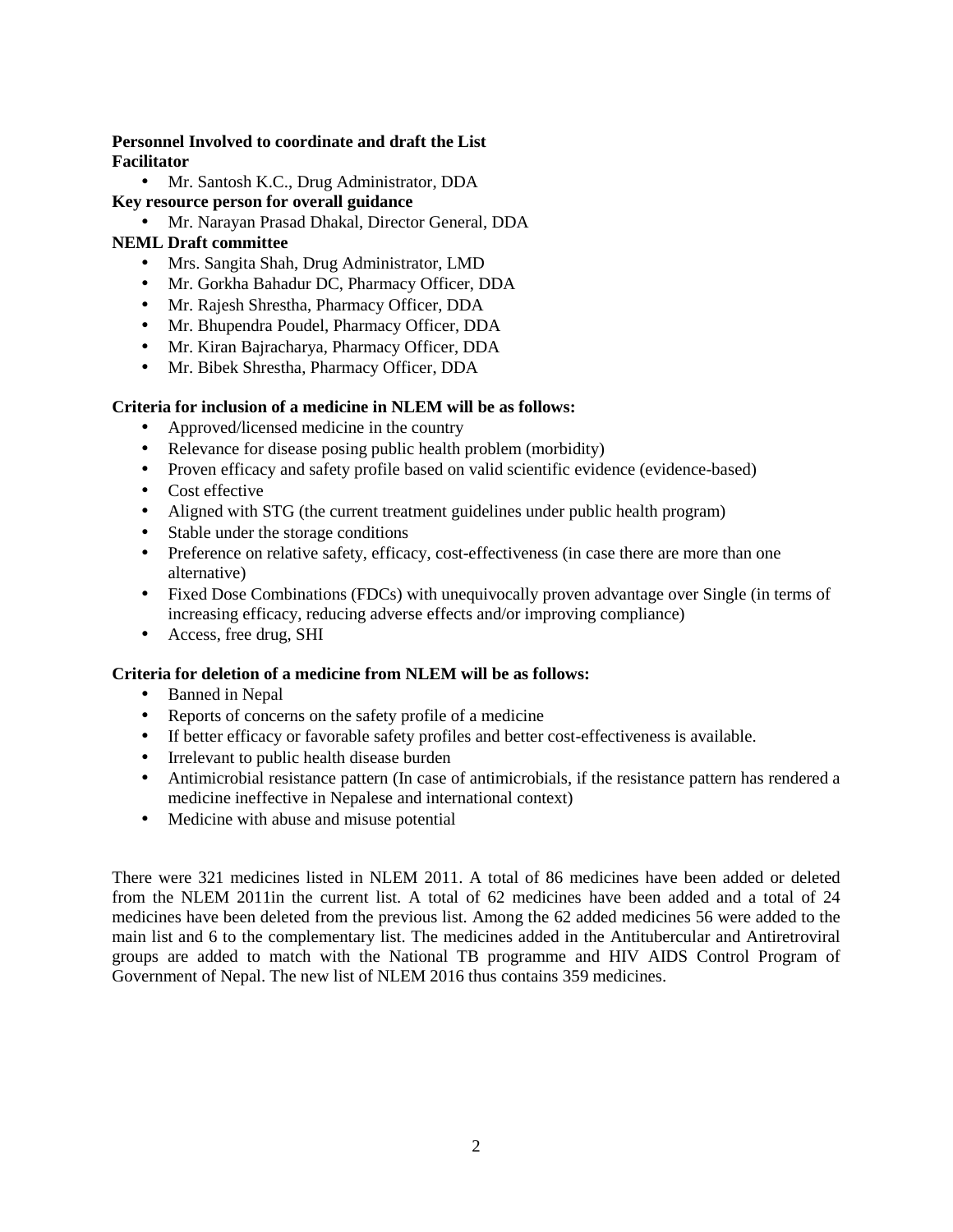# **Comparative Table for Addition and Deletion of Molecules in National List of Essential Medicines,**

| S.No.            | <b>Therapeutic Category</b>                                          | <b>Total</b><br>(NLEM<br>2011) | <b>Deleted</b> |              | <b>Added</b>   | <b>Total</b><br>(NLEM<br>2016) |                |
|------------------|----------------------------------------------------------------------|--------------------------------|----------------|--------------|----------------|--------------------------------|----------------|
|                  |                                                                      |                                | $M^*$          | $C^{**}$     | $M^*$          | $C^{**}$                       |                |
| 1                | Anaesthetics                                                         | 14                             |                |              | $\mathbf{1}$   | $\mathbf{1}$                   | 16             |
| $\overline{2}$   | Medicines for Pain and Palliative Care                               | 9                              |                |              | $\overline{2}$ |                                | $8***$         |
| 3                | Antihistaminics and Medicines Used in<br>Anaphylaxis                 | 6                              | 1              |              | $\mathbf{1}$   | 1                              | $\tau$         |
| 4                | Antidotes and Other Substances Used in<br>Poisonings                 | 13                             | $\mathbf{1}$   |              |                |                                | 12             |
| 5                | Antiepileptics / Anticonvulsants                                     | $\overline{7}$                 |                | $\mathbf{1}$ |                |                                | 6              |
| 6.1              | Anthelmintics                                                        | $\overline{4}$                 |                |              |                |                                | $\overline{4}$ |
| 6.2              | Antibacterials                                                       | 45                             | $\mathbf{1}$   |              | 3              | $\mathbf{1}$                   | 48             |
| 6.3              | <b>Antifungal Medicines</b>                                          | 3                              |                |              |                |                                | 3              |
| 6.4              | <b>Antiviral Medicines</b>                                           | 17                             | $\mathbf{1}$   |              | 9              |                                | 25             |
| 6.5              | <b>Antiprotozoal Medicines</b>                                       | 14                             | $\overline{2}$ |              |                |                                | 12             |
| $\boldsymbol{7}$ | <b>Antimigraine Medicines</b>                                        | 3                              | $\mathbf{1}$   |              |                |                                | $\overline{2}$ |
| $\,8\,$          | Antineoplastic, Immunosuppressives                                   | 34                             |                |              | $\mathbf{1}$   |                                | 35             |
| 9                | Antiparkinsonism Medicines                                           | $\overline{2}$                 |                |              |                |                                | $\overline{2}$ |
| 10               | Medicines Affecting the Blood                                        | 9                              |                |              | $\mathbf{1}$   |                                | 10             |
| 11               | <b>Blood Products and Plasma Substitutes</b>                         | $\overline{4}$                 |                |              |                |                                | $\overline{4}$ |
| 12               | <b>Cardiovascular Medicines</b>                                      | 25                             | $\overline{3}$ |              | 12             |                                | 34             |
| 13               | <b>Dermatological Medicines</b>                                      | 13                             | $\overline{2}$ | 1            | 3              |                                | 13             |
| 14               | Diagnostic Agents                                                    | 5                              |                |              |                |                                | 5              |
| 15               | Disinfectants and Antiseptics                                        | 8                              | $\overline{2}$ |              |                |                                | 6              |
| 16               | <b>Diuretics</b>                                                     | 5                              | $\mathbf{1}$   |              |                |                                | $\overline{4}$ |
| 17               | <b>Gastrointestinal Medicines</b>                                    | 13                             |                |              | $\overline{3}$ |                                | 16             |
| 18               | Hormones, Other Endocrine Medicines<br>and Contraceptives            | 26                             | 1              |              | $\mathfrak{2}$ |                                | 27             |
| 19               | Immunologicals                                                       | 22                             |                |              | $\overline{4}$ |                                | 26             |
| 20               | Muscle Relaxants (Peripherally Acting)<br>and Cholinerase Inhibitors | $\overline{4}$                 |                |              |                | 1                              | 5              |
| 21               | Ophthalmological, Ear, Nose and<br><b>Throat Preparations</b>        | 22                             |                |              | 6              | $\mathbf{1}$                   | 29             |
| 22               | Oxytocics and Antioxytocics                                          | 5                              | $\mathbf{1}$   |              | $\overline{2}$ |                                | 6              |
| 23               | Peritoneal Dialysis Solution                                         | 1                              |                |              |                |                                |                |
| 24               | Psychotherapeutic Medicines                                          | 15                             | $\mathbf{1}$   |              | $\overline{2}$ |                                | 16             |
| 25               | Medicines Acting on the Respiratory<br><b>Tract</b>                  | $\,8\,$                        | 1              | $\mathbf{1}$ |                |                                | $6\,$          |
| 26               | Solution Correcting Water, Electrolyte<br>and Acid Base Disturbances | $\,8\,$                        |                |              |                |                                | $8\,$          |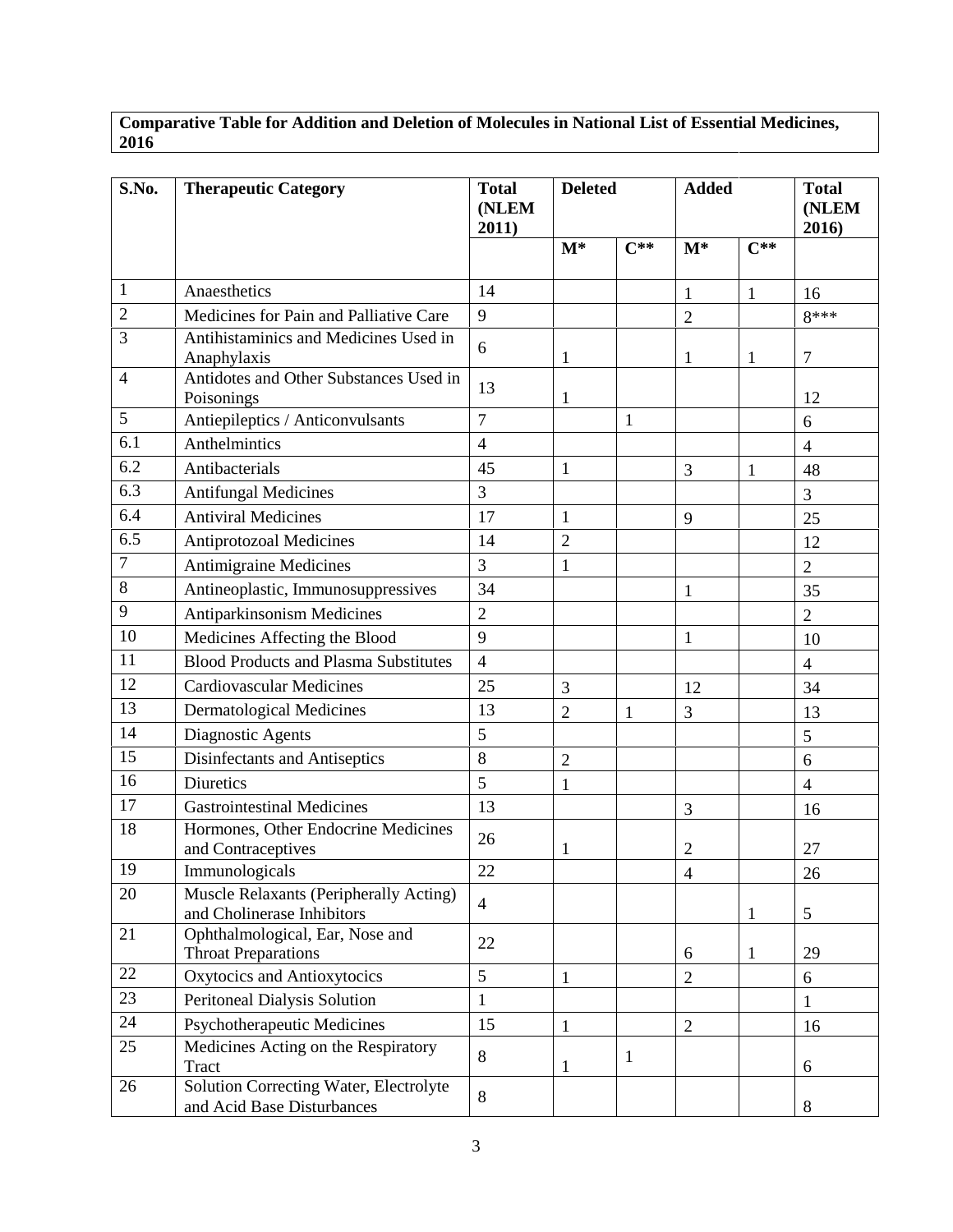| 27                                                                     | Vitamins and Minerals                |  |  |  |  |  |  |  |
|------------------------------------------------------------------------|--------------------------------------|--|--|--|--|--|--|--|
| 28                                                                     | Specific Medicines for Neonatal care |  |  |  |  |  |  |  |
| 29                                                                     | Medicines for Diseases of Joint      |  |  |  |  |  |  |  |
| $M^* =$ Main list                                                      |                                      |  |  |  |  |  |  |  |
|                                                                        | $C^{**} =$ Complimentary list        |  |  |  |  |  |  |  |
| ***allopurinol, colchicine and methotrexate shifted to new category 29 |                                      |  |  |  |  |  |  |  |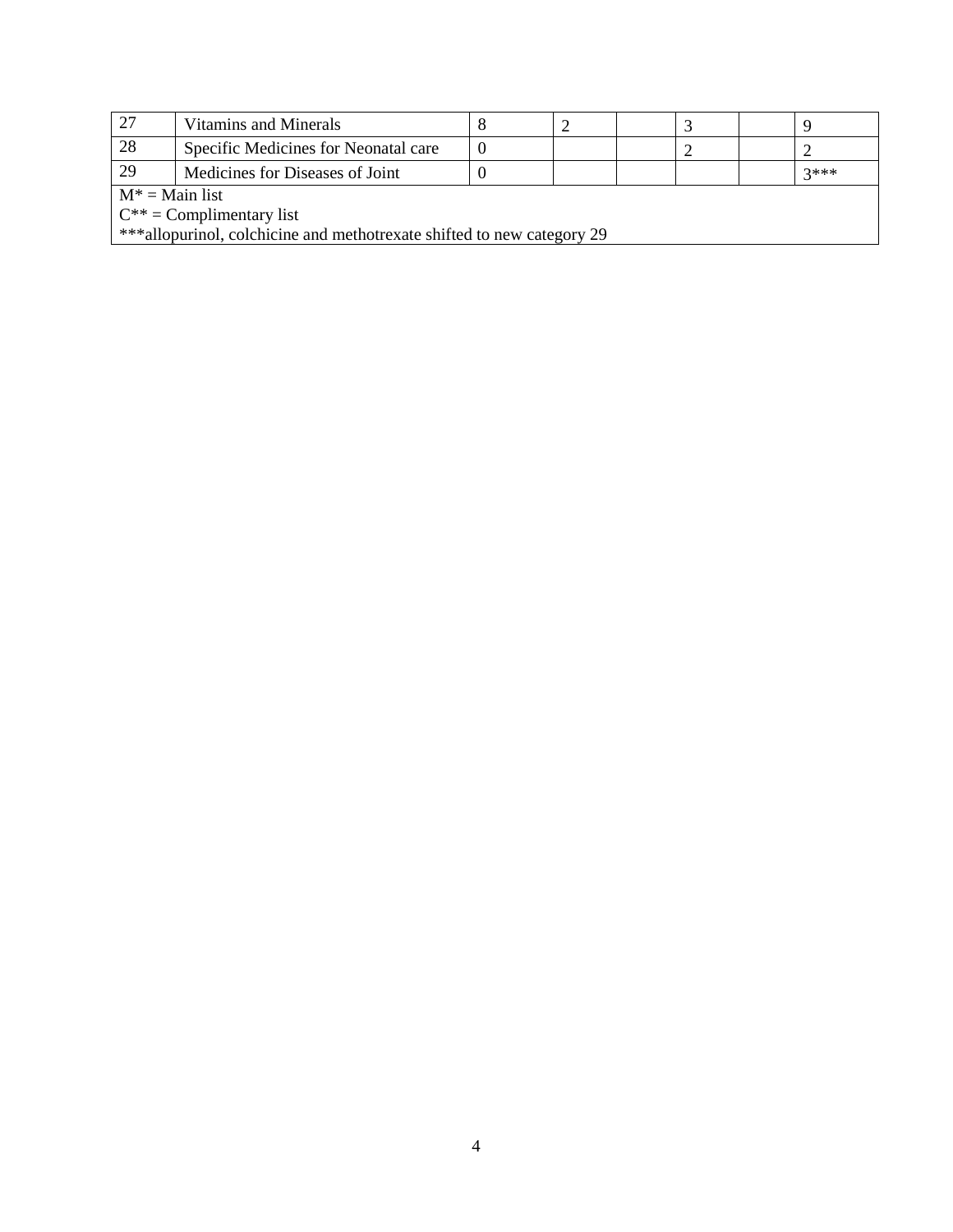| S.No.        | Group                                                             | <b>Name of Drug</b>         | Dosage form                 | Li<br>st     | <b>Additio</b><br>n/Deleti<br>on | Mol<br>ecul<br>e | <b>Dosage</b><br>form | <b>Streng</b><br>th | Reason                                                                       |
|--------------|-------------------------------------------------------------------|-----------------------------|-----------------------------|--------------|----------------------------------|------------------|-----------------------|---------------------|------------------------------------------------------------------------------|
|              |                                                                   |                             |                             |              |                                  |                  |                       |                     |                                                                              |
| 1            | Anesthetics                                                       | Sevoflurane                 | inhalation                  | $\mathsf{C}$ | Addition                         | $\mathbf{1}$     | $\mathbf{1}$          | $\mathbf{1}$        | Recovery is fast                                                             |
|              |                                                                   | Midazolam                   | injection, 1 mg/ml, 5 mg/ml | M            | Addition                         | $\mathbf{1}$     | $\mathbf{1}$          | $\overline{2}$      | Increased potency and<br>faster recovery                                     |
|              |                                                                   | Ibuprofen                   | oral liquid, 200 mg/5ml     | M            | Addition                         | $\boldsymbol{0}$ | $\mathbf{1}$          | $\mathbf{1}$        | For Paedriatic patients                                                      |
| $\mathbf{2}$ | Medicines for                                                     | Aspirin                     | tablet, 500 mg              | $\mathsf{C}$ | Change                           | $\pmb{0}$        | $\pmb{0}$             | $\mathbf{1}$        | 300 mg is Low<br>therapeutic dose for<br>analgesic and antipyretic<br>action |
|              | pain and<br>palliative care                                       | Codeine<br>phosphate        | tablet, 30 mg               | M            | Addition                         | $\mathbf{1}$     | $\mathbf{1}$          | $\mathbf{1}$        | Good for severe pain and<br>post operative pain                              |
|              |                                                                   | Paracetamol                 | oral drop 100 mg/ml         | M            | Change                           | $\mathbf 0$      | $\mathbf{1}$          | $\mathbf{1}$        | For Paedriatic patients                                                      |
|              |                                                                   | Fentanyl                    | injection, 50mcg/ml         | M            | Addition                         | $\mathbf{1}$     | $\mathbf{1}$          | $\mathbf{1}$        | 50 to 100 times stronger<br>analgesic than morphine                          |
|              | Antihistaminics                                                   | Cetrizine                   | tablet 10 mg                | M            | Addition                         | $\mathbf{1}$     | $\mathbf{1}$          | $\mathbf{1}$        | Common Cost effective<br>drug                                                |
| 3            | and Medicine<br>used in                                           | Chlopheniramin<br>e maleate | tablet 4 mg                 | ${\sf M}$    | Deletion                         | $\mathbf{1}$     | $\mathbf{1}$          | $\mathbf{1}$        | Problem with availability                                                    |
|              | Anaphylaxis                                                       | Fexofenadine                | oral liquid 30mg/5ml        | $\mathsf{C}$ | Addition                         | $\mathbf{1}$     | $\mathbf{1}$          | $\mathbf{1}$        | <b>Effective for Paedriatic</b><br>patients                                  |
| 4            | Antidotes and<br>Other<br><b>Substances Used</b><br>in Poisonings | Ethyl alcohol               | injection                   | M            | Deletion                         | $\mathbf{1}$     | $\mathbf{1}$          | $\mathbf{1}$        | Problem with availability                                                    |

| Table showing addition, deletion and medicines whose dose have been changed or shifted to main or complimentary list |  |  |
|----------------------------------------------------------------------------------------------------------------------|--|--|
|                                                                                                                      |  |  |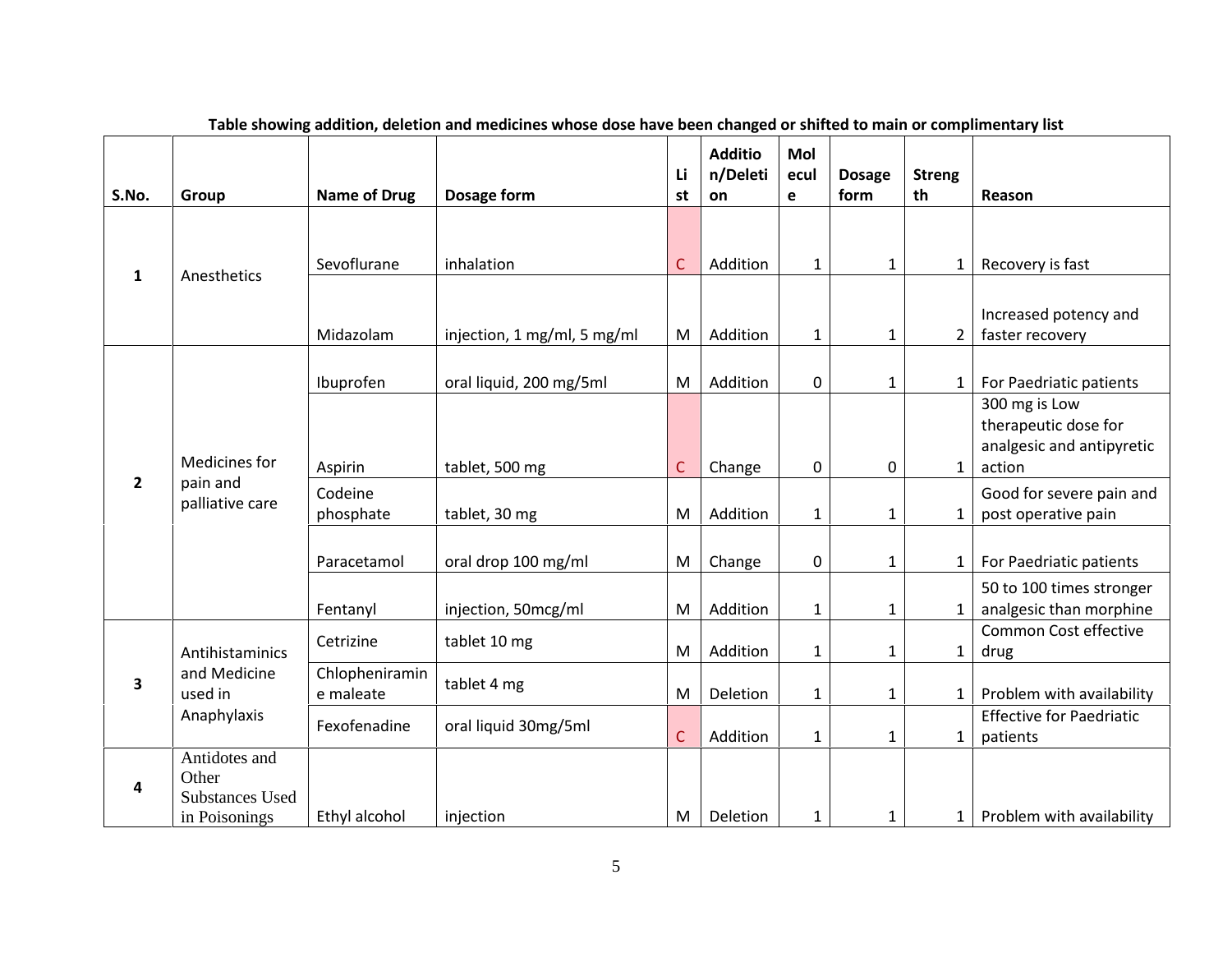|     |                  | Carbamazepine | tablet, 400 mg, oral liquid 100<br>mg/5ml | M            | Addition | 0            | 1              | 2              | To address Paedriatic<br>patients                  |
|-----|------------------|---------------|-------------------------------------------|--------------|----------|--------------|----------------|----------------|----------------------------------------------------|
| 5   | Antiepileptics / | Valporic acid | oral liquid 200 mg/5 ml                   | M            | Addition | $\mathbf 0$  | 1              | $\mathbf{1}$   | To address Paedriatic<br>patients                  |
|     | Anticonvulsants  | Paraldehyde   | injection, 500 mg/ml                      | $\mathsf{C}$ | Deletion | $\mathbf 1$  | $\mathbf{1}$   | $\mathbf{1}$   | Problem with availability                          |
|     |                  |               |                                           |              |          |              |                |                |                                                    |
|     |                  | Phenobarbital | tablet 60 mg, injection, 200<br>mg/ml     | M            | Addition | $\mathbf 0$  | $\overline{2}$ | $\overline{2}$ | To address Paedriatic<br>patients                  |
| 6.1 | Anthelmintics    | Niclosamide   | tablet, 500 mg                            | M            | Shift    | $\mathbf 0$  | 0              | 0              |                                                    |
|     |                  | Amoxicillin   | dt 250 mg, powder for oral<br>liquid      | M            | Addition | 0            | $\overline{2}$ | $\overline{2}$ | To address Paedriatic<br>patients                  |
|     |                  |               |                                           |              |          |              |                |                |                                                    |
| 6.2 | Antibacterials   | Cephalexin    | capsule 250mg, dry syrup<br>125/250/5 ml  | M            | Addition | $\mathbf{1}$ | $\overline{2}$ | 3              | To increase microbial<br>coverage                  |
|     |                  | Vancomycin    | 500 mg, dry powder for<br>injection       | C            | Addition | $\mathbf{1}$ | $\mathbf{1}$   | $\mathbf{1}$   | First line treatment for<br>complicated infections |
|     |                  | Linezolid     | tablet, 300 mg                            | M            | Addition | $\mathbf{1}$ | 1              | 1              | To address National TB<br>Programme                |
|     |                  | Streptomycin  | inj. 75 g                                 | M            | Deletion | $\mathbf 0$  | $\mathbf{1}$   | $\mathbf{1}$   | Problem with availability                          |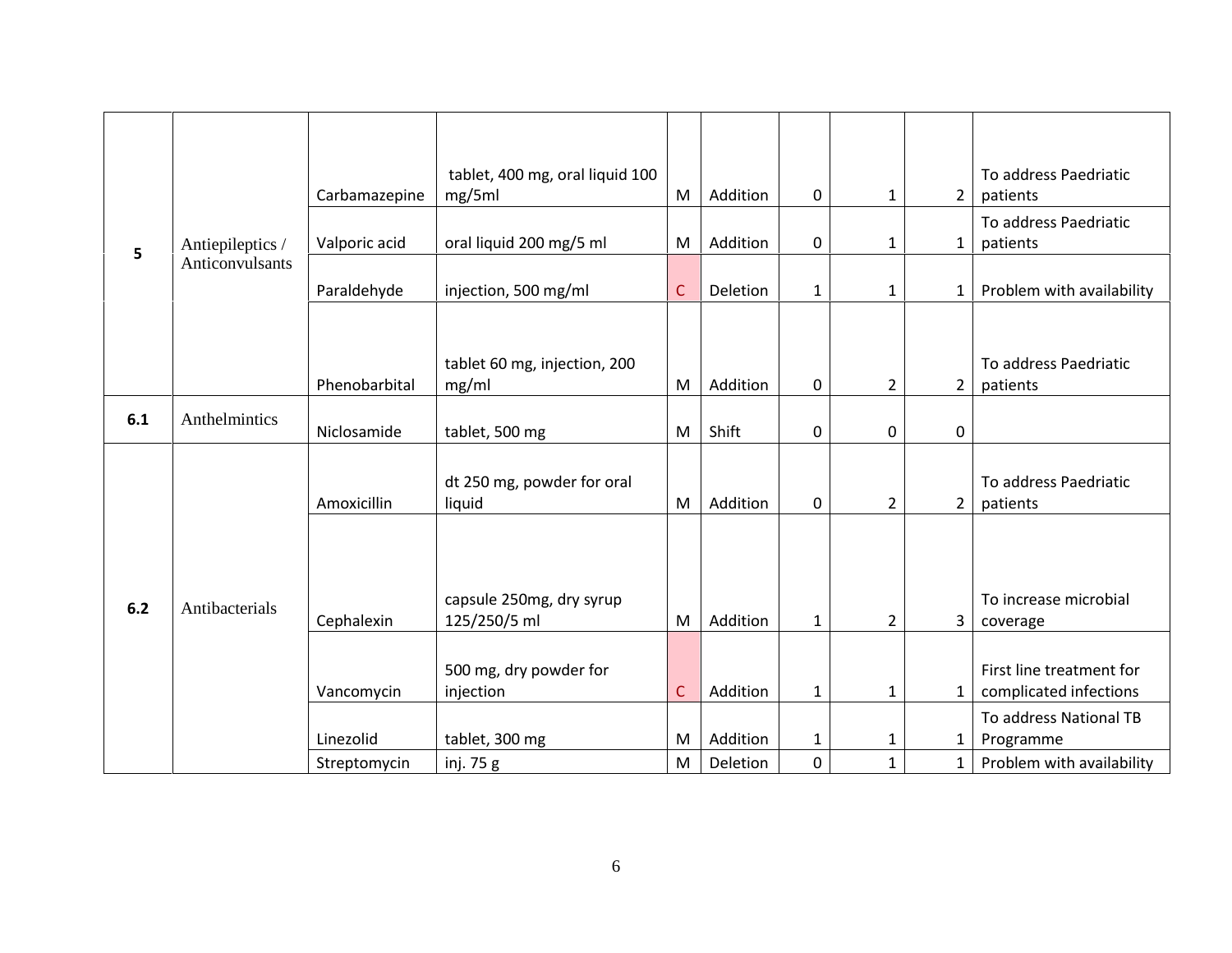|     |                         | Isoniazid +                                |                                                     |           |          |                  |                |                |                                             |
|-----|-------------------------|--------------------------------------------|-----------------------------------------------------|-----------|----------|------------------|----------------|----------------|---------------------------------------------|
|     |                         | rifampicin +<br>pyrazinamide               | tablet, injection                                   | M         | Change   | 0                | 0              | $\mathbf{1}$   | To address National TB<br>Programme         |
|     |                         | Isoniazid +<br>rifampicin                  | tablet, injection                                   | M         | Change   | $\boldsymbol{0}$ | 0              | $\mathbf{1}$   | To address National TB<br>Programme         |
|     |                         | Bedaquiline                                | tablet, 100 mg                                      | M         | Addition | $\mathbf{1}$     | $\mathbf{1}$   | $\mathbf{1}$   | To address National TB<br>Programme         |
|     |                         | Pyrazinamide                               | sachet                                              | ${\sf M}$ | Change   | $\pmb{0}$        | 0              | $\mathbf{1}$   | To address National TB<br>Programme         |
|     |                         | Isoniazid +<br>rifampicin+<br>pyrizinamide | tablet 30+60+150                                    | M         | Deletion | 1                | $\mathbf{1}$   | $\mathbf{1}$   | Not in WHO model list of<br>essential drugs |
|     |                         | Clotrimazole                               | mouth paint 1% w/v                                  | M         | Addition | $\pmb{0}$        | 1              | $\mathbf{1}$   | For the treatment of oral<br>infections     |
| 6.3 | Antifungal<br>Medicines |                                            |                                                     |           |          |                  |                |                |                                             |
|     |                         | Nystatin                                   | oral liquid 50 mg/5ml, 100000<br>iu/ml, mouth paint | ${\sf M}$ | Addition | 0                | $\overline{2}$ | $\overline{2}$ | For the treatment of oral<br>infections     |
|     |                         |                                            |                                                     |           |          |                  |                |                |                                             |
| 6.4 | Antiviral<br>Medicines  | Oseltamivir                                | tablet, 30,45,75 mg, oral<br>powder 6mg/ml          | M         | Addition | $\mathbf{1}$     | $\overline{2}$ | 4              | To address the national<br>programme        |
|     |                         | Acyclovir                                  | tablet, 400/800 mg                                  | M         | Addition | $\boldsymbol{0}$ | 0              | $\overline{2}$ | Low therapeutic dosage                      |
|     |                         | Didanosine                                 | capsule 250/400 mg                                  | M         | Deletion | $\mathbf{1}$     | 1              | 2              | Phased out                                  |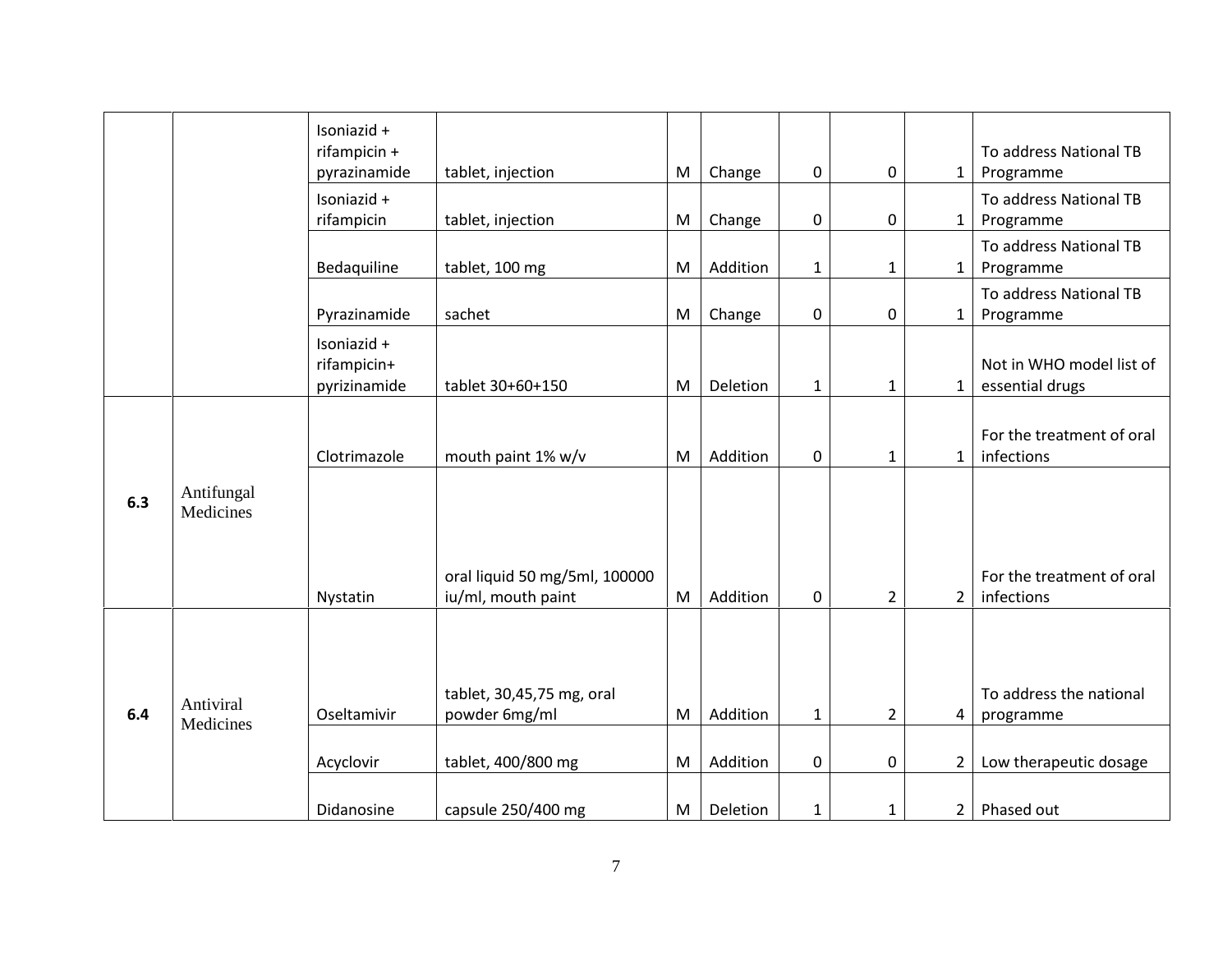|                         |                        |                 |                    |   |          |              |              |              | To address National       |
|-------------------------|------------------------|-----------------|--------------------|---|----------|--------------|--------------|--------------|---------------------------|
|                         |                        | Nevirapine      | capsule 50 mg      | M | Addition | $\mathbf 0$  | 1            | 1            | Programme                 |
|                         |                        |                 |                    |   |          |              |              |              | To address National       |
|                         |                        | Ritonavir       | tablet 100 mg      | M | Addition | 1            | 1            | $\mathbf{1}$ | Programme                 |
|                         |                        | Abacavir/lamiv  |                    |   |          |              |              |              | To address National       |
|                         |                        | udine           | tablet 60/30 mg    | M | Addition | 1            | 1            | 1            | Programme                 |
|                         |                        | Emtricitabine/t |                    |   |          |              |              |              | To address National       |
|                         |                        | enofovir        | tablet, 200/300 mg | M | Addition | $\mathbf{1}$ | 1            | 1            | Programme                 |
|                         |                        | Lopinavir/riton |                    |   |          |              |              |              | To address National       |
|                         |                        | avir            | tablet, 100/25 mg  | M | Addition | 1            | 1            | 1            | Programme                 |
|                         |                        | Zidovudine/lam  |                    |   |          |              |              |              | To address National       |
|                         |                        | ivudine         | tablet, 60/30 mg   | M | Addition | 1            | 1            |              | Programme                 |
|                         |                        | Zidovudine/lam  |                    |   |          |              |              |              |                           |
|                         |                        | ivudine/nevirap |                    |   |          |              |              |              | To address National       |
|                         |                        | ine             | tablet, 60/30/50   | M | Addition | $\mathbf{1}$ | $\mathbf{1}$ | 1            | Programme                 |
|                         |                        |                 |                    |   |          |              |              |              | To increase antiviral     |
|                         |                        | Entecavir       | tablet, 0.5, 1 mg  | M | Addition | $\mathbf{1}$ | $\mathbf{1}$ | 2            | coverage                  |
|                         |                        |                 |                    |   |          |              |              |              | To increase antiviral     |
|                         |                        | Sofosbuvir      | tablet, 400mg      | M | Addition | $\mathbf{1}$ | $\mathbf{1}$ |              | coverage                  |
|                         |                        |                 |                    |   |          |              |              | 1            |                           |
|                         |                        | Diloxanide      |                    |   |          |              |              |              |                           |
| 6.5                     | Antiprotozoal          |                 | tablet, 500 mg     | M | Deletion | $\mathbf{1}$ | 1            |              | Problem with availability |
|                         | Medicines              | Paromomycin     |                    |   |          |              |              |              |                           |
|                         |                        |                 | injection, 750 mg  | M | Deletion | $\mathbf{1}$ | $\mathbf{1}$ |              | Problem with availability |
| $\overline{\mathbf{z}}$ | Antimigraine           | Ergometrine     |                    |   |          |              |              |              |                           |
|                         | Medicines              |                 | tablet 1 mg        | M | Deletion | 1            | 1            | 1            | Not preferred drugs       |
|                         |                        | Etoposide       |                    |   |          |              |              |              |                           |
|                         |                        |                 | tablet, 100 mg     | M | Addition | $\mathbf 0$  | $\mathbf{1}$ | 1            | Oral form addition        |
|                         | Antineoplastic,        |                 |                    |   |          |              |              |              |                           |
| 8                       | Immunosuppress<br>ives | Methotrexate    | tablet, 5,10 mg    | M | Addition | $\pmb{0}$    | $\pmb{0}$    | 2            | Dosage form addition      |
|                         |                        |                 |                    |   |          |              |              |              |                           |
|                         |                        | Procarbazine    | tablet, 50 mg      | M | Addition | 1            | 1            | 1            | Increase coverage         |
|                         |                        |                 |                    |   |          |              |              |              |                           |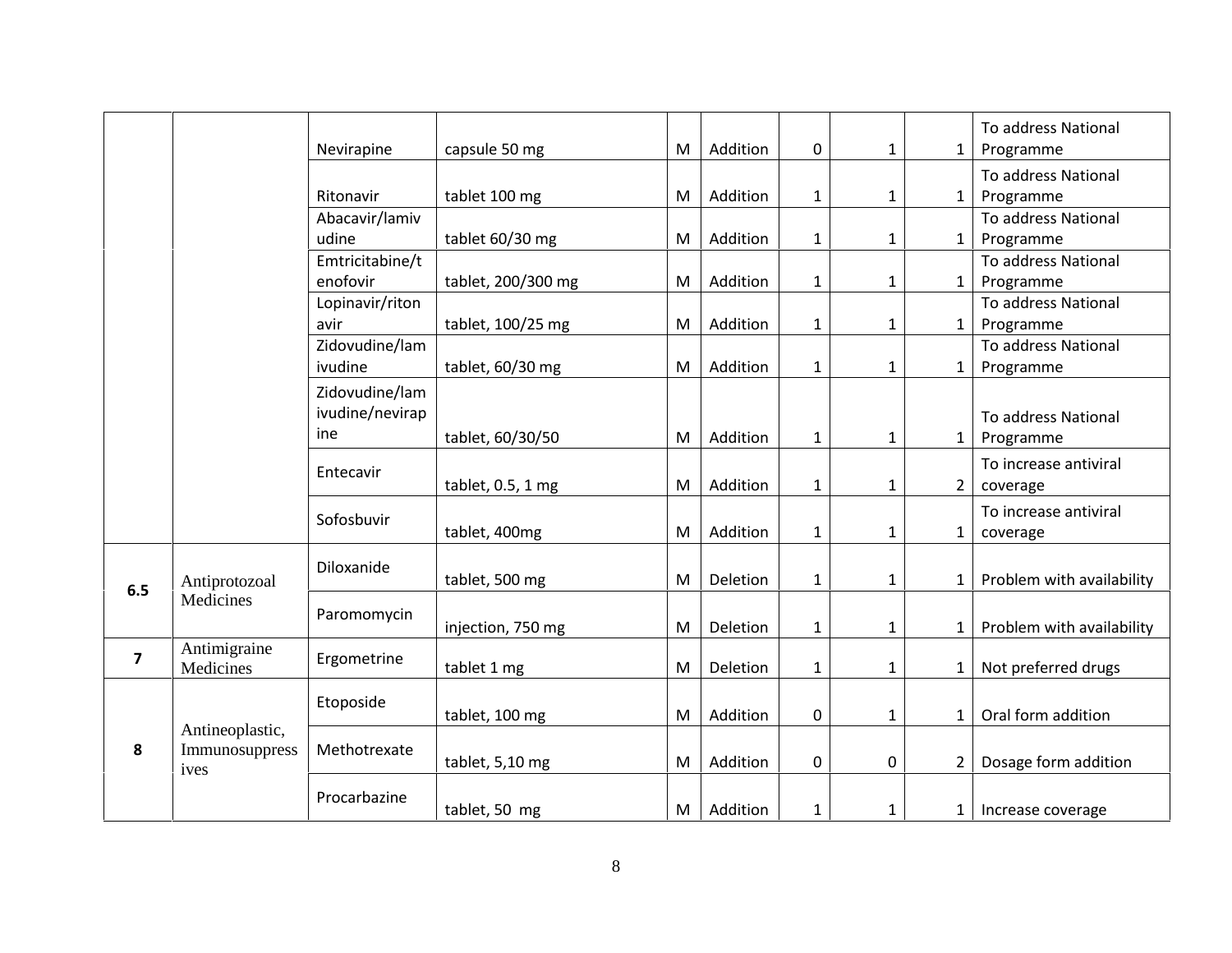|    |                                            | Bleomycin   | powder for injection, 15 mg            | M      | Shift    | 0                            | 0                            | 0            |                                         |
|----|--------------------------------------------|-------------|----------------------------------------|--------|----------|------------------------------|------------------------------|--------------|-----------------------------------------|
| 10 | Medicines<br>Affecting the<br><b>Blood</b> | Enoxaparin  | injection 30,60,80 mg                  | M      | Addition | $\mathbf{1}$                 | $\mathbf{1}$                 | 3            | INR monitoring not<br>needed as heparin |
|    |                                            | Atenolol    | tablet, 50 mg, 100                     | M      | Deletion | $\mathbf{1}$                 | $\mathbf{1}$                 | $2^{\circ}$  | Other safer alternative<br>available    |
|    |                                            | Aspirin     | tablet 150, 300 mg                     | M      | Addition | $\pmb{0}$                    | $\mathbf{1}$                 | $2^{\circ}$  | Addition of approved<br>doses           |
|    |                                            | Metoprolol  |                                        |        | Addition |                              |                              | 3            | Safter than atenolol                    |
|    |                                            | Metoprolol  | tablet, 12.5/25/50 mg<br>12.5/25/50 mg | M<br>M | Addition | $\mathbf{1}$<br>$\mathbf{1}$ | $\mathbf{1}$<br>$\mathbf{1}$ | 3            | Safter than atenolol                    |
| 12 | Cardiovascular                             | Atenolol    | tablet 25,50,100 mg                    | M      | Deletion | $\mathbf{1}$                 | $\mathbf{1}$                 | $\mathbf{3}$ | Not preferred choice of<br>drug         |
|    | Medicines                                  | Amiodarone  | tablet 100 mg, injection<br>50mg/ml    | M      | Addition | $\mathbf{1}$                 | $\overline{2}$               | $\mathbf{2}$ | Preferred choice                        |
|    |                                            | Hydralazine | injection, 20 mg                       | M      | Addition | $\mathbf{1}$                 | $\mathbf{1}$                 | $\mathbf{1}$ | For hypertensive<br>emergencies         |
|    |                                            | Amlodipine  | tablet, 2.5, 5 mg                      | M      | Addition | $\mathbf{1}$                 | $\mathbf{1}$                 | $2^{\circ}$  | Common Cost effective<br>drug           |
|    |                                            | Losartan    | tablet, 25, 50 mg                      | M      | Addition | $\mathbf{1}$                 | $\mathbf{1}$                 | $2^{\circ}$  | Common Cost effective<br>drug           |
|    |                                            | Atenolol    | tablet 25 mg                           | M      | Addition | 0                            | $\mathbf 0$                  | $\mathbf{1}$ | Common Cost effective<br>drug           |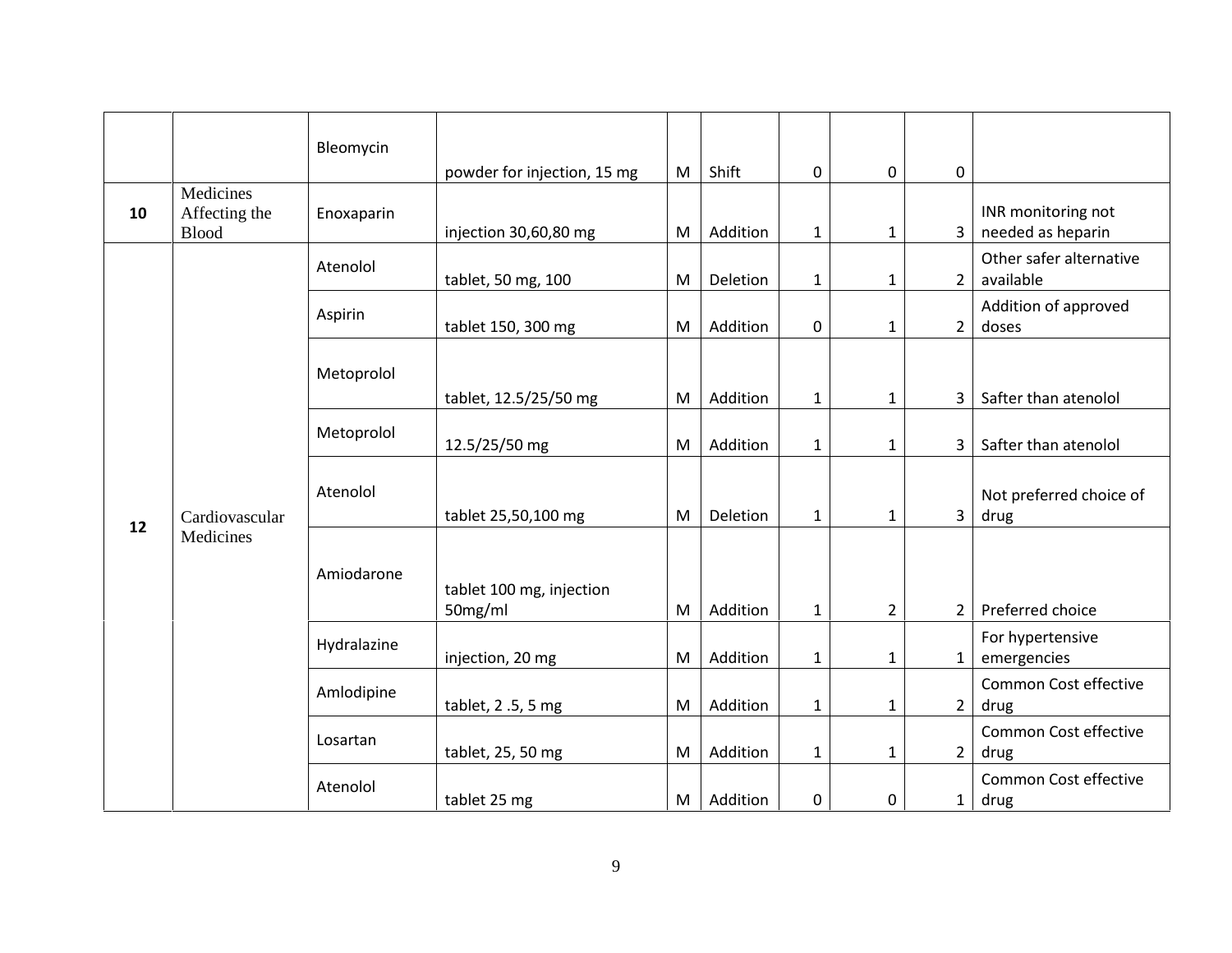|    |                             | Labetalol           |                                        |              |          |              |                |                | For hypertensive<br>emergencies in                  |
|----|-----------------------------|---------------------|----------------------------------------|--------------|----------|--------------|----------------|----------------|-----------------------------------------------------|
|    |                             |                     | injection, 5 mg/ml                     | M            | Addition | $\mathbf{1}$ | $\mathbf{1}$   | $\mathbf{1}$   | pregnancies                                         |
|    |                             | Enalapril           | tablet, 5,10,20 mg                     | M            | Deletion | $\mathbf{1}$ | $\mathbf{1}$   | 3              | Replaced with ramipril                              |
|    |                             | Ramipril            | tablet, 2.5, 5 mg                      | M            | Addition | $\mathbf 1$  | $\mathbf{1}$   | $\overline{2}$ | Replaced for enalapril                              |
|    |                             | Frusemide           | tablet, 20/40 mg, injection<br>10mg/ml | M            | Addition | $\mathbf 1$  | $\overline{2}$ | 3              | Preferred choice                                    |
|    |                             | Spirolactone        | tablet 25 mg                           | M            | Addition | $\mathbf{1}$ | $\mathbf{1}$   | $\mathbf{1}$   | Preferred choice                                    |
|    |                             | Clopidogrel         | tablet, 75 mg                          | M            | Addition | $\mathbf 1$  | $\mathbf{1}$   | $\mathbf{1}$   | Common Cost effective<br>drug                       |
|    |                             | Fenofibirate        | tablet 80, 160 mg                      | M            | Addition | $\mathbf 1$  | $\mathbf{1}$   | $\overline{2}$ | Common Cost effective<br>drug                       |
|    |                             | Selenium<br>sulfide | suspension 2%                          | $\mathsf{C}$ | Deletion | $\mathbf 1$  | $\mathbf{1}$   | $\mathbf{1}$   | Frequently causes<br>irritations                    |
|    |                             | Fluconazole         | capsule, 150 mg                        | M            | Addition | $\mathbf{1}$ | $\mathbf{1}$   | $\mathbf{1}$   | Common Cost effective<br>drug                       |
| 13 | Dermatological<br>Medicines | Mupirocin           | cream/oint 2%                          | M            | Addition | $\mathbf{1}$ | $\mathbf{1}$   | $\mathbf{1}$   | Increase coverage due to<br>broad spectrum coverage |
|    |                             | Salisylic acid      | cream 10,20,40%                        | M            | Addition | $\mathbf 1$  | $\mathbf{1}$   | $\overline{3}$ | Common Cost effective<br>drug                       |
|    |                             | Coal tar            | solution 5%                            | M            | Deletion | $\mathbf{1}$ | $\mathbf{1}$   | $\mathbf{1}$   | Not preferred choice of<br>drug                     |
|    |                             | Lindane             | lotion 1%                              | M            | Deletion | $\mathbf{1}$ | $\mathbf{1}$   | $\mathbf{1}$   | Phased out                                          |
|    | Disinfectants               | Permethrin          | 5 % lotion                             | ${\sf M}$    | Shift    | $\mathbf 0$  | $\mathbf 0$    | $\Omega$       |                                                     |
| 15 | and Antiseptics             | Povidine iodine     | solution 10%                           | M            | Addition | $\mathbf 0$  | $\mathbf 0$    | $\mathbf{1}$   | Common Cost effective<br>drug                       |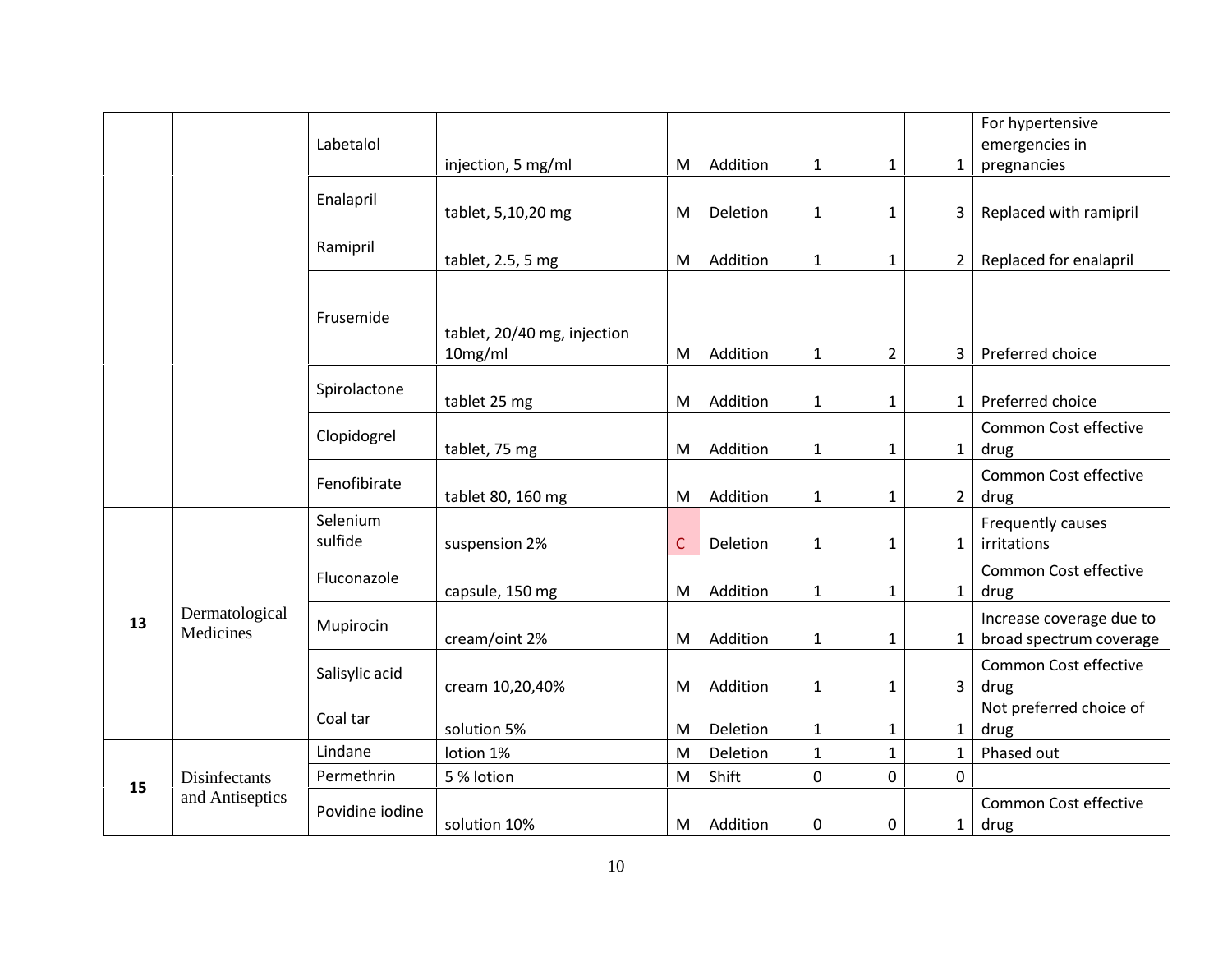|    |                                 | Formaldehyde                        | solution 3%          | M            | <b>Deletion</b> | $\mathbf{1}$ | 1            | 1              | Phased out                           |
|----|---------------------------------|-------------------------------------|----------------------|--------------|-----------------|--------------|--------------|----------------|--------------------------------------|
|    |                                 | Cetrimide                           | solution 20%         | M            | Deletion        | $\mathbf{1}$ | 1            | $\mathbf{1}$   | Not preferred choice of<br>drug      |
| 16 | Diuretics                       | Triamterene                         | tablet, 50 mg        | M            | <b>Deletion</b> | $\mathbf{1}$ | 1            | $\mathbf{1}$   | Not preferred choice of<br>drug      |
|    |                                 | Granisetron                         | tablet, 1, 2 mg      | M            | Addition        | $\mathbf{1}$ | 1            | $\overline{2}$ | Antiemetics for cancer<br>patients   |
| 17 | Gastrointestinal<br>Medicines   | Isobgol husk                        | oral powder          | M            | Addition        | $\mathbf{1}$ | $\mathbf{1}$ | $\mathbf{1}$   | Common laxatives                     |
|    |                                 | Drotaverine<br>hydrochloride        | tablet 40/80 mg      | $\mathsf{C}$ | Addition        | $\mathbf{1}$ | $\mathbf{1}$ | $\overline{2}$ | <b>Common Cost effective</b><br>drug |
|    |                                 | Ethinylestradiol<br>+levonorgestrel | 20/1000 mcg*         | M            | Addition        | 0            | 0            | $\mathbf{1}$   | Low therapeutic dosage               |
|    |                                 | Silicon<br>ring<br>pessaries        |                      | M            | Addition        | $\mathbf{1}$ | $\mathbf{1}$ | $\mathbf{1}$   | Preferred choice                     |
| 18 | Hormones, Other<br>Endocrine    | Gibenclamide                        | tablet, 2.5, 5 mg    | M            | Deletion        | $\mathbf{1}$ | 1            | $\overline{2}$ | Not preferred choice of<br>drug      |
|    | Medicines and<br>Contraceptives | Glicazide                           | tablet, 40, 80 mg    | M            | Addition        | $\mathbf{1}$ | $\mathbf 1$  | $\overline{2}$ | Common Cost effective<br>drug        |
|    |                                 | Metformin                           | tablet 850 mg        | M            | Addition        | $\mathbf 0$  | 0            | $\mathbf{1}$   | Increase the range                   |
|    |                                 | Levothyroxine                       | tablet, 25,50,75 mcg | M            | Addition        | $\mathbf 0$  | $\mathbf 0$  | 3              | Increase the range                   |
| 19 | Immunologicals                  | Diphtheria<br>antitoxin             |                      | M            | Addition        | $\mathbf{1}$ | 1            | $\mathbf{1}$   | Request from health<br>services      |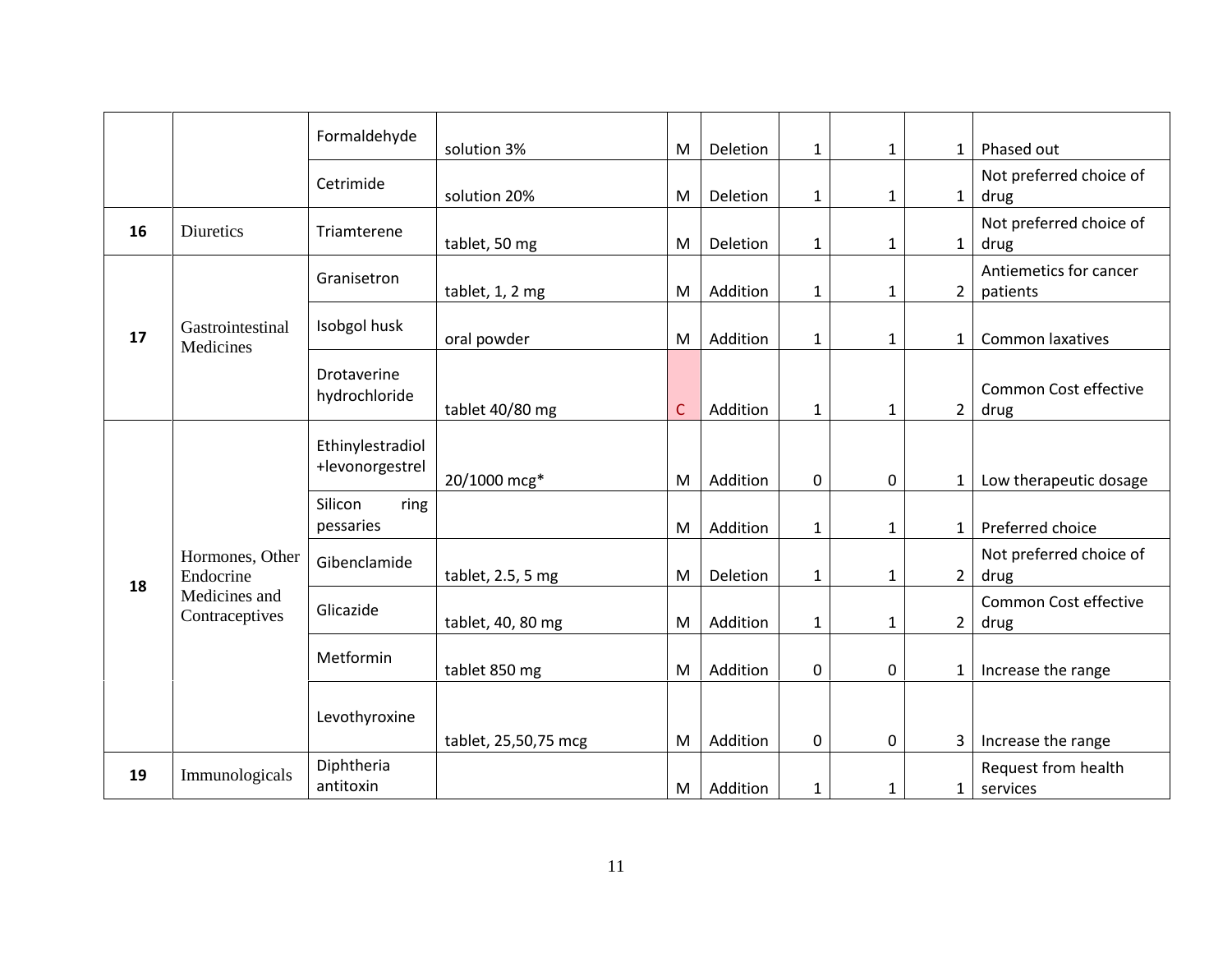|    |                                                                                  | Rotavirus                    |                                       | M | Addition | $\mathbf{1}$ | $\mathbf{1}$ | $\mathbf{1}$ | Request from health<br>services                    |
|----|----------------------------------------------------------------------------------|------------------------------|---------------------------------------|---|----------|--------------|--------------|--------------|----------------------------------------------------|
|    |                                                                                  | Pneumococcal                 |                                       | M | Addition | $\mathbf{1}$ | $\mathbf{1}$ | $\mathbf{1}$ | Request from health<br>services                    |
|    |                                                                                  | Hpv                          |                                       | M | Addition | $\mathbf{1}$ | $\mathbf{1}$ | $\mathbf{1}$ | To cover the national<br>programme                 |
| 20 | Muscle<br>Relaxants<br>(Peripherally<br>Acting) and<br>Cholinerase<br>Inhibitors | Atracurium                   | powder for injection,<br>25,50,100 mg | C | Addition | $\mathbf{1}$ | $\mathbf{1}$ | 3            | To increase the range                              |
|    |                                                                                  | Fluconazole                  | eye drop, 0.3 %                       | M | Addition | $\mathbf{1}$ | $\mathbf{1}$ | $\mathbf{1}$ | To cover antifungal range                          |
|    | Ophthalmologica                                                                  | Propacaine                   | eye drop, 0.5 %                       | M | Addition | $\mathbf{1}$ | $\mathbf{1}$ | $\mathbf{1}$ | Not in Formal list                                 |
|    |                                                                                  | Clotrimazole                 | ear drops 1%                          | M | Addition | $\mathbf{1}$ | $\mathbf{1}$ | $\mathbf{1}$ | To cover antifungal range                          |
| 21 | 1, Ear, Nose and<br>Throat                                                       | Ofloxacin                    | eye drop 0.3 %                        | C | Addition | $\mathbf{1}$ | 1            | $\mathbf{1}$ | To incease antibacterial<br>range                  |
|    | Preparations                                                                     | Ciprofloxacin                | drop 0.3%                             | M | Addition | $\mathbf{1}$ | $\mathbf{1}$ | $\mathbf{1}$ | To increase antibacterial<br>range                 |
|    |                                                                                  | Betamethasone                | ear drops 0.5 %                       | M | Addition | $\mathbf{1}$ | $\mathbf{1}$ | 1            | Common choice                                      |
|    |                                                                                  | Benzocaine                   | solution 20%                          | M | Addition | $\mathbf{1}$ | $\mathbf{1}$ | 1            | Local anesthetics for<br>Dental not in formal list |
| 22 | Oxytocics and<br>Antioxytocics                                                   | Isoxsuprine<br>hydrochloride | injection 5mg/ml                      | M | Deletion | $\mathbf{1}$ | $\mathbf{1}$ | $\mathbf{1}$ | Safer alternative<br>available                     |
|    |                                                                                  | Nefedipine                   | capsule 10 mg                         | M | Addition | $\mathbf{1}$ | $\mathbf{1}$ | $\mathbf{1}$ | Safer in pregnancy                                 |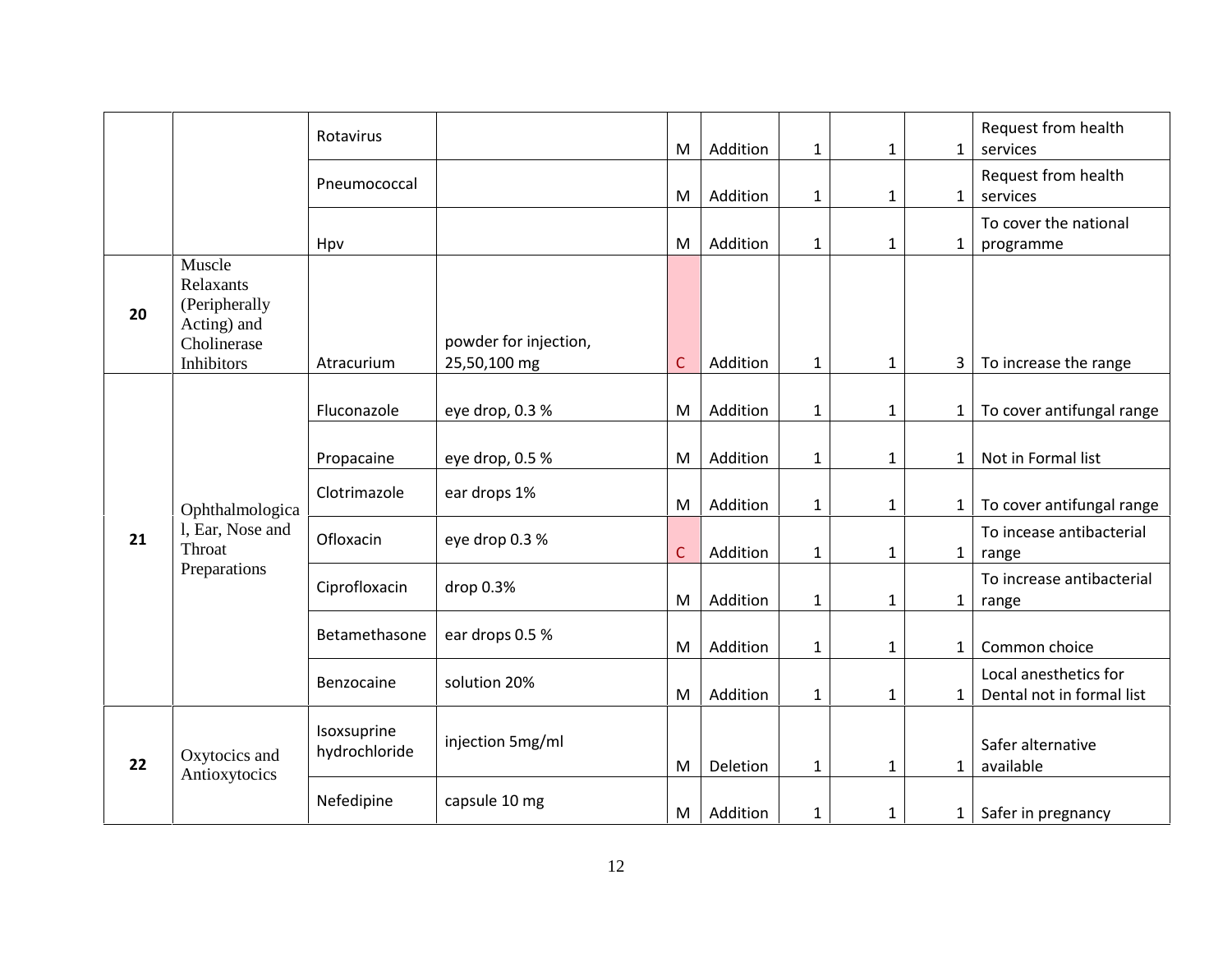|    |                                           | Terbutaline                           | injection, 0.5 mg/ml                                                                                                                                    | M            | Addition | $\mathbf{1}$ | $\mathbf{1}$ | $\mathbf{1}$   | Common choice                              |
|----|-------------------------------------------|---------------------------------------|---------------------------------------------------------------------------------------------------------------------------------------------------------|--------------|----------|--------------|--------------|----------------|--------------------------------------------|
|    |                                           | Chlorpromazine                        | injection, 25mg/ml                                                                                                                                      | M            | Deletion |              | $\mathbf{1}$ | $\mathbf{1}$   | Not easily available                       |
|    | Psychotherapeuti                          | Olanzapine                            | tablet, 2.5,5,10 mg                                                                                                                                     | M            | Addition | $\mathbf{1}$ | $\mathbf{1}$ | $\mathbf{1}$   | Relatively safer                           |
| 24 | c Medicines                               | Alprazolam                            | tablet 0.25, 0.5, 1 mg                                                                                                                                  | M            | Deletion | $\mathbf{1}$ | $\mathbf{1}$ | 3              | Safer alternative<br>available             |
|    |                                           | Lorazepam                             | tablet, 1,2 mg                                                                                                                                          | M            | Addition | 1            | $\mathbf{1}$ | 2              | Longer duration of action<br>than Diazepam |
|    |                                           | Chromoglicic<br>acid                  | inhalation, 5 mg, 20 mg                                                                                                                                 | M            | Deletion | $\mathbf{1}$ | $\mathbf{1}$ | $\overline{2}$ | Not common                                 |
| 25 | Medicines<br>Acting on the<br>Respiratory | Theophylline                          | tablet, 300 mg                                                                                                                                          | $\mathsf{C}$ | Deletion | $\mathbf{1}$ | $\mathbf{1}$ | $\mathbf{1}$   | Safer alternative<br>available             |
|    | Tract                                     | Sodiumbicarbo<br>nate                 | injection, 7.5% solution                                                                                                                                | M            | Change   | 0            | 0            | $\mathbf 0$    |                                            |
|    |                                           | Ascorbic acid                         | tablet, 500 mg                                                                                                                                          | M            | Change   | 0            | 0            | $\mathbf 0$    |                                            |
|    |                                           | Vitamin B<br>complex                  |                                                                                                                                                         | M            | Deletion | $\mathbf{1}$ | $\mathbf{1}$ | $\mathbf{1}$   | Not essential                              |
| 27 | Vitamins and                              | Thiamine                              | tablet, 100 mg                                                                                                                                          | M            | Addition | $\mathbf{1}$ | $\mathbf{1}$ | $\mathbf{1}$   | Single vitamin                             |
|    | Minerals                                  | Cynocobalamin                         | injection, 30 mcg/ml                                                                                                                                    | M            | Addition | $\mathbf{1}$ | $\mathbf{1}$ | $\mathbf{1}$   | Single vitamin                             |
|    |                                           | Retinol + DL-<br>alpha-<br>tocopherol | retinol (as palmitate)+dl-alpha-<br>tocopherol or tocopheryl<br>acetate, soft gel capsule, 200<br>000 iu+ 40 iu, 100 000 iu+ 20<br>iu, 50 000 iu+ 20 iu | M            | Deletion | 1            | $\mathbf{1}$ | $\mathbf{1}$   | Vitamin E not in<br>therapeutic dose       |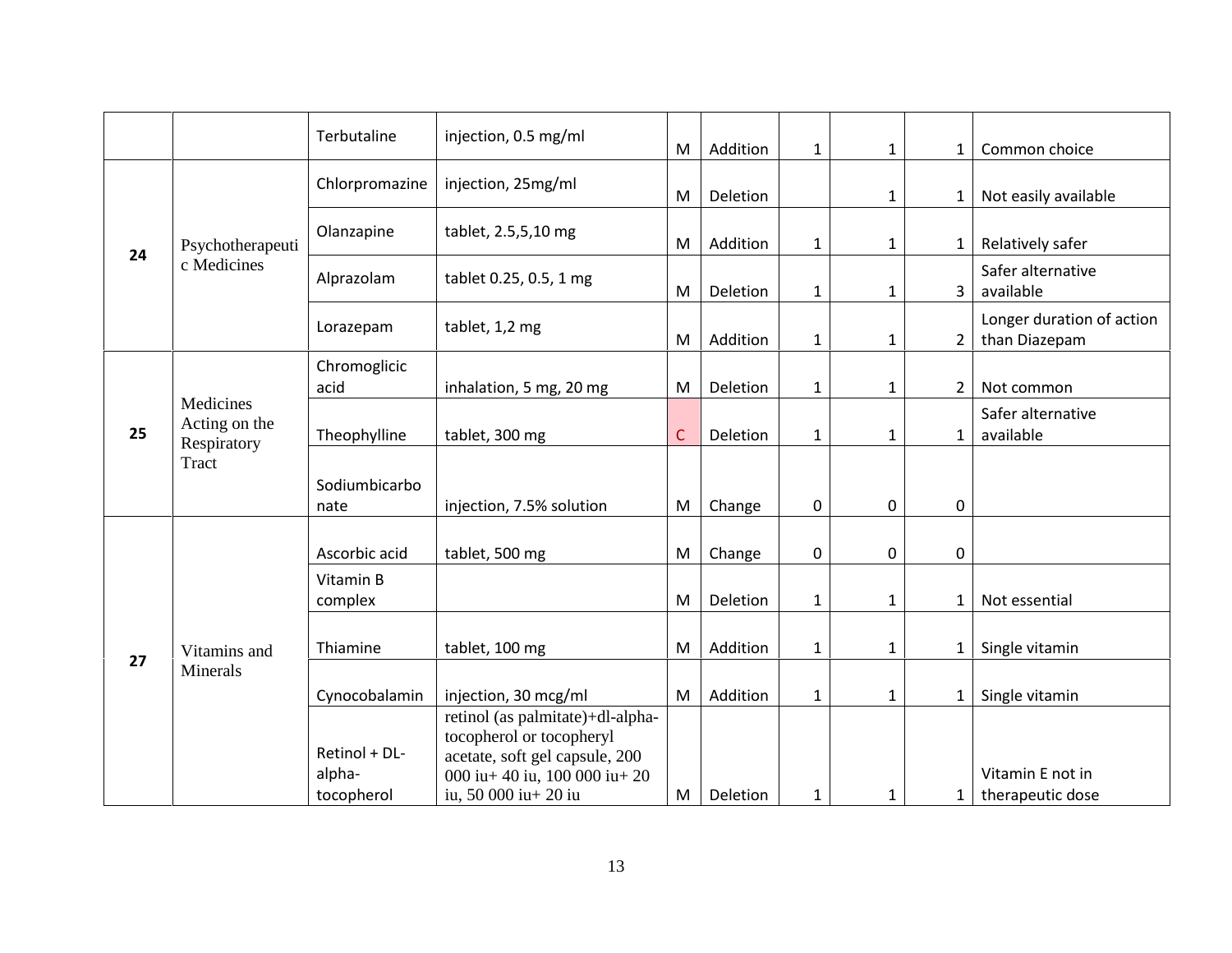|    |                                    | Calcium         | tablet 500 mg       | M | Addition | 1  |     |     | Single mineral          |
|----|------------------------------------|-----------------|---------------------|---|----------|----|-----|-----|-------------------------|
|    |                                    | Caffine citrate | injection, 20 mg/ml | M | Addition |    | J.  | 1   | For Paedriatic patients |
| 28 | Specific<br>Medicines for          | Chlorohexidine  | solution/ gel 7.1 % | M | Addition |    |     |     | For Paedriatic patients |
|    | Neonatal care                      | Allopurinol     | 300 mg              |   | Addition |    | 0   |     | Increase the range      |
| 29 | Medicines for<br>Diseases of Joint |                 |                     |   |          |    |     |     |                         |
|    |                                    |                 |                     |   | total    | 86 | 106 | 158 |                         |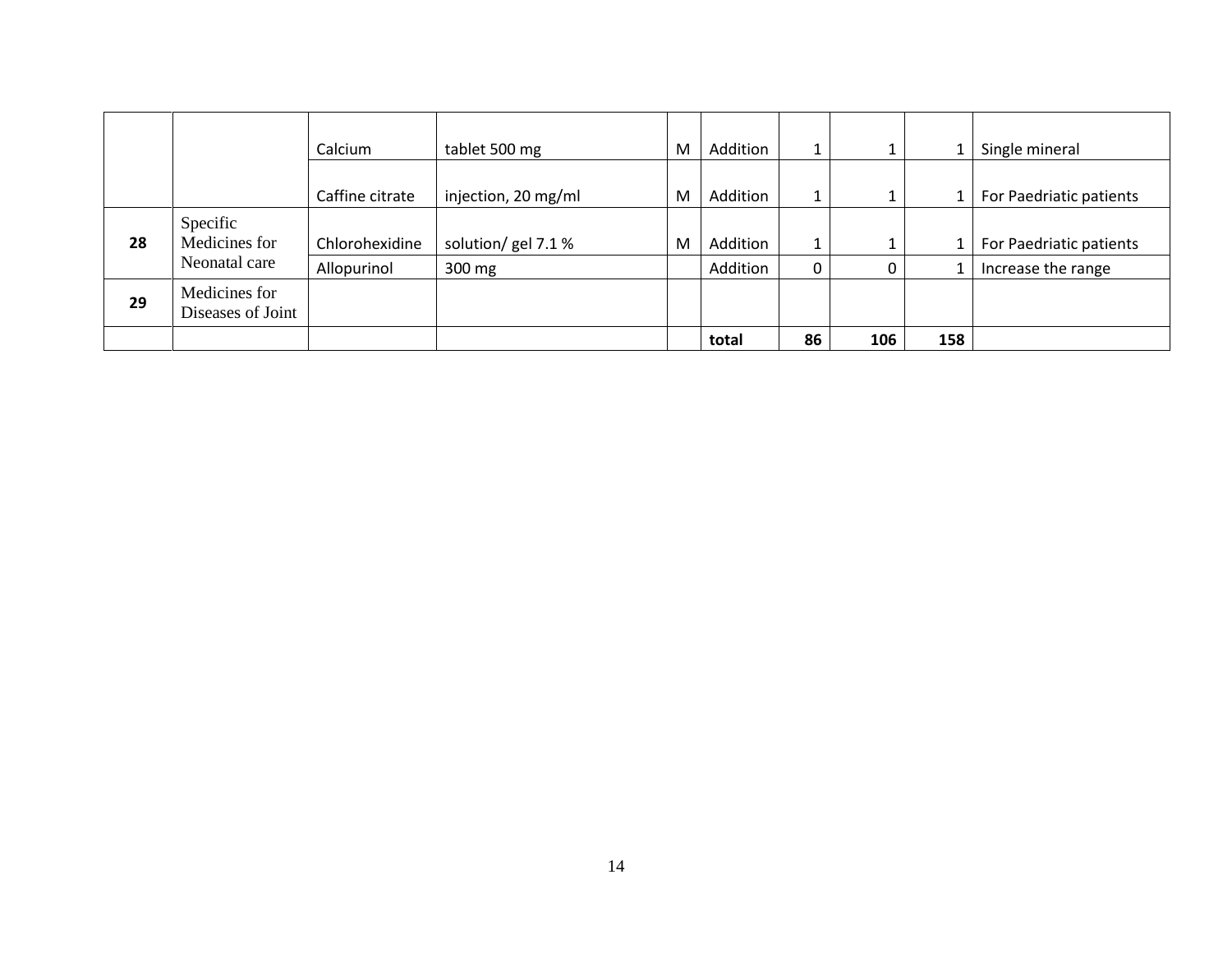|     | <b>Main List</b>                       | <b>Complementary List</b>                                              | <b>Dosage Form</b>                                |
|-----|----------------------------------------|------------------------------------------------------------------------|---------------------------------------------------|
| 1.  | <b>Anaesthetics</b>                    |                                                                        |                                                   |
| 1.1 | <b>General Anaesthetics and Oxygen</b> |                                                                        |                                                   |
|     | Halothane                              |                                                                        | inhalation                                        |
|     | Isoflurane                             |                                                                        | inhalation                                        |
|     | Ketamine                               |                                                                        | injection, 50 mg/ml (as hydrochloride) in 10-ml   |
|     |                                        |                                                                        | vial                                              |
|     | Nitrous oxide                          |                                                                        | inhalation                                        |
|     | Oxygen                                 |                                                                        | inhalation (medicinal gas)                        |
|     | Thiopental                             |                                                                        | powder for injection, 0.5g, 1.0g (sodium salt) in |
|     |                                        |                                                                        | ampoule                                           |
|     |                                        | Propofol                                                               | injection, 10mg/ml in 20-ml ampoule               |
|     |                                        | Sevoflurane                                                            | inhalation                                        |
| 1.2 | <b>Local Anaesthetics</b>              |                                                                        |                                                   |
|     | Bupivacaine                            |                                                                        | injection, 0.25%, 0.5% (hydrochloride) in vial    |
|     | Lidocaine (lignocaine)                 |                                                                        | injection, 1%, 2% (hydrochloride) in vial;        |
|     |                                        |                                                                        | injection for spinal anaesthesia, 5%              |
|     |                                        |                                                                        | (hydrochloride) in 2-ml ampoule to be mixed       |
|     |                                        |                                                                        | with 7.5% glucose solution                        |
|     |                                        | Lidocaine (lignocaine) + epinephrine (adrenaline)                      | injection, lignocaine $2\%$ (hydrochloride) +     |
|     |                                        |                                                                        | epinephrine 1:200 000, in vial                    |
|     |                                        | Ephedrine*                                                             | injection, 30 mg (hydrochloride)/ml in 1-ml       |
|     |                                        |                                                                        | ampoule                                           |
|     |                                        | *For use in spinal anaesthesia during delivery, to prevent hypotension |                                                   |
| 1.3 |                                        | <b>Preoperative Medication and Sedation for Short-term Procedures</b>  |                                                   |
|     | Atropine                               |                                                                        | injection, 1 mg (sulfate) in 1-ml ampoule         |
|     | Diazepam                               |                                                                        | injection, 5mg/ml in 2-ml ampoule                 |
|     | Midazolam                              |                                                                        | injection, 1mg/ml, 5mg/ml with/out preservative   |
|     | Morphine                               |                                                                        | injection, 10 mg (sulfate or hydrochloride) in 1- |
|     |                                        |                                                                        | ml ampoule                                        |

# **National List of Essential Medicines, 2016**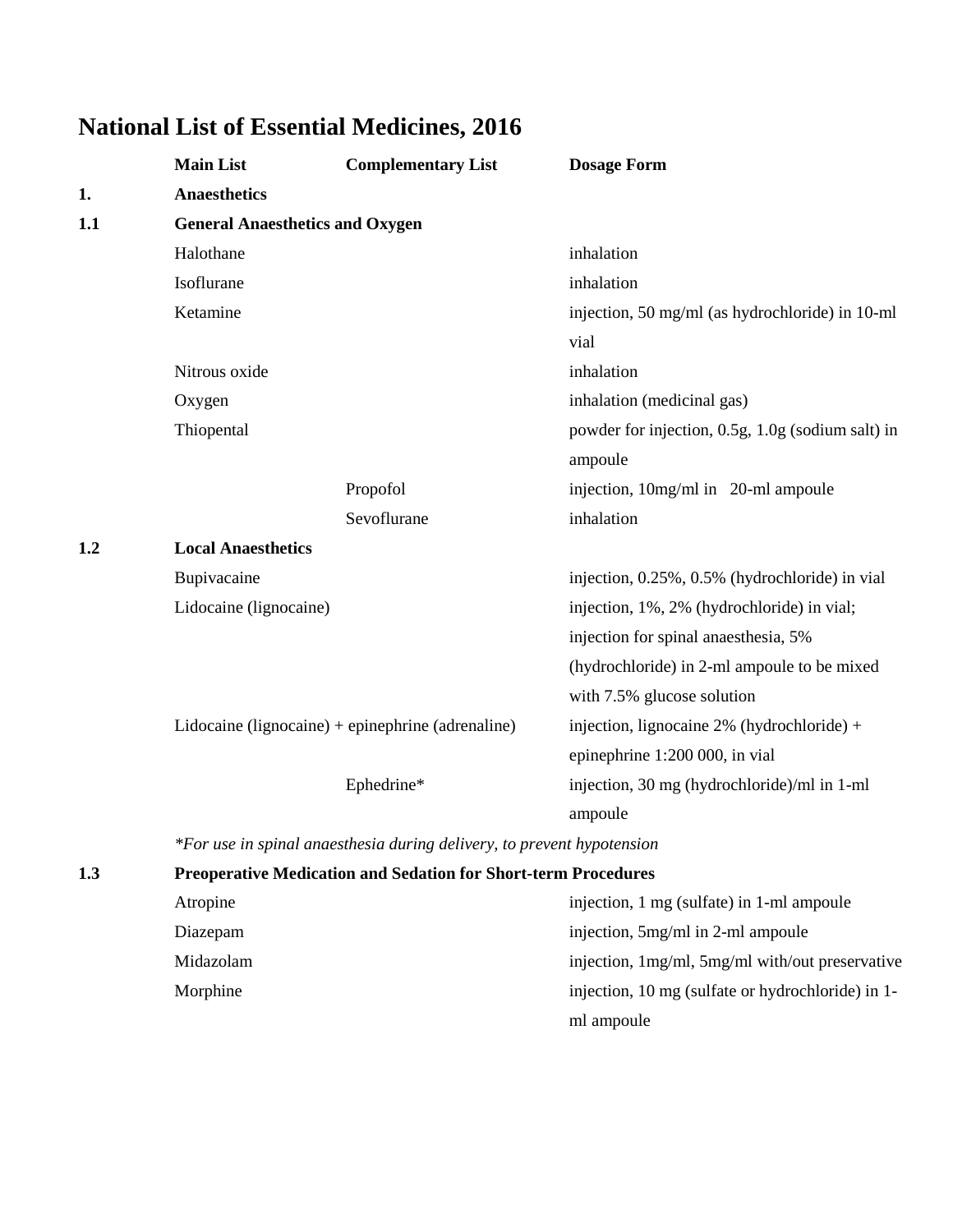| $\boldsymbol{2}$ | <b>Medicines for Pain and Palliative Care</b>            |                                                          |                                                    |  |  |  |  |
|------------------|----------------------------------------------------------|----------------------------------------------------------|----------------------------------------------------|--|--|--|--|
| 2.1.             | <b>Non-opioid Analgesics &amp; NSAIMs</b>                |                                                          |                                                    |  |  |  |  |
|                  | Ibuprofen                                                |                                                          | tablet, 200 mg, 400 mg, Oral liquid, 100 mg/5ml    |  |  |  |  |
|                  | Paracetamol                                              |                                                          | tablet, 500mg; injection, 150 mg/ml in 2-ml        |  |  |  |  |
|                  |                                                          |                                                          | ampoule, 10 mg/ml in 100 ml bottle; suspension,    |  |  |  |  |
|                  |                                                          |                                                          | $125$ mg/5ml                                       |  |  |  |  |
|                  |                                                          | Aspirin                                                  | tablet, 500 mg                                     |  |  |  |  |
|                  |                                                          | Diclofenac Sodium                                        | tablet, 50 mg, injection 25 mg/ml                  |  |  |  |  |
| 2.2.             | <b>Opioid Analgesics</b>                                 |                                                          |                                                    |  |  |  |  |
|                  | Codeine                                                  |                                                          | tablet, 30 mg (as phosphate)                       |  |  |  |  |
|                  | Fentanyl                                                 |                                                          | injection, 50mcg/ml                                |  |  |  |  |
|                  | Morphine                                                 |                                                          | injection, 10 mg (sulfate or hydrochloride) in 1-  |  |  |  |  |
|                  |                                                          |                                                          | ml ampoule; tablet, 10 mg; prolonged release       |  |  |  |  |
|                  |                                                          |                                                          | tablet, 10 mg, 30 mg, 60 mg (sulfate); oral liquid |  |  |  |  |
|                  |                                                          |                                                          | 10 mg/5ml (sulfate)                                |  |  |  |  |
|                  | Pethidine                                                |                                                          | injection, 50 mg (hydrochloride) in 1-ml           |  |  |  |  |
|                  |                                                          |                                                          | ampoule                                            |  |  |  |  |
| 3                | <b>Antihistaminics and Medicines Used in Anaphylaxis</b> |                                                          |                                                    |  |  |  |  |
|                  | Cetirizine                                               |                                                          | tablet 10 mg,                                      |  |  |  |  |
|                  | Dexamethasone                                            |                                                          | injection, 4 mg dexamethasone phosphate (as        |  |  |  |  |
|                  |                                                          |                                                          | disodium salt) in 1-ml ampoule                     |  |  |  |  |
|                  | Epinephrine (adrenaline)                                 |                                                          | injection, 1mg (as hydrochloride or acid tartrate) |  |  |  |  |
|                  |                                                          |                                                          | in 1-ml ampoule                                    |  |  |  |  |
|                  | Hydrocortisone                                           |                                                          | powder for injection, 100 mg (as sodium            |  |  |  |  |
|                  |                                                          |                                                          | succinate) in vial                                 |  |  |  |  |
|                  | Pheniramine                                              |                                                          | tablet, 25, 50 mg, injection, 22.75 mg (maleate)   |  |  |  |  |
|                  |                                                          |                                                          | /ml                                                |  |  |  |  |
|                  | Prednisolone                                             |                                                          | tablet, 5mg                                        |  |  |  |  |
|                  |                                                          | Fexofenadine                                             | oral Solution, 30mg/5 ml                           |  |  |  |  |
| 4                |                                                          | <b>Antidotes and Other Substances Used in Poisonings</b> |                                                    |  |  |  |  |
| 4.1              | Non-Specific                                             |                                                          |                                                    |  |  |  |  |
|                  | Charcoal, activated                                      |                                                          | powder; oral liquid (sorbitol-base slurry)         |  |  |  |  |
| 4.2              | <b>Specific</b>                                          |                                                          |                                                    |  |  |  |  |
|                  | Atropine                                                 |                                                          | injection, 1 mg (sulfate) in ampoule; powder for   |  |  |  |  |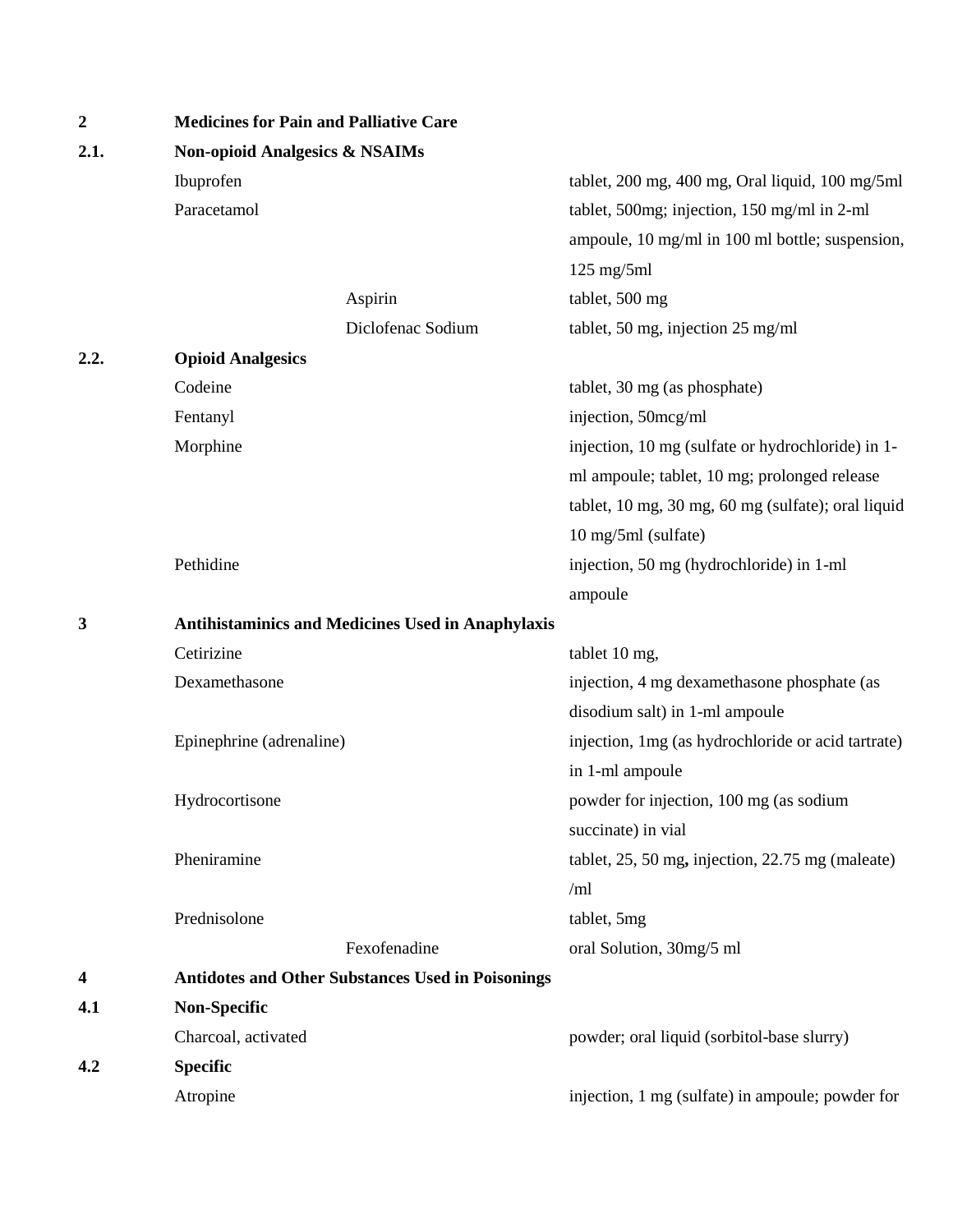|       |                                         |                                                                                         | injection 50 mg (sulfate) in vial                 |
|-------|-----------------------------------------|-----------------------------------------------------------------------------------------|---------------------------------------------------|
|       | Dimercaprol                             |                                                                                         | injection in oil, 50 mg/ml in 2-ml ampoule        |
|       | Naloxone                                |                                                                                         | injection, 400 mcg (hydrochloride) in 1-ml        |
|       |                                         |                                                                                         | ampoule                                           |
|       | Pralidoxime                             |                                                                                         | injection, 500 mg or 1 g (mesilate, chloride or   |
|       |                                         |                                                                                         | iodide) in ampoule                                |
|       |                                         | Acetylcysteine                                                                          | injection, 200 mg/ml in 10-ml ampoule             |
|       |                                         | Calcium gluconate                                                                       | injection, 100 mg/ml in 10-ml ampoule             |
|       |                                         | Deferoxamine                                                                            | powder for injection, 500 mg (mesilate) in vial   |
|       |                                         | Methylthioninium chloride                                                               | injection, 10 mg/ml in 10-ml ampoule              |
|       |                                         | (Methylene blue)                                                                        |                                                   |
|       |                                         | Potassium ferric hexacyano-                                                             | powder for oral administration                    |
|       |                                         | ferrate $(II)$ .2H <sub>2</sub> O (Prussian                                             |                                                   |
|       |                                         | blue)                                                                                   |                                                   |
|       |                                         | Sodium calcium edetate                                                                  | injection, 200 mg/ml in 5 ml ampoule              |
|       |                                         | Sodium nitrite                                                                          | injection, 30 mg/ml in 10-ml ampoule              |
| 5.    | <b>Antiepileptics / Anticonvulsants</b> |                                                                                         |                                                   |
|       | Carbamazepine                           |                                                                                         | tablet, 100, 200 mg, 400 mg, Oral liquid          |
|       |                                         |                                                                                         | $100$ mg/5ml                                      |
|       | Diazepam                                |                                                                                         | injection, 5mg/ml in 2- ml ampoule (intravenous   |
|       |                                         |                                                                                         | or rectal)                                        |
|       | Magnesium sulfate*                      |                                                                                         | injection, 500 mg/ml in 2-ml ampoule.             |
|       |                                         | * For use in eclampsia and severe pre-eclampsia and not for other convulsant disorders. |                                                   |
|       | Phenobarbital                           |                                                                                         | tablet, 15 mg, 30 mg, injection 200mg/ml          |
|       | Phenytoin                               |                                                                                         | capsule or tablet, 25 mg, 50 mg, 100 mg (sodium   |
|       |                                         |                                                                                         | salt); injection, 50 mg /ml (sodium salt) in 5-ml |
|       |                                         |                                                                                         | vial                                              |
|       | Valproic acid                           |                                                                                         | tablet (enteric coated), 200 mg (sodium salt),    |
|       |                                         |                                                                                         | Oral liquid 200mg/5ml                             |
| 6     | <b>Anti-infective Medicines</b>         |                                                                                         |                                                   |
| 6.1   | <b>Anthelmintics</b>                    |                                                                                         |                                                   |
| 6.1.1 | <b>Intestinal Anthelmintics</b>         |                                                                                         |                                                   |
|       | Albendazole                             |                                                                                         | tablet (chewable), 400 mg                         |
|       | Niclosamide                             |                                                                                         | tablet (chewable), 500 mg                         |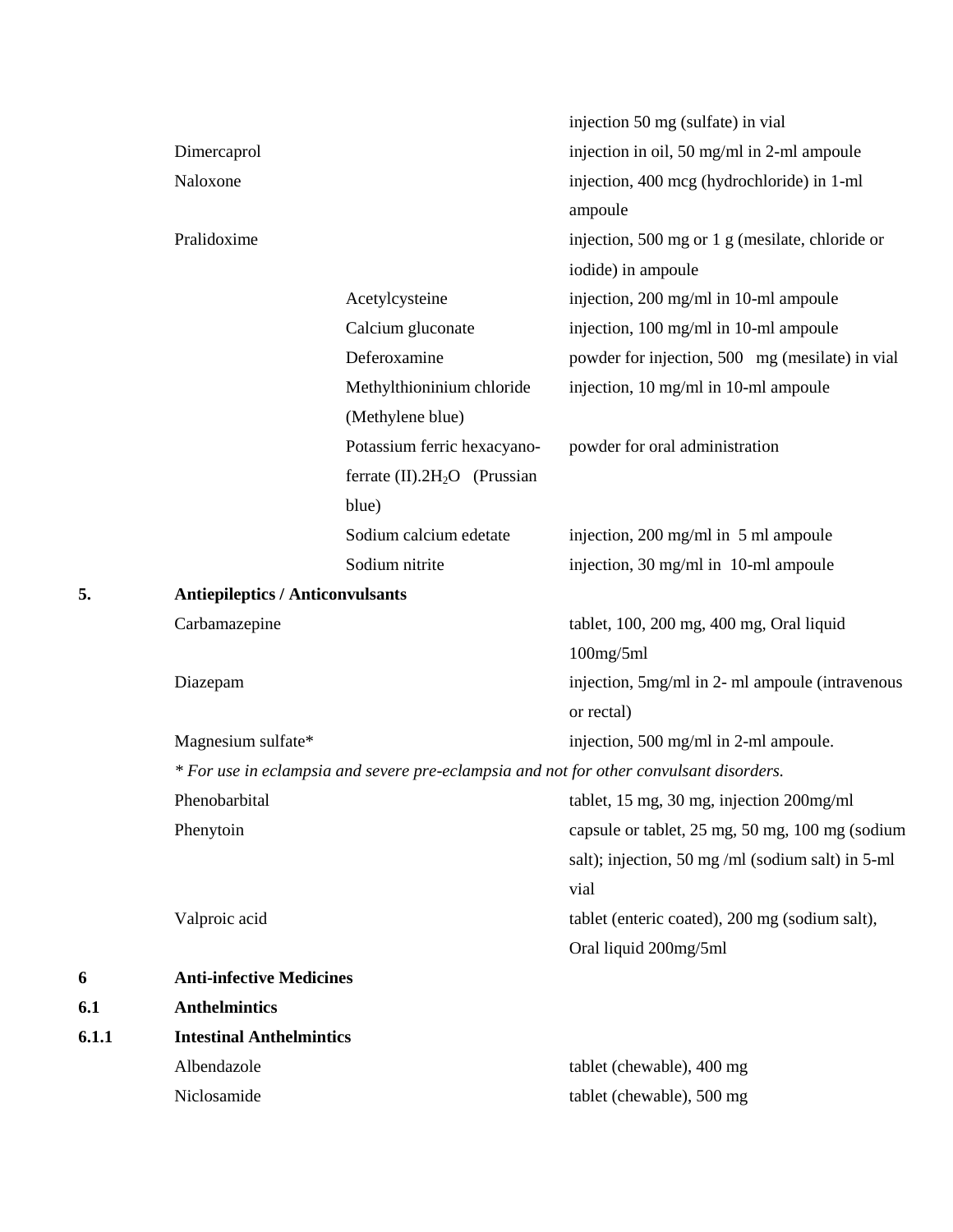|       | Praziquantel                           |                                                                                | tablet, 150 mg, 600 mg                             |  |
|-------|----------------------------------------|--------------------------------------------------------------------------------|----------------------------------------------------|--|
| 6.1.2 | <b>Antifilarials</b>                   |                                                                                |                                                    |  |
|       | Diethylcarbamazine                     |                                                                                | tablet, 50 mg, 100 mg (dihydrogen citrate)         |  |
| 6.2   | <b>Antibacterials</b>                  |                                                                                |                                                    |  |
| 6.2.1 | <b>Beta-lactam medicines</b>           |                                                                                |                                                    |  |
|       | Amoxicillin                            |                                                                                |                                                    |  |
|       |                                        |                                                                                | capsule or tablet, 250 mg, 500 mg (as trihydrate); |  |
|       |                                        |                                                                                | dispersible tablet 125 mg (as trihydrate), powder  |  |
|       |                                        |                                                                                | for oral liquid, $125 \text{ mg}/1 \text{ml}$      |  |
|       | Ampicillin                             |                                                                                | powder for injection, 500 mg (sodium salt)         |  |
|       | Benzathine benzylpenicillin            |                                                                                | powder for injection, 600 000 IU, 1200 000 IU,     |  |
|       |                                        |                                                                                | 2400 000 IU in vial                                |  |
|       | Benzylpenicillin (Penicillin G)        |                                                                                | powder for injection, 300 mg (0.5 million IU),     |  |
|       |                                        |                                                                                | 600 mg (1 million IU) (as sodium or potassium      |  |
|       |                                        |                                                                                | salt) in vial                                      |  |
|       | Cephalexin                             |                                                                                | Capsule 250 mg (as monohydrate), Oral liquid       |  |
|       |                                        |                                                                                | 125/5 ml, 250/5 ml (anhydrous)                     |  |
|       | Cefixime                               |                                                                                | tablet, $200,400*$ mg                              |  |
|       |                                        | *only listed for single-dose treatment of uncomplicated ano-genital gonorrhoea |                                                    |  |
|       | Cloxacillin                            |                                                                                | capsule, 250 mg, 500 mg; powder for oral liquid,   |  |
|       |                                        |                                                                                | 125 mg / 5ml; powder for injection, 500 mg (as     |  |
|       |                                        |                                                                                | sodium salt) in vial                               |  |
|       | Phenoxymethylpenicillin (Penicillin V) |                                                                                | tablet, 250 mg (as potassium salt); powder for     |  |
|       |                                        |                                                                                | oral liquid, 250 mg/5 ml (as potassium salt)       |  |
|       | Procaine benzylpenicillin              |                                                                                | powder for injection, 300,000 IU in vial           |  |
|       |                                        | Cefazolin*                                                                     | powder for injection, 1g (as sodium salt) in vial  |  |
|       |                                        | <i>*For surgical prophylaxis</i>                                               |                                                    |  |
|       |                                        | Ceftriaxone                                                                    | powder for injection, 250 mg (as sodium salt) in   |  |
|       |                                        |                                                                                | vial                                               |  |
| 6.2.2 | <b>Other Antibacterials</b>            |                                                                                |                                                    |  |
|       | Azithromycin                           |                                                                                | capsule or tablet 250 mg, 500 mg; oral liquid,     |  |
|       |                                        |                                                                                | 200 mg /5ml.                                       |  |
|       | Chloramphenicol                        |                                                                                | capsule, 250 mg, 500 mg; oral liquid, 125 mg /     |  |
|       |                                        |                                                                                | 5ml (as palmitate); powder for injection, 1g (as   |  |
|       |                                        |                                                                                | sodium succinate) in vial                          |  |
|       |                                        |                                                                                |                                                    |  |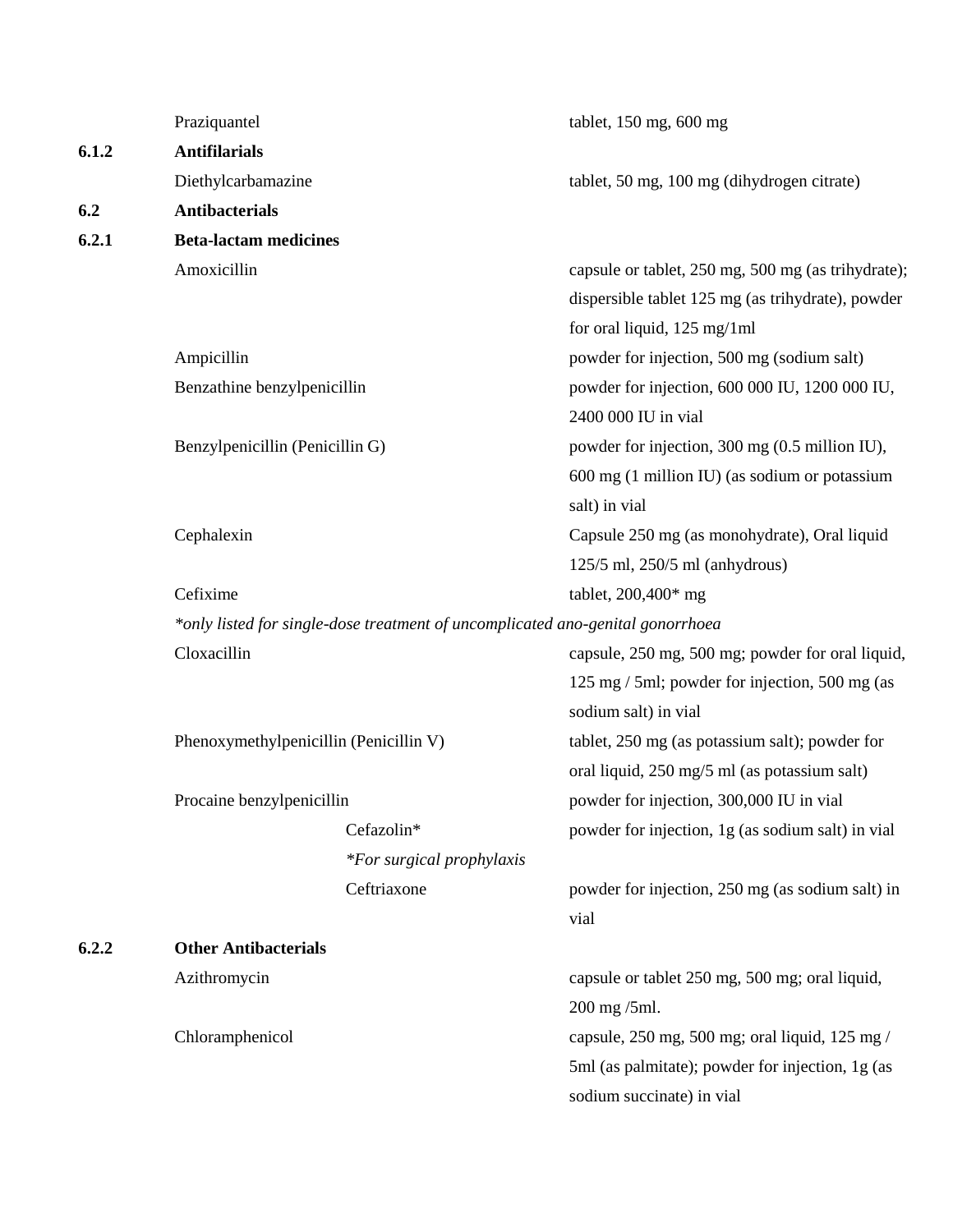|       | Ciprofloxacin                                      |                | tablet, 250 mg, 500 mg (as hydrochloride)                                                        |
|-------|----------------------------------------------------|----------------|--------------------------------------------------------------------------------------------------|
|       | Doxycycline                                        |                | capsule, 100 mg (as hydrochloride)                                                               |
|       | Gentamicin                                         |                | injection, 10 mg, 40 mg / ml (as sulfate) in 2-ml<br>vial                                        |
|       | Metronidazole                                      |                | tablet, 200 mg, 400 mg; injection, 500 mg in                                                     |
|       |                                                    |                | 100-ml bottle; oral liquid, 100 mg, 200 mg (as                                                   |
|       |                                                    |                | benzoate) / 5ml                                                                                  |
|       | Nitrofurantoin                                     |                | tablet, 100 mg                                                                                   |
|       | Sulfamethoxazole+Trimethoprim                      |                | dispersible tablet, $100mg+20$ mg, $200$ mg + $40$                                               |
|       |                                                    |                | mg; tablet 400 mg + 80 mg, 800 mg + 160 mg;                                                      |
|       |                                                    |                | oral liquid, $200mg + 40mg / 5ml$                                                                |
|       |                                                    | Erythromycin   | tablet, 250 mg (stearate); oral liquid, 250 mg /                                                 |
|       |                                                    |                | 5ml (stearate)                                                                                   |
|       |                                                    | Nalidixic acid | tablet, 250 mg, 500 mg                                                                           |
|       |                                                    | Tetracycline   | capsule 250 mg, 500 mg (as hydrochloride)                                                        |
|       |                                                    | Vancomycin     | powder for inj. 250 mg (as hydrochloride) in vail                                                |
| 6.2.3 | <b>Antileprosy Medicines</b>                       |                |                                                                                                  |
|       | Clofazimine                                        |                | capsule, 50 mg, 100 mg                                                                           |
|       | Dapsone                                            |                | tablet, $50 \text{ mg}$ , $100 \text{ mg}$                                                       |
|       | Rifampicin                                         |                | capsule or tablet 150 mg, 300 mg                                                                 |
|       |                                                    |                | (For the treatment of leprosy, combination therapy is essential to prevent the emergence of drug |
|       | resistance)                                        |                |                                                                                                  |
| 6.2.4 | <b>Antitubercular Medicines</b>                    |                |                                                                                                  |
|       | Ethambutol                                         |                | tablet, 100 mg, 400 mg, 600 mg (hydrochloride)                                                   |
|       | Ethambutol + Isoniazid                             |                | tablet, $400mg + 150mg$                                                                          |
|       | Ethambutol + Rifampicin + Isoniazid                |                | tablet, $275 \text{ mg} + 150 \text{ mg} + 75 \text{ mg}$                                        |
|       | Ethambutol + Rifampicin + Isoniazid + Pyrazinamide |                | tablet, 275 mg+150 mg+75 mg +400 mg                                                              |
|       | Isoniazid                                          |                | tablet, 50mg, 100 mg, 300 mg                                                                     |
|       | Isoniazid + Rifampicin                             |                | tablet, 60 mg+60 mg, 50 mg+75 mg, 75 mg +                                                        |
|       |                                                    |                | 150mg                                                                                            |
|       | $Isoniazid + Rifampicin + Pyrazinamide$            |                | tablet, 30 mg+ 60 mg+ 150 mg, 50 mg+ 75                                                          |
|       |                                                    |                | $mg+150$ mg                                                                                      |
|       | Rifampicin                                         |                | capsule or tablet, 150mg, 300mg, 450 mg                                                          |
|       | Streptomycin                                       |                | powder for injection, 1 g (as sulfate) in vial                                                   |
|       |                                                    |                |                                                                                                  |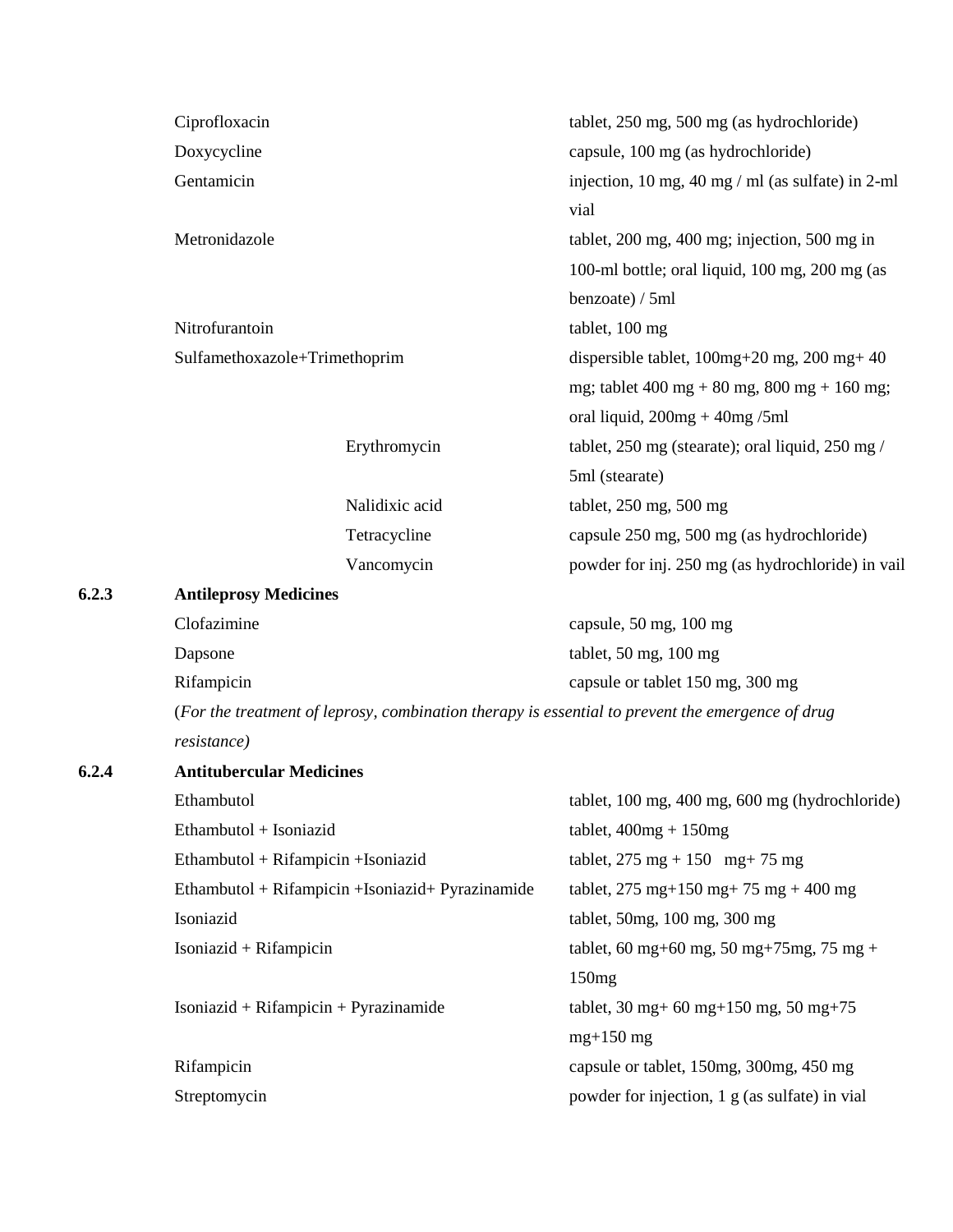**Complementary list:** Second-line medicines for the treatment of multi-drug resistant tuberculosis (MDR- TB) – to be made available only in specialised centres adhering to standard treatment protocol.

|         |                             | Amoxicillin + Clavulanic                                      | tablet, 500 mg + 125 mg, 875 mg + 125 mg                           |
|---------|-----------------------------|---------------------------------------------------------------|--------------------------------------------------------------------|
|         |                             | acid                                                          |                                                                    |
|         |                             | Bedaquiline                                                   | tablet, 100mg                                                      |
|         |                             | Capreomycin                                                   | powder for injection, 1 g in vial                                  |
|         |                             | Clofazimine                                                   | capsule, 100 mg                                                    |
|         |                             | Cycloserine                                                   | capsule, 250 mg                                                    |
|         |                             | Ethionamide                                                   | tablet, 125, 250 mg                                                |
|         |                             | Kanamycin                                                     | powder/solution for injection 1 g in vial/                         |
|         |                             |                                                               | ampoule                                                            |
|         |                             | Levofloxacin*                                                 | tablet, 250 mg, 500 mg                                             |
|         |                             | Linezolid                                                     | tablet 300 mg                                                      |
|         |                             | Moxifloxacin*                                                 | tablet, 400 mg                                                     |
|         |                             | Ofloxacin*                                                    | tablet, 200 mg                                                     |
|         |                             |                                                               | *To be decided based on availability and programme considerations. |
|         |                             | P-aminosalicylic acid (PAS)                                   | granules, 4 g, 9.2 g in sachet; tablet 500 mg                      |
|         |                             | Pyrazinamide                                                  | tablet, 150 mg, 400 mg, 500 mg                                     |
| 6.3     | <b>Antifungal Medicines</b> |                                                               |                                                                    |
|         | Clotrimazole                |                                                               | cream, 1%; pessary 100 mg, mounth paint                            |
|         |                             |                                                               | $1\%$ W/V                                                          |
|         | Fluconazole                 |                                                               | capsule or tablet, 150 mg                                          |
|         | Nystatin                    |                                                               | oral liquid 50 mg/5 ml, 100000IU/ml_mouth                          |
|         |                             |                                                               | paint                                                              |
| 6.4     | <b>Antiviral Medicines</b>  |                                                               |                                                                    |
| 6.4.1   | <b>Antiherpes Medicines</b> |                                                               |                                                                    |
|         | Aciclovir                   |                                                               | powder for injection 250 mg (as sodium salt) in                    |
|         |                             |                                                               | vials; tablet 200/400/800 mg                                       |
| 6.4.2   | <b>Antiretrovirals</b>      |                                                               |                                                                    |
| 6.4.2.1 |                             | <b>Nucleoside/Nucleotide Reverse Transcriptase Inhibitors</b> |                                                                    |
|         | Abacavir (ABC)              |                                                               | tablet, 300 mg (as sulfate); oral liquid, 100 mg                   |
|         |                             |                                                               | (as sulfate)/5ml                                                   |
|         | Lamivudine (3TC)            |                                                               | tablet, 150 mg; oral liquid 50 mg/5ml                              |
|         | Stavudine (d4T)             |                                                               | capsule, 15 mg, 20 mg, 30 mg; powder for oral                      |
|         |                             |                                                               |                                                                    |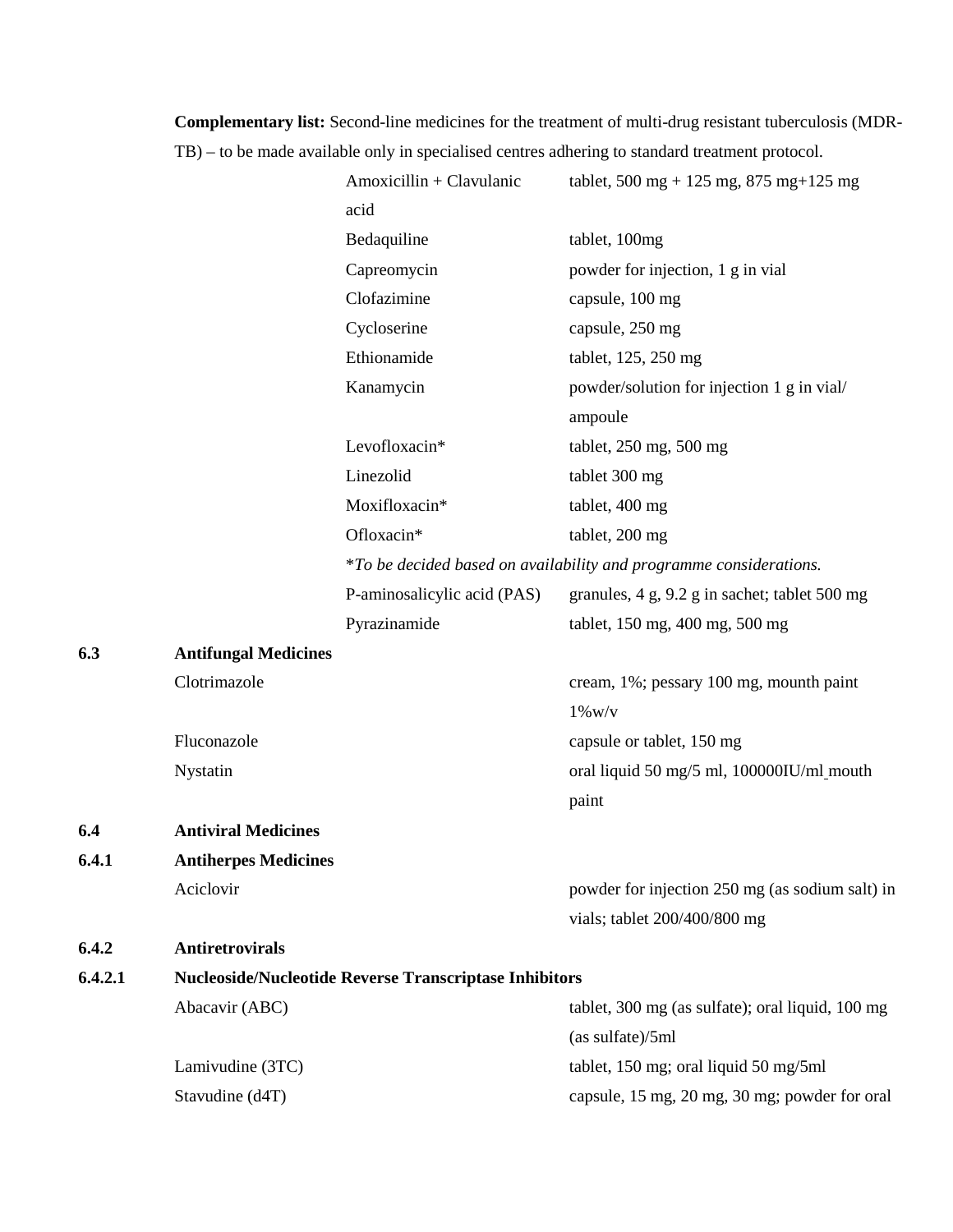|         |                                                        | liquid, 5 mg/5ml                                          |
|---------|--------------------------------------------------------|-----------------------------------------------------------|
|         | Tenofovir disoproxil fumarate (TDF)                    | tablet, 300 mg (equivalent to 245 mg tenofovir            |
|         |                                                        | disoproxil)                                               |
|         | Zidovudine (ZDV or AZT)                                | capsule, 100 mg; tablet 300 mg; oral liquid 50            |
|         |                                                        | mg/5ml                                                    |
| 6.4.2.2 | <b>Non-nucleoside Reverse Transcriptase Inhibitors</b> |                                                           |
|         | Efavirenz (EFV or EFZ)                                 | capsule, 200 mg; tablet, 600 mg                           |
|         | Nevirapine (NVP)                                       | tablet, 200 mg; oral liquid, 50 mg/5ml, 50 MG             |
| 6.4.2.3 | <b>Protease Inhibitors</b>                             |                                                           |
|         | Indinavir (IDV)                                        | capsule, 400 mg (as sulfate)                              |
|         | Lopinavir + Ritonavir (LPV/r)                          | capsule $200 \text{ mg} + 50 \text{ mg}$                  |
|         | Nelfinavir (NFV)                                       | tablet, 250 mg (as mesilate)                              |
|         | Ritonavir                                              | tablet100 mg                                              |
|         | Saquinavir (SQV) +Ritonavir                            | oral dosage form, 1g+100 mg                               |
| 6.4.2.4 | <b>Fixed-dose Combination</b>                          |                                                           |
|         | $Abacavir + Lamivudine$                                | tablet, $60mg + 30mg$                                     |
|         | Emtricitabine + Tenofovir                              | tablet, $200mg + 300mg$                                   |
|         | Lamivudine + Stavudine                                 | tablet, $150 \text{ mg} + 30 \text{ mg}$                  |
|         | Lopinavir + Ritonavir                                  | tablet, $100 \text{ mg} + 25 \text{ mg}$                  |
|         | $Stavudine + Lamivudine + Nevirapine$                  | tablet, $30 \text{ mg} + 150 \text{ mg} + 200 \text{ mg}$ |
|         | Zidovudine + Lamivudine                                | tablet, 60 mg + 30 mg, 300 mg + 150 mg                    |
|         | $Zidovudine + Lamivudine + Nevirapine$                 | tablet, 60 mg + 30 mg + 50 mg, 300 mg + 150               |
|         |                                                        | $mg + 200$ mg                                             |
| 6.4.3   | Other antiviral                                        |                                                           |
|         | Entecavir                                              | tablet $0.5$ , 1 mg                                       |
|         | Oseltamivir                                            | Capsule, 30/45/75 mg as phosphate, Oral powder            |
|         |                                                        | $6$ mg/ml                                                 |
|         | Sofosbuvir                                             | tablet 400 mg                                             |
| 6.5     | <b>Antiprotozoal Medicines</b>                         |                                                           |
| 6.5.1   | <b>Antiamoebic and Antigiardiasis Medicines</b>        |                                                           |
|         | Metronidazole                                          | tablet, 200mg, 400mg; oral liquid, 200 mg (as             |
|         |                                                        | benzoate) $/5$ ml.                                        |
|         | Tinidazole                                             | tablet, 500mg                                             |
| 6.5.2   | <b>Antileishmaniasis Medicines</b>                     |                                                           |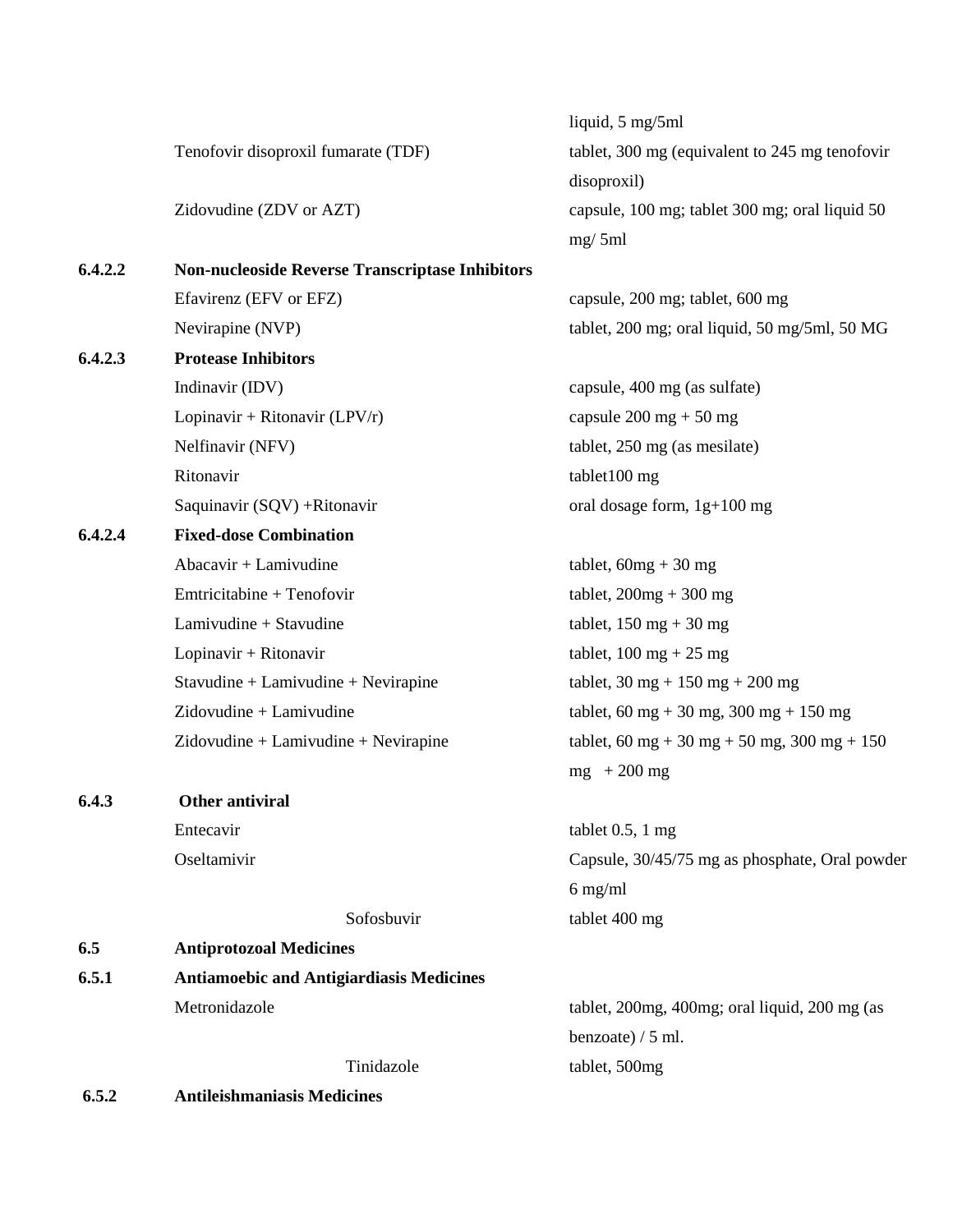|       | Miltefosine                          |                                                                          | capsule, 50 mg                                                                   |
|-------|--------------------------------------|--------------------------------------------------------------------------|----------------------------------------------------------------------------------|
|       |                                      | Amphotericin B                                                           | powder for injection, 50 mg in vial (as                                          |
|       |                                      |                                                                          | deoxycholate or liposomal)                                                       |
|       |                                      | Sodium stibogluconate                                                    | injection, 100mg/ml                                                              |
| 6.5.3 | <b>Antimalarial Medicines</b>        |                                                                          |                                                                                  |
|       | Artemether*                          |                                                                          | oily injection, 80 mg/ml in 1-ml ampoule.                                        |
|       |                                      | * For use in the management of severe malaria.                           |                                                                                  |
|       | Artemether+lumefantrine*             |                                                                          | tablet, $20$ mg + $120$ mg                                                       |
|       |                                      |                                                                          | * Not recommended in the first trimester of pregnancy or in children below 5 kg. |
|       | Artesunate                           |                                                                          | injection, ampoules, containing 60 mg anhydrous                                  |
|       |                                      |                                                                          | artesunic acid with a separate ampoule of 5%                                     |
|       |                                      |                                                                          | sodium bicarbonate solution; tablet 50 mg                                        |
|       |                                      | (To be used in combination with Sulfadoxine $+$ Pyrimethamine.)          |                                                                                  |
|       | Chloroquine                          |                                                                          | tablet, 150 mg base (as phosphate or sulfate);                                   |
|       |                                      |                                                                          | oral liquid, 50 mg / 5ml (as phosphate or sulfate);                              |
|       |                                      |                                                                          | injection, 40mg/ml in 5- ml ampoule (as                                          |
|       |                                      |                                                                          | phosphate, sulfate or hydrochloride)                                             |
|       | Primaquine                           |                                                                          | tablet, 7.5 mg, 15 mg (as diphosphate)                                           |
|       | $Sulfadoxine + Pyrimethamine$        |                                                                          | tablet, $500 \text{ mg} + 25 \text{ mg}$                                         |
|       |                                      | (To be used only in combination with Artesunate.)                        |                                                                                  |
|       |                                      | Quinine                                                                  | tablet, 300 mg (as bisulfate or sulfate); injection,                             |
|       |                                      |                                                                          | 300 mg (as dihydrochloride)/ ml in 2-ml                                          |
|       |                                      |                                                                          | ampoule.                                                                         |
| 7     | <b>Antimigraine Medicines</b>        |                                                                          |                                                                                  |
| 7.1   | <b>For Treatment of Acute Attack</b> |                                                                          |                                                                                  |
|       | Paracetamol                          |                                                                          | tablet, 500 mg                                                                   |
| 7.2   | <b>For Prophylaxis</b>               |                                                                          |                                                                                  |
|       | Propranolol                          |                                                                          | tablet 20 mg, 40 mg (hydrochloride)                                              |
| 8     |                                      | Antineoplastic, Immunosuppressives and Medicines Used in Palliative Care |                                                                                  |
| 8.1   | <b>Immunosuppressive Medicines</b>   |                                                                          |                                                                                  |
|       | Cyclosporin                          |                                                                          | capsule 25 mg                                                                    |
| 8.2   | <b>Cytotoxic Medicines</b>           |                                                                          |                                                                                  |
|       |                                      | Calcium folinate (Calcium leucovorin)                                    | tablet, 15 mg                                                                    |
|       | Chlorambucil                         |                                                                          | tablet, 2 mg, 5 mg                                                               |
|       |                                      |                                                                          |                                                                                  |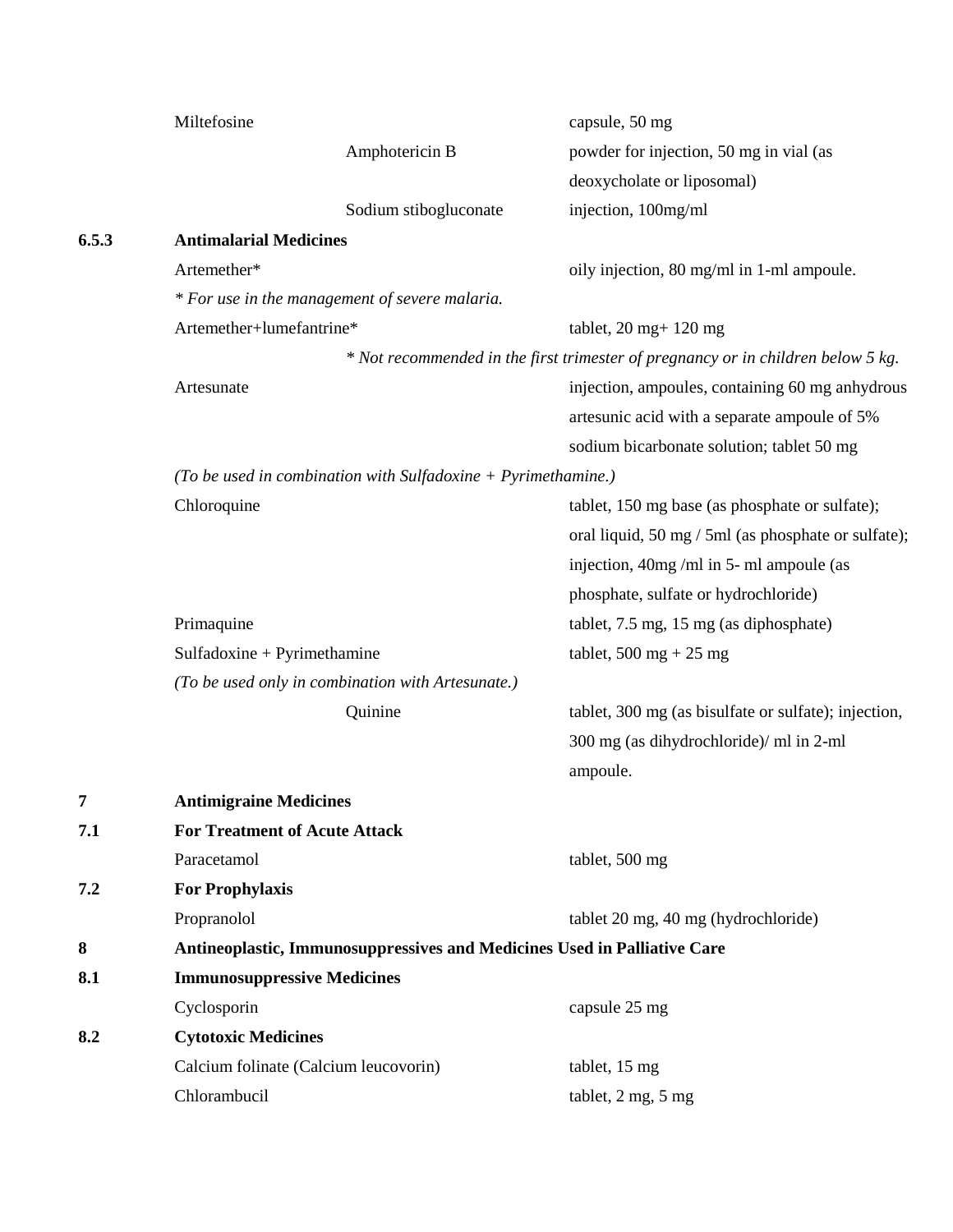|     |                                  | Bicalitumide<br>Dexamethasone | tablet or capsule 50 mg<br>Dexamethasone phosphate 4 mg/ml (as sodium |
|-----|----------------------------------|-------------------------------|-----------------------------------------------------------------------|
|     | Tamoxifen                        |                               | tablet, 20 mg (as citrate)                                            |
|     |                                  |                               | succinate) in vial                                                    |
|     | Hydrocortisone                   |                               | powder for injection, 100 mg (as sodium                               |
| 8.3 | <b>Hormones and Antihormones</b> |                               |                                                                       |
|     |                                  | Carboplatin                   | injection 150 mg, 450 mg in vial                                      |
|     |                                  | Bleomycin                     | powder for injection, 15mg (as sulfate) in vial                       |
|     | Vincristine                      |                               | powder for injection, 1 mg (sulfate) in vial                          |
|     | Vinblastine                      |                               | powder for injection 10 mg (sulfate) in vial                          |
|     | Procarbazine                     |                               | capsule 50 mg (as hydrochloride)                                      |
|     | Mitoxantrone                     |                               | injection, 2 mg/ml in 10ml ampoule                                    |
|     | Mitomycin                        |                               | powder for injection, 2mg, 10mg, 20mg in vial                         |
|     |                                  |                               | injection 15 mg, 50 mg (as sodium salt) in vial                       |
|     | Methotrexate                     |                               | tablet, $2.5/5/10$ mg (as sodium salt); powder for                    |
|     | Mercaptopurine                   |                               | tablet, 50 mg                                                         |
|     |                                  |                               | vial                                                                  |
|     | Melphalan                        |                               | tablet, 2 mg, 5 mg; powder for injection, 50mg in                     |
|     | Lomustine                        |                               | capsule, 40 mg                                                        |
|     | Ifosfamide + Mesna               |                               | injection, $1g + 200$ mg, in vial                                     |
|     | Hydroxy urea                     |                               | capsule 500 mg                                                        |
|     | Fluorouracil                     |                               | injection 50 mg/ml in 5-ml, 10-ml ampoule                             |
|     |                                  |                               | ampoule                                                               |
|     | Etoposide                        |                               | tablet, 100 mg, injection 20 mg/ml in 5-ml                            |
|     | Epirubicin                       |                               | injection, 10 mg, 50 mg (hydrochloride) in vial                       |
|     | Doxorubicin                      |                               | powder for injection, 10 mg, 50 mg in vial                            |
|     |                                  |                               | vial                                                                  |
|     | Daunorubicin                     |                               | powder for injection 20 mg (as hydrochloride) in                      |
|     | Dactinomycin                     |                               | powder for injection, 500 mcg in vial                                 |
|     | Dacarbazine                      |                               | powder for injection, 100 mg in vial                                  |
|     | Cytarabine                       |                               | injection 100 mg, 500 mg in vial                                      |
|     | Cyclophosphamide                 |                               | tablet, 25 mg; powder for injection, 200 mg, 500<br>mg, 1 g in vial   |
|     |                                  |                               |                                                                       |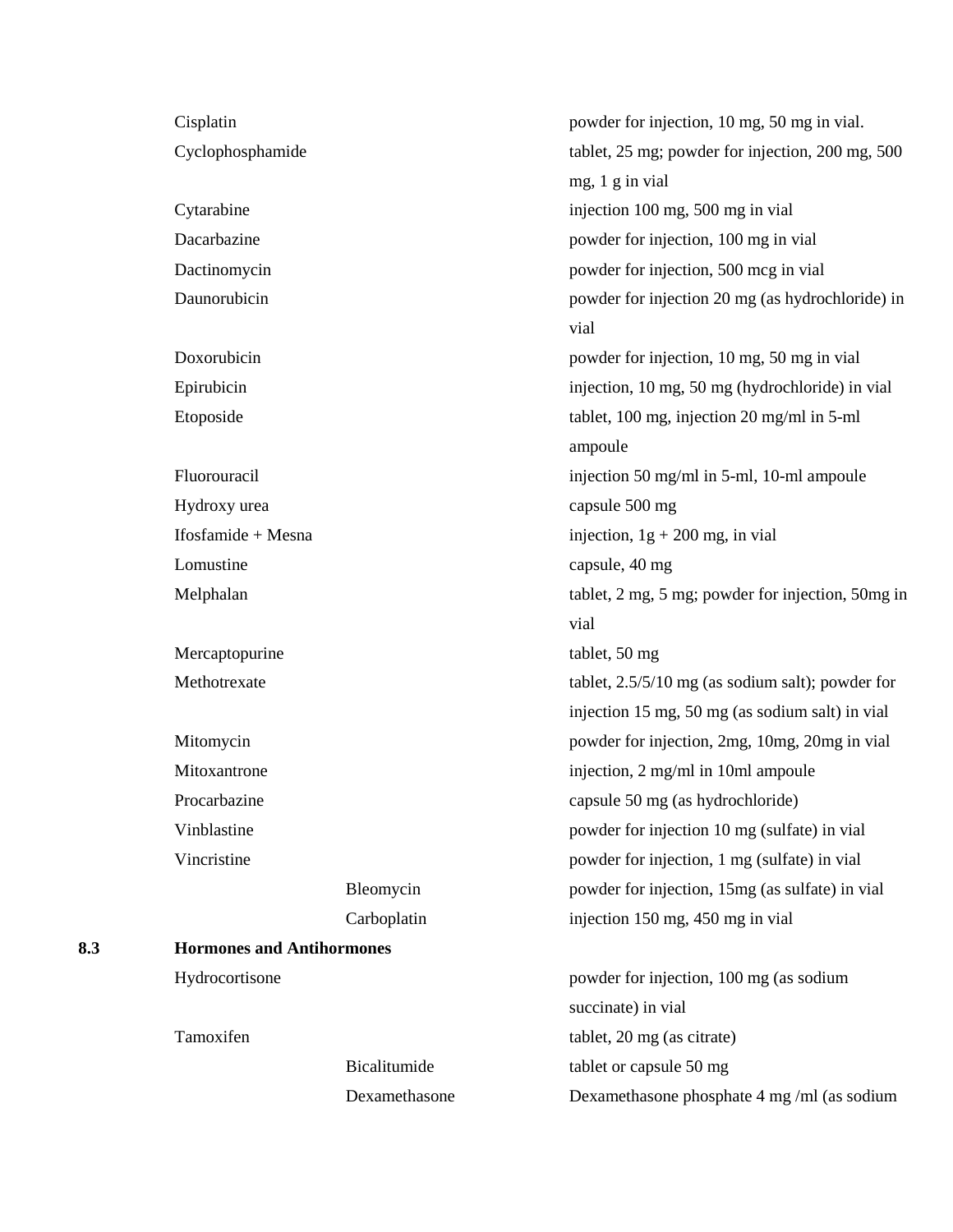|      |                                              | salt) in 2-ml ampoule                                                       |  |  |  |  |
|------|----------------------------------------------|-----------------------------------------------------------------------------|--|--|--|--|
|      | Prednisolone                                 | tablet, $5 \text{ mg}$ , $10 \text{ mg}$ , $20 \text{ mg}$                  |  |  |  |  |
| 8.4  | <b>Miscellaneous</b>                         |                                                                             |  |  |  |  |
|      | Granulocyte Colony Stimulating Factor (GCSF) | injection, 30 million unit in vial                                          |  |  |  |  |
|      | Interferon                                   | injection, 5 million units/ml in vial                                       |  |  |  |  |
|      | L-Asparaginase                               | injection, 5 000 IU, 10 000 IU in vial                                      |  |  |  |  |
|      | Ondansetron                                  | injection, 2 mg/ml (as hydrochloride) in 2-ml, 4-                           |  |  |  |  |
|      |                                              | ml vial; tablet 2mg, 4mg (as hydrochloride)                                 |  |  |  |  |
| 9    | <b>Antiparkinsonism Medicines</b>            |                                                                             |  |  |  |  |
|      | Levodopa + Carbidopa                         | tablet, $100 \text{ mg} + 10 \text{ mg}$ , $250 \text{ mg} + 25 \text{ mg}$ |  |  |  |  |
|      | Trihexyphenidyl (benzhexol)                  | tablet, 2 mg (hydrochloride)                                                |  |  |  |  |
| 10   | <b>Medicines Affecting the Blood</b>         |                                                                             |  |  |  |  |
| 10.1 | <b>Antianaemia Medicines</b>                 |                                                                             |  |  |  |  |
|      | Ferrous sulfate*                             | tablet, equivalent to 60 mg iron; oral liquid,                              |  |  |  |  |
|      |                                              | equivalent to 25 mg iron/ml                                                 |  |  |  |  |
|      | Ferrous sulfate*+Folic acid                  | tablet, equivalent to 60 mg Iron $+$ 400 mcg Folic                          |  |  |  |  |
|      |                                              | acid, oral drop.                                                            |  |  |  |  |
|      | *Ferrous fumarate may be used                |                                                                             |  |  |  |  |
|      | Folic acid                                   | tablet, 5mg                                                                 |  |  |  |  |
|      | Iron Dextran                                 | injection, equivalent to 50 mg iron/ml in 2-ml                              |  |  |  |  |
|      |                                              | ampoule                                                                     |  |  |  |  |
| 10.2 | <b>Medicines Affecting Coagulation</b>       |                                                                             |  |  |  |  |
|      | Enoxaparin                                   | injection 30mg/0.3ml, 60mg/0.6ml, 80mg/0.8ml                                |  |  |  |  |
|      | Heparin sodium                               | injection, 1000 IU/ml, 5000 IU/ml, 20000IU/ml                               |  |  |  |  |
|      |                                              | in 1-ml ampoule                                                             |  |  |  |  |
|      | Phytomenadione                               | injection, 10mg/ml in 5-ml ampoule; tablet 10                               |  |  |  |  |
|      |                                              | mg                                                                          |  |  |  |  |
|      | Protamine sulfate                            | injection, 10mg/ml in 5-ml ampoule                                          |  |  |  |  |
|      | Warfarin                                     | tablet, 1 mg, 2 mg, 5 mg (sodium salt)                                      |  |  |  |  |
|      | Acenocoumarol                                | tablet, 1mg                                                                 |  |  |  |  |
| 11   | <b>Blood Products and Plasma Substitutes</b> |                                                                             |  |  |  |  |
| 11.1 | <b>Plasma Substitutes</b>                    |                                                                             |  |  |  |  |
|      | Albumin, human                               | injectable solution, 20 or 25%                                              |  |  |  |  |
|      | Polygeline                                   | injectable solution, 3.5%                                                   |  |  |  |  |
|      |                                              |                                                                             |  |  |  |  |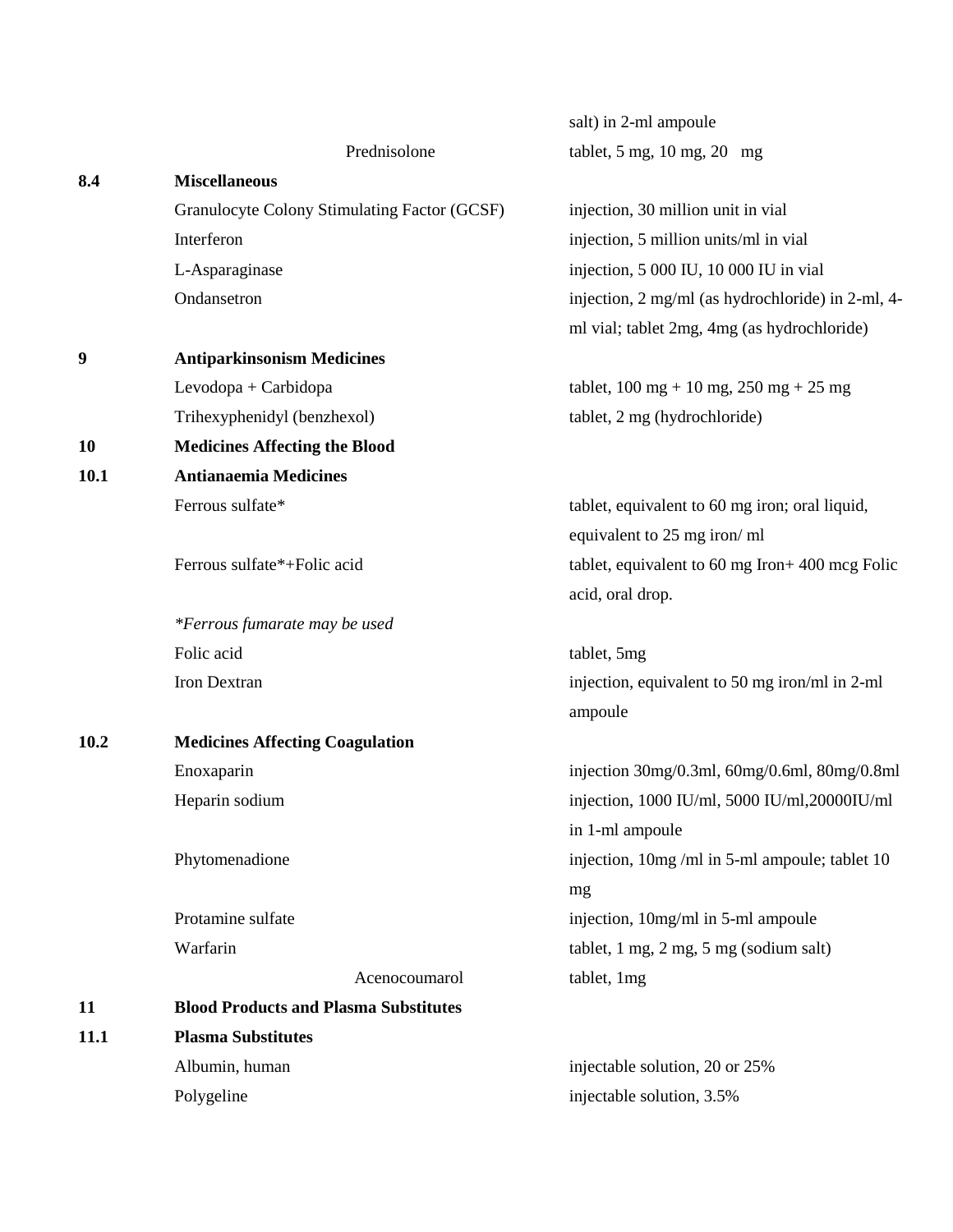| 11.2 | <b>Plasma Fractions For Specific Use</b>                                       |                                                   |  |  |  |  |
|------|--------------------------------------------------------------------------------|---------------------------------------------------|--|--|--|--|
|      | <b>Factor VIII Concentrate</b>                                                 | dried concentrate                                 |  |  |  |  |
|      | Factor IX complex                                                              | dried concentrate                                 |  |  |  |  |
| 12   | <b>Cardiovascular Medicines</b>                                                |                                                   |  |  |  |  |
| 12.1 | <b>Antianginal Medicines</b>                                                   |                                                   |  |  |  |  |
|      | Glyceryl trinitrate                                                            | tablet (sublingual), 500 mcg                      |  |  |  |  |
|      | Isosorbide dinitrate                                                           | tablet (sublingual), 5 mg, 10 mg                  |  |  |  |  |
|      | Metoprolol                                                                     | tablet, 12.5,25,50 mg                             |  |  |  |  |
|      | Verapamil                                                                      | tablet, 40 mg, 80 mg (hydrochloride); injection,  |  |  |  |  |
|      |                                                                                | 2.5 mg / ml in 2-ml ampoule                       |  |  |  |  |
| 12.2 | <b>Antiarrhythmic Medicines</b>                                                |                                                   |  |  |  |  |
|      | Amiodarone                                                                     | tablet 100 mg, injection 50mg/ml                  |  |  |  |  |
|      | Digoxin                                                                        | tablet, 62.5 mcg, 250 mcg; oral liquid, 50 mcg /  |  |  |  |  |
|      |                                                                                | ml; injection, 250 mcg / ml in 2-ml ampoule       |  |  |  |  |
|      | Epinephrine (Adrenaline)                                                       | 100 mcg/ml (as acid tartrate or hydrochloride) in |  |  |  |  |
|      |                                                                                | 10 ml ampoule                                     |  |  |  |  |
|      | Isoprenaline                                                                   | injection, 1 mg (hydrochloride)/ml in vial        |  |  |  |  |
|      | Lidocaine (Lignocaine preservative free)                                       | injection 2 % (hydrochloride) in vial             |  |  |  |  |
|      | Metoprolol                                                                     | tablet, 12.5,25,50 mg                             |  |  |  |  |
|      | Disopyramide                                                                   | capsule, 100 mg, 150 mg                           |  |  |  |  |
|      | Procainamide                                                                   | tablet, 250 mg (hydro-chloride); injection, 100   |  |  |  |  |
|      |                                                                                | mg/ml in 10-ml ampoule                            |  |  |  |  |
| 12.3 | <b>Antihypertensive Medicines</b>                                              |                                                   |  |  |  |  |
|      | Amlodipine                                                                     | tablet $2.5$ , $5 \text{ mg}$                     |  |  |  |  |
|      | Atenolol                                                                       | tablet 25, 50,100 mg                              |  |  |  |  |
|      | Enalapril                                                                      | tablet, 5 mg, 10 mg, 20 mg                        |  |  |  |  |
|      | Hydralazine                                                                    | injection 20 mg                                   |  |  |  |  |
|      | Hydrochlorothiazide                                                            | tablet, 25 mg, 50 mg                              |  |  |  |  |
|      | Labetalol                                                                      | injection 5 mg/ml 20 ml                           |  |  |  |  |
|      | Losartan                                                                       | tablet, 25, 50mg                                  |  |  |  |  |
|      | Methyldopa*                                                                    | tablet, 250 mg                                    |  |  |  |  |
|      | * Listed for the use in the management of pregnanacy induced hypertention only |                                                   |  |  |  |  |
|      | Nifedipine                                                                     | sustained release tablet, 10 mg, 20 mg            |  |  |  |  |
|      | Prazosin                                                                       | sustained release tablet 500 mcg, 1mg (mesilate)  |  |  |  |  |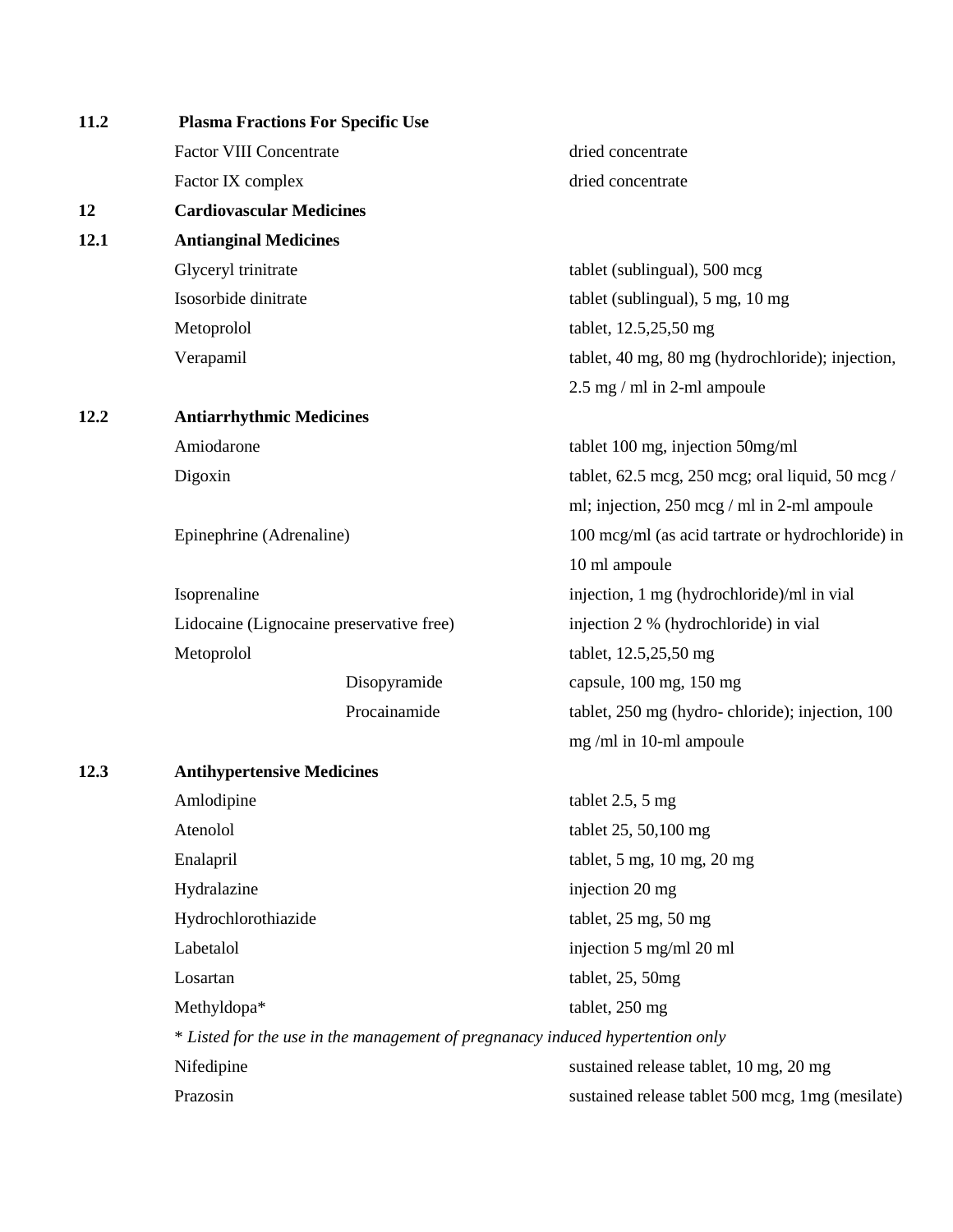|      | Sodium nitroprusside                   |                                                     | powder for infusion, 50 mg in ampoule            |  |
|------|----------------------------------------|-----------------------------------------------------|--------------------------------------------------|--|
| 12.4 | <b>Medicines Used in Heart Failure</b> |                                                     |                                                  |  |
|      | Digoxin                                |                                                     | tablet, 62.5 mcg, 250 mcg; oral liquid, 50 mcg / |  |
|      |                                        |                                                     | ml; injection, 250 mcg / ml in 2-ml ampoule      |  |
|      | Furosemide<br>Ramipril                 |                                                     | injection, 10 mg/ml in 2ml ampoule. tablet, 20,  |  |
|      |                                        |                                                     | $40$ mg                                          |  |
|      |                                        |                                                     | tablet $2.5$ , $5 \text{ mg}$                    |  |
|      | Spironolactone                         |                                                     | tablet, 25 mg                                    |  |
|      |                                        | Dobutamine                                          | injection, 12.5 mg/ml (as hydrochloride) in 20-  |  |
|      |                                        |                                                     | ml ampoule                                       |  |
|      |                                        | Dopamine                                            | injection 40mg/ml (hydrochloride) in 5- ml vial  |  |
| 12.5 | <b>Antithrombotic Medicines</b>        |                                                     |                                                  |  |
|      | Aspirin                                |                                                     | tablet, 50mg, 75 mg, 100mg                       |  |
|      | Clopidogrel                            |                                                     | tablet 75 mg                                     |  |
|      | Streptokinase                          |                                                     | injection 750000 IU, 1500 000 IU in vial         |  |
| 12.6 | <b>Lipid Lowering Agent</b>            |                                                     |                                                  |  |
|      | Atorvastatin                           |                                                     | tablet, 10 mg, 20 mg (as calcium trihydrate)     |  |
|      | Fenofibirate                           |                                                     | tablet, 80, 160 mg                               |  |
| 13   | <b>Dermatological Medicines</b>        |                                                     |                                                  |  |
| 13.1 | <b>Antifungal Medicines</b>            |                                                     |                                                  |  |
|      | Benzoic acid + Salicylic acid          |                                                     | ointment or cream, $6\% + 3\%$                   |  |
|      | Clotrimazole                           |                                                     | cream, 1%                                        |  |
|      | Fluconazole                            |                                                     | capsule 150 mg                                   |  |
| 13.2 | <b>Anti-infective Medicines</b>        |                                                     |                                                  |  |
|      | Mupirocin                              |                                                     | 2 % cream/ont                                    |  |
|      | Povidone iodine                        |                                                     | solution, 5%                                     |  |
|      | Silver sulfadiazine                    |                                                     | cream, 0.2%                                      |  |
|      |                                        | Gentian violet                                      |                                                  |  |
|      |                                        | (Methylrosanilinium                                 |                                                  |  |
|      |                                        | chloride)                                           | aqueous solution 1%                              |  |
| 13.3 |                                        | <b>Anti-inflammatory and Antipruritic Medicines</b> |                                                  |  |
|      | Betamethasone                          |                                                     | ointment or cream, 0.1% (as valerate)            |  |
|      | Calamine lotion                        |                                                     | lotion, 15%                                      |  |
|      | Hydrocortisone                         |                                                     | ointment or cream, 1% (acetate)                  |  |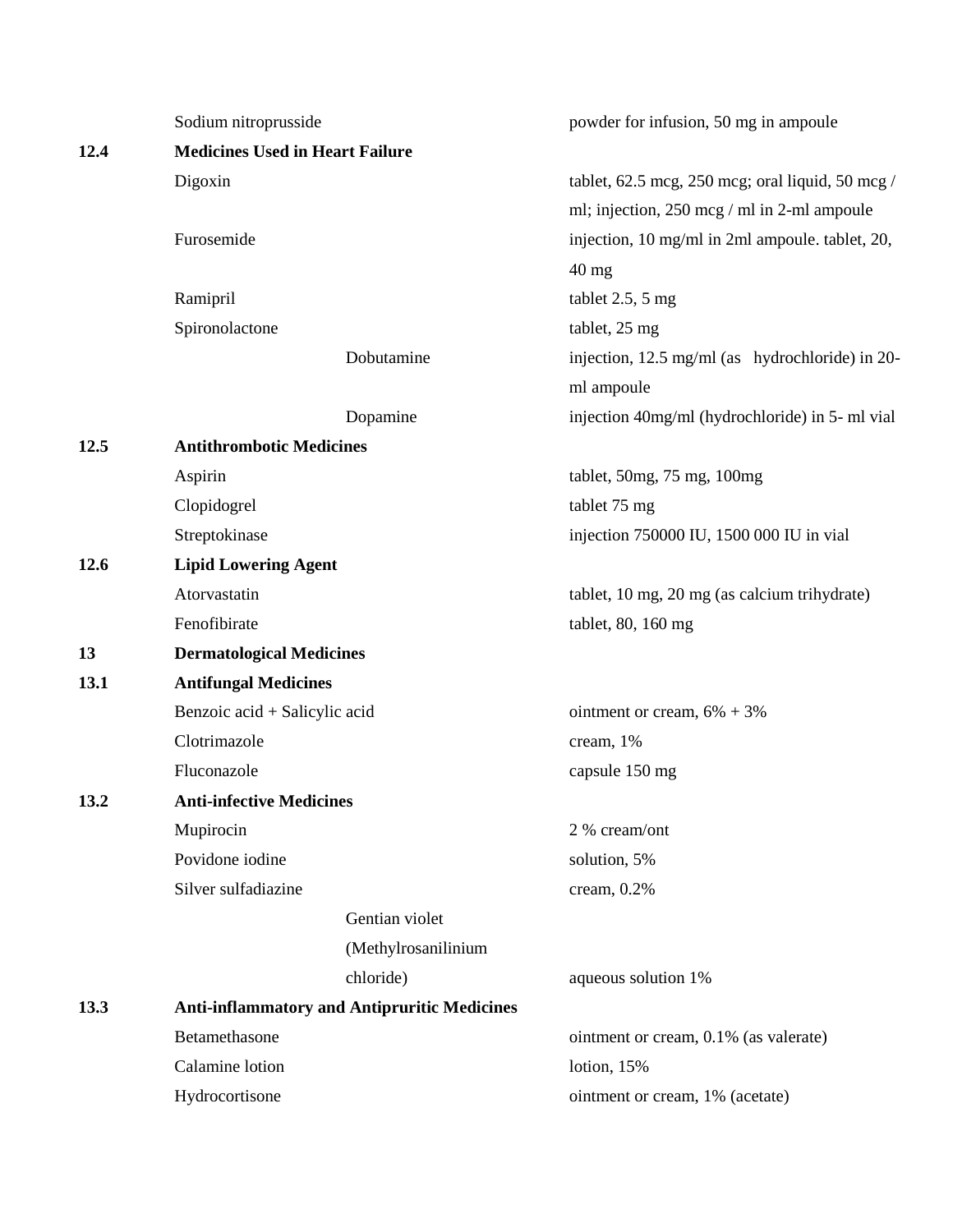| 13.4 | <b>Medicines Affecting Skin Differentiation and Proliferation</b>           |                                                    |  |
|------|-----------------------------------------------------------------------------|----------------------------------------------------|--|
|      | Benzoyl peroxide                                                            | cream or lotion, 5%                                |  |
|      | Salicylic acid                                                              | cream10, 20, 40%                                   |  |
| 13.5 | <b>Scabicides and Pediculicides</b>                                         |                                                    |  |
|      | Permethrin                                                                  | lotion 1%, cream 5%                                |  |
| 14   | <b>Diagnostic Agents</b>                                                    |                                                    |  |
| 14.1 | <b>Ophthalmic Medicines</b>                                                 |                                                    |  |
|      | Fluorescein                                                                 | eye drops, 1%, 2% (sodium salt); injection, 10%,   |  |
|      |                                                                             | 20% (sodium salt) in 5-ml ampoule                  |  |
| 14.2 | <b>Radiocontrast Media</b>                                                  |                                                    |  |
|      | Amidotrizoate                                                               | injection, 140-420 mg iodine/ml (as sodium or      |  |
|      |                                                                             | meglumine salt) in 20, 50 ml ampoule               |  |
|      | Barium sulfate                                                              | 100-250% $w/v$ in aqueous suspension               |  |
|      | Iohexol                                                                     | injection, 140-350 mg iodine/ml in 10/20 ml        |  |
|      |                                                                             | ampoule                                            |  |
|      | Meglumine iotroxate                                                         | solution, 5-8 g iodine in 100-250 ml               |  |
| 15   | <b>Disinfectants and Antiseptics</b>                                        |                                                    |  |
| 15.1 | <b>Antiseptics</b>                                                          |                                                    |  |
|      | Chlorhexidine                                                               | solution, 5% (digluconate) for dilution, solution* |  |
|      |                                                                             | or ointment, 4 %                                   |  |
|      | *Only for umbilical cord stump care                                         |                                                    |  |
|      | Gentian violet (Methylrosanilinium chloride)                                | aqueous solution, 1%                               |  |
|      | (Powder may be supplied for preparation of solution at the health facility) |                                                    |  |
|      | Povidone iodine                                                             | solution, 5%, 10 % $w/v$                           |  |
|      | Rectified spirit                                                            | liquid (90 % $v/v$ )                               |  |
| 15.2 | <b>Disinfectants</b>                                                        |                                                    |  |
|      | Chlorine based compound                                                     | powder, (0.1% available chlorine) for solution     |  |
|      | Glutaraldehyde                                                              | solution, 2%                                       |  |
| 16   | <b>Diuretics</b>                                                            |                                                    |  |
|      | Furosemide                                                                  | tablet, 40 mg; injection, 10 mg/ml in 2-ml         |  |
|      |                                                                             | ampoule                                            |  |
|      | Hydrochlorothiazide                                                         | tablet, 25mg, 50 mg                                |  |
|      | Mannitol                                                                    | injectable solution, 10%, 20%                      |  |
|      |                                                                             |                                                    |  |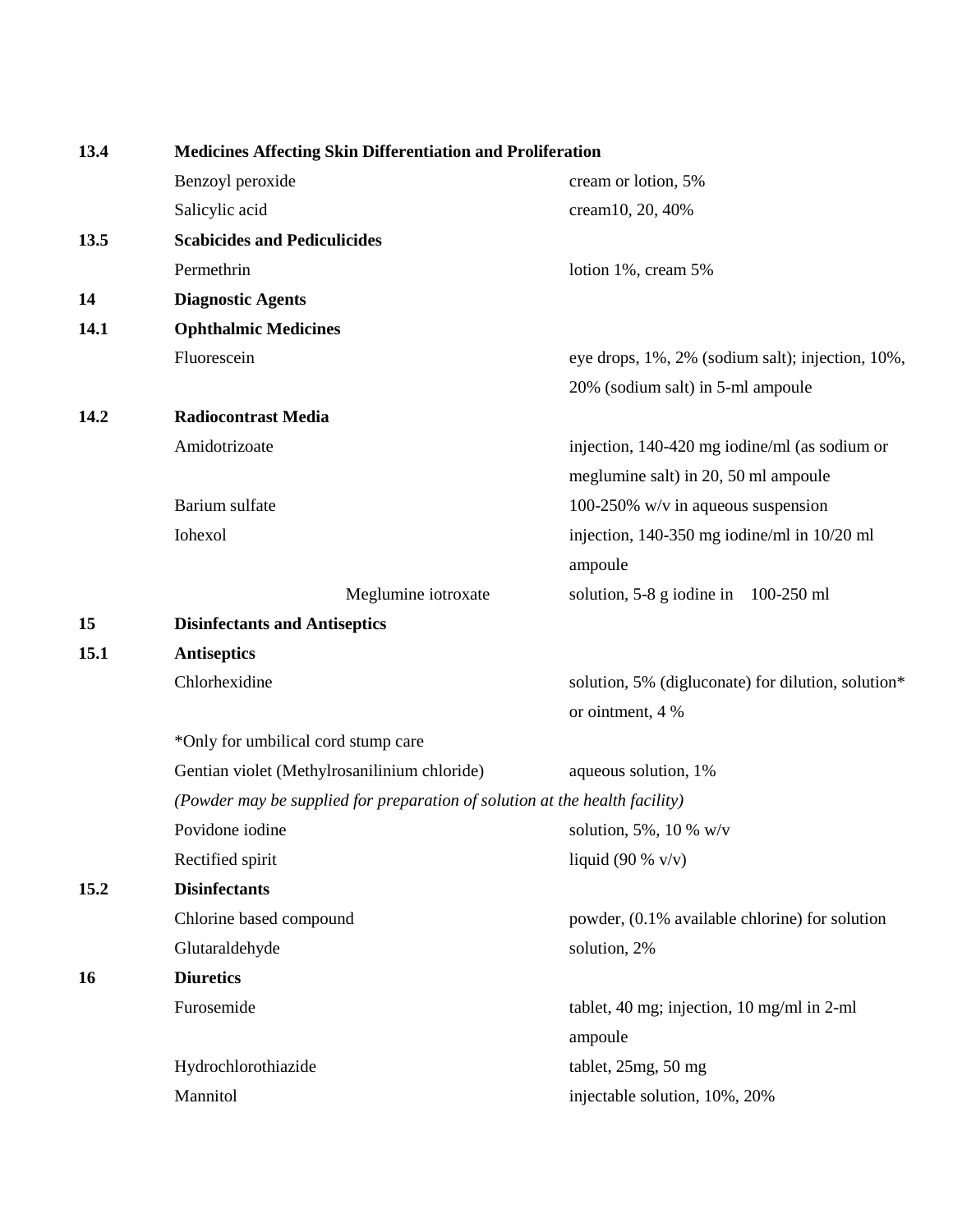|        | Spironolactone                                                 | tablet, $25 \text{ mg}$ , $100 \text{ mg}$       |  |
|--------|----------------------------------------------------------------|--------------------------------------------------|--|
| 17     | <b>Gastrointestinal Medicines</b>                              |                                                  |  |
| 17.1   | <b>Antacids and Other Anti-ulcer Medicines</b>                 |                                                  |  |
|        | Dried aluminium hydroxide gel + Magnesium                      | tablet, $250 \text{ mg} + 250 \text{ mg}$        |  |
|        | hydroxide*                                                     |                                                  |  |
|        | (*Tablet containing Magnesium trisilicate 500 mg may be used.) |                                                  |  |
|        | Ranitidine                                                     | tablet, 150 mg, 300 mg (as hydrochloride);       |  |
|        |                                                                | injection 25 mg/ml in 2-ml ampoule               |  |
|        | Omeprazole                                                     | capsule, 20 mg                                   |  |
| 17.2   | <b>Antiemetic Medicines</b>                                    |                                                  |  |
|        | Granisetron                                                    | tablet 1, 2 mg                                   |  |
|        | Metoclopramide                                                 | tablet, 10 mg (hydrochloride); injection, 5 mg   |  |
|        |                                                                | (hydrochloride)/ml in 2-ml ampoule               |  |
|        | Promethazine                                                   | tablet, 25 mg (theoclate); oral liquid, 5 mg     |  |
|        |                                                                | (hydrochloride)/ 5ml;injection, 25 mg            |  |
|        |                                                                | (hydrochloride) / ml in 2-ml ampoule             |  |
| 17.3   | <b>Anti-inflammatory Medicines</b>                             |                                                  |  |
|        | Sulfasalazine                                                  | tablet, 500 mg                                   |  |
| 17.4   | <b>Laxatives</b>                                               |                                                  |  |
|        | Lactulose                                                      | solution, $3.35$ mg $/ 5$ ml                     |  |
|        | Magnesium sulfate                                              | powder, 500 g                                    |  |
|        | Bisacodyl                                                      | tablet, 10 mg                                    |  |
|        | Ispaghula husk                                                 | oral powder                                      |  |
| 17.5   | <b>Medicines Used in Diarrhoea</b>                             |                                                  |  |
| 17.5.1 | <b>Oral Rehydration</b>                                        |                                                  |  |
|        | Oral rehydration salts*                                        | sachet containing: Dextrose, anhydrous 13.5 g,   |  |
|        |                                                                | Sodium chloride 2.6 g, Potassium chloride 1.5 g, |  |
|        |                                                                | Trisodium citrate dihydrate 2.9g, appropriate    |  |
|        |                                                                | flavour q.s. Dissolved to produce 1 litre,       |  |
|        |                                                                | provides dextrose 75mEq, sodium 75 mEq or        |  |
|        |                                                                | mmol/l, chloride 65 mEq or mmol/l, potasium 20   |  |
|        |                                                                | mEq or mmol/l, citrate 10 mmol/l and osmolarity  |  |
|        |                                                                | 245 mOsm/l                                       |  |

*\* In case of cholera a higher concentration of sodium may be required.*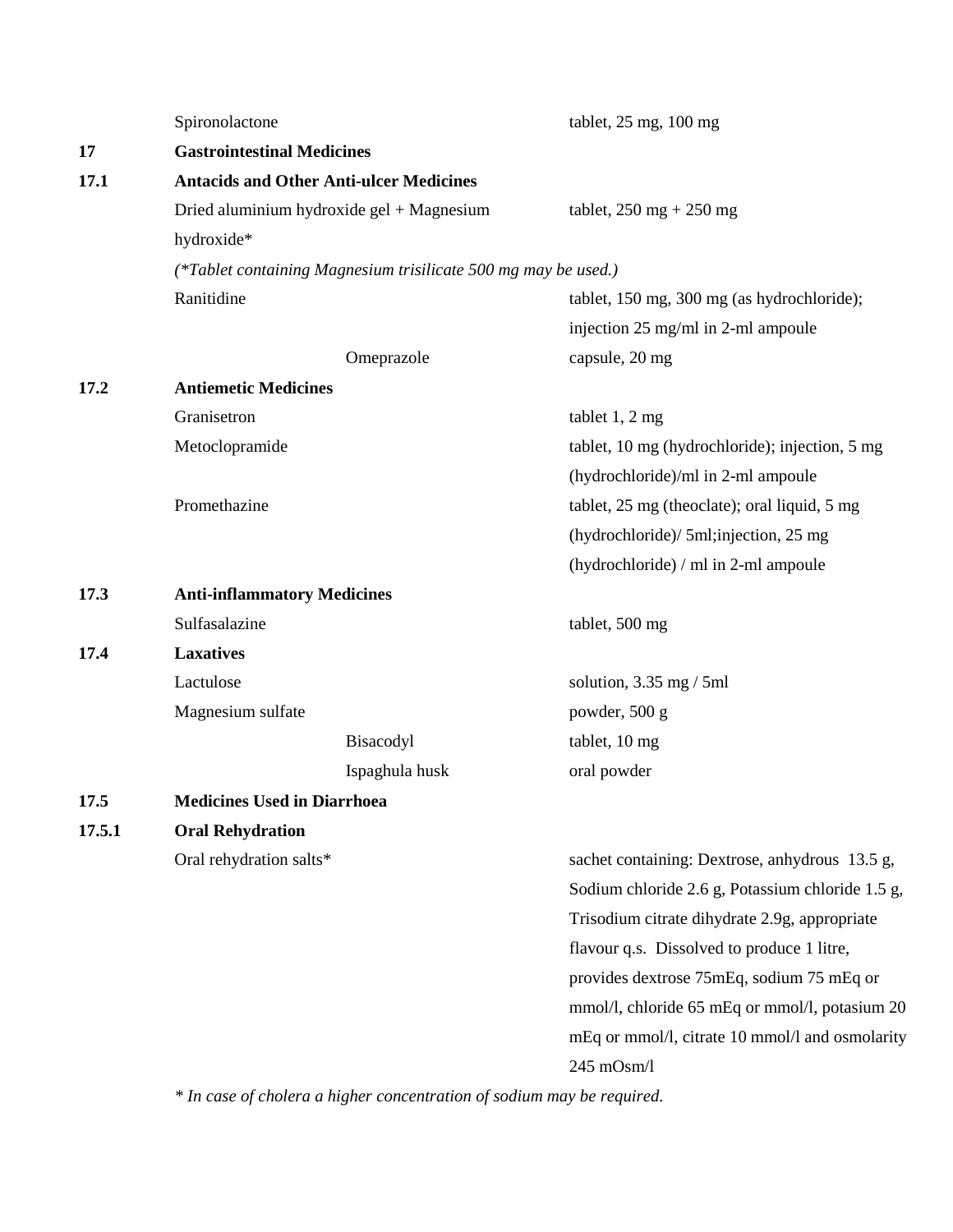| 17.5.2 | <b>Medicine for Diarrhoea in Children</b>                                                 |                                                             |  |  |  |
|--------|-------------------------------------------------------------------------------------------|-------------------------------------------------------------|--|--|--|
|        | Zinc sulfate*                                                                             | dispersible tablet, equivalent to Zinc 10 mg, 20            |  |  |  |
|        |                                                                                           | mg (scored)                                                 |  |  |  |
|        | * In acute diarrhoea, zinc sulfate should be used as an adjunct to oral rehydration salts |                                                             |  |  |  |
|        | Zinc sulfate                                                                              | oral solution, 10 mg/5ml in 50- ml bottle                   |  |  |  |
| 17.6   | <b>Antispasmodic Medicines</b>                                                            |                                                             |  |  |  |
|        | Hyoscine butylbromide                                                                     | tablet, 10 mg, 20 mg; injection, 20 mg/ml in 1-ml           |  |  |  |
|        |                                                                                           | ampoule                                                     |  |  |  |
|        | Drotaverine hydrochloride                                                                 | tablet 40/80 mg                                             |  |  |  |
| 18     | Hormones, Other Endocrine Medicines and Contraceptives                                    |                                                             |  |  |  |
| 18.1   | <b>Adrenal Hormones and Synthetic Substitutes</b>                                         |                                                             |  |  |  |
|        | Dexamethasone                                                                             | tablet, 500 mcg; injection, 4 mg/ml                         |  |  |  |
|        |                                                                                           | dexamethasone phosphate (as sodium phosphate)               |  |  |  |
|        |                                                                                           | in 1-ml ampoule                                             |  |  |  |
|        | Hydrocortisone                                                                            | powder for injection, 100 mg (as sodium                     |  |  |  |
|        |                                                                                           | succinate) in vial; tablet, 10 mg, 20 mg                    |  |  |  |
|        | Prednisolone                                                                              | tablet, 5 mg, 10 mg                                         |  |  |  |
|        | Fludrocortisone                                                                           | tablet, 100 mcg (acetate)                                   |  |  |  |
| 18.2   | <b>Androgens</b>                                                                          |                                                             |  |  |  |
|        | Testosterone                                                                              | injection, 200 mg in 1-ml ampoule                           |  |  |  |
| 18.3   | <b>Contraceptives</b>                                                                     |                                                             |  |  |  |
| 18.3.1 | <b>Oral Harmonal Contraceptives</b>                                                       |                                                             |  |  |  |
|        | Ethinylestradiol + Levonorgestrel                                                         | tablet, 30 mcg +150 mcg, 20 mcg +1.0 mg.                    |  |  |  |
|        | Ethinylestradiol + Norethisterone                                                         | tablet, $35 \text{ mcg} + 1.0 \text{ mg}$ ,                 |  |  |  |
|        | Levonorgestrel                                                                            | tablet, $750 \text{ mcg}$ (pack of two), $1.5 \text{ mg}$ ) |  |  |  |
| 18.3.2 | <b>Injectable Hormonal Contraceptive</b>                                                  |                                                             |  |  |  |
|        | Medroxyprogesterone acetate                                                               | depot injection, 150 mg / ml in 1-ml vial                   |  |  |  |
| 18.3.3 | <b>Intrauterine Devices</b>                                                               |                                                             |  |  |  |
|        | Copper-containing devices                                                                 |                                                             |  |  |  |
|        |                                                                                           |                                                             |  |  |  |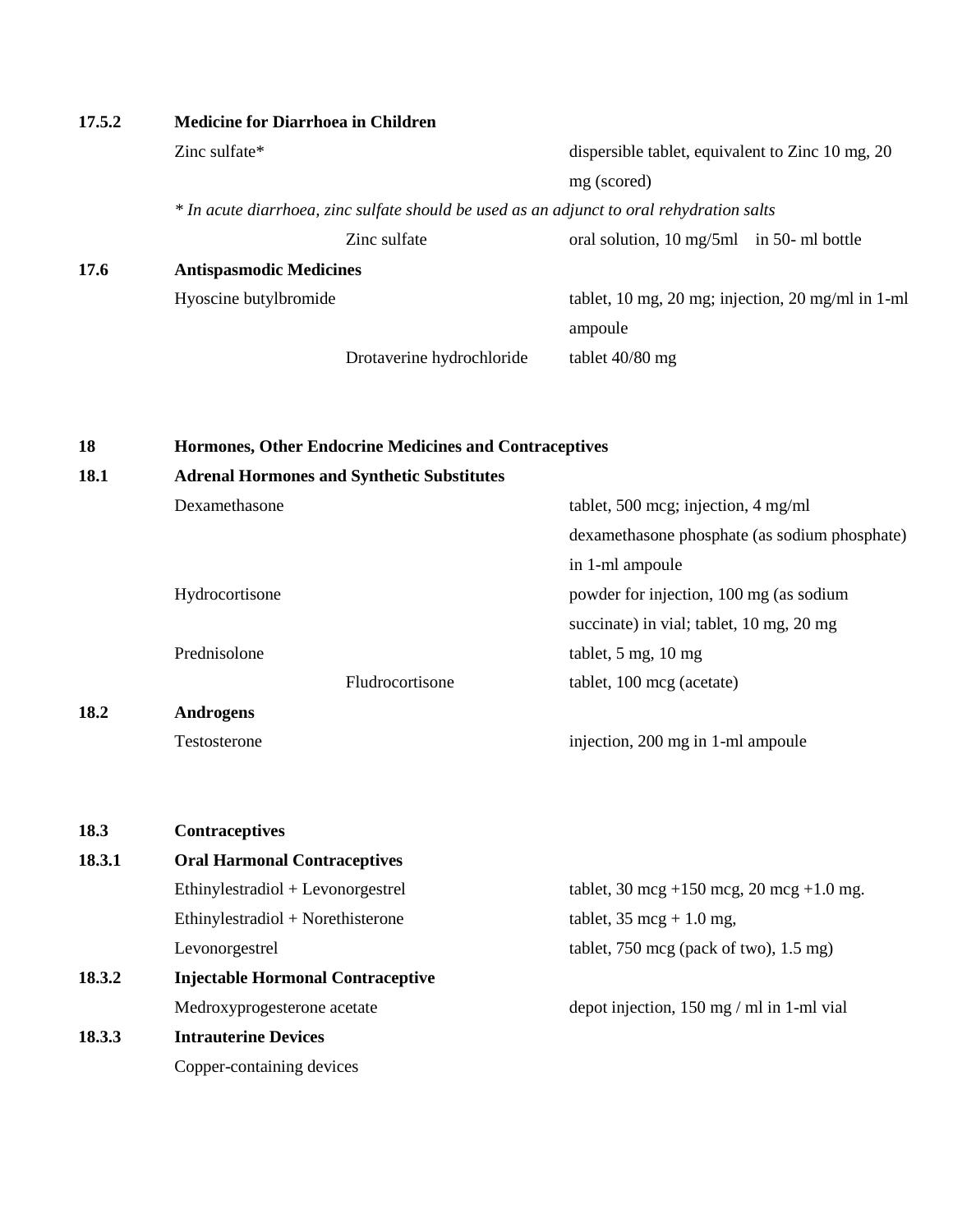| 18.3.4 | <b>Barrier Methods</b>                            |                                                      |
|--------|---------------------------------------------------|------------------------------------------------------|
|        | Condoms                                           |                                                      |
| 18.3.5 | <b>Implantable Contraceptives</b>                 |                                                      |
|        | Hormoal intrauterine device - multiple advantages |                                                      |
|        | Intrauterine device with progestogen              |                                                      |
|        | Levonorgestrel-releasing implant                  | two-rod levonorgestrel-releasing implant, each       |
|        |                                                   | rod containing 75 mg of levonorgestrel (150 mg       |
|        |                                                   | total)                                               |
| 18.3.6 | <b>Miscellaneous</b>                              |                                                      |
|        | Ring pessary                                      |                                                      |
|        | Silicon ring pessary                              |                                                      |
| 18.4   | <b>Estrogens</b>                                  |                                                      |
|        | Ethinylestradiol                                  | tablet, 50 mcg                                       |
| 18.5   | <b>Insulins and Other Antidiabetic Agents</b>     |                                                      |
|        | Gliclazide                                        | tablet 40,80 mg                                      |
|        | Insulin (soluble                                  | injection, 40 IU / ml in 10- ml vial                 |
|        | Intermediate acting insulin                       | injection, 40 IU / ml in 10- ml vial (as compound    |
|        |                                                   | insulin zinc suspension or isophane insulin)         |
|        | Metformin                                         | tablet, 500 mg (hydrochloride), 850 mg               |
|        | Glipizide                                         | tablet, $2.5$ mg, $5$ mg                             |
| 18.6   | <b>Ovulation Inducers</b>                         |                                                      |
|        | Clomifene                                         | tablet, 50 mg (citrate)                              |
| 18.7   | Progestogens                                      |                                                      |
|        | Norethisterone                                    | tablet, 5 mg                                         |
|        | Medroxyprogesterone acetate                       | tablet, 5 mg                                         |
| 18.8   | <b>Thyroid Hormones and Antithyroid Medicines</b> |                                                      |
|        | Carbimazole                                       | tablet, 5 mg                                         |
|        | Levothyroxine                                     | tablet, $25$ , $50$ , $75$ , $100$ mcg (sodium salt) |
|        | Lugol's Iodine                                    | oral solution (Iodine 5%+Potassium iodide 10%)       |
| 18.9   | <b>Posterior Pituitary Hormone</b>                |                                                      |
|        | Desmopressin                                      | injection, 4 mcg/ml; nasal spray 10 mcg /            |
|        |                                                   | metered spray                                        |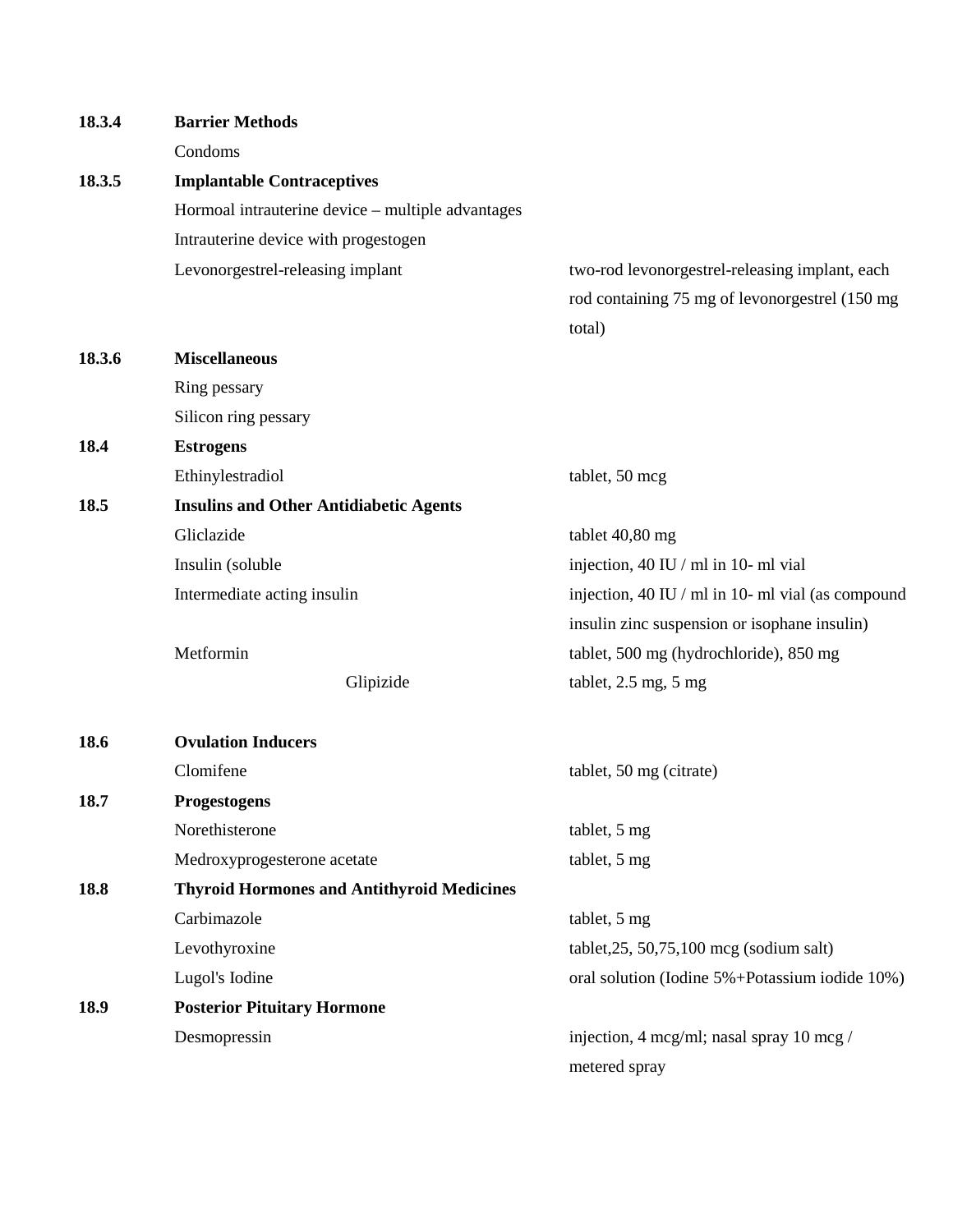| 19     | Immunologicals                                                              |                                                 |  |
|--------|-----------------------------------------------------------------------------|-------------------------------------------------|--|
| 19.1   | <b>Diagnostic Agents</b>                                                    |                                                 |  |
|        | Tuberculin, purified protein derivative (PPD)                               | injection                                       |  |
| 19.2   | <b>Sera and Immunoglobulins</b>                                             |                                                 |  |
|        | Anti-D immunoglobulin (human)                                               | injection, 250 mcg in single dose vial          |  |
|        | Antirabies hyperimmune serum                                                | injection, 1000 IU in 5-ml ampoule              |  |
|        | Polyvenum antisnake serum                                                   | injection in vial                               |  |
|        | Tetanus antitoxin                                                           | injection, 1 000 IU/ml, 3000 IU/ml in vial      |  |
|        | Tetanus immunoglobulin (human)                                              | injection, 500 IU in vial                       |  |
| 19.3   | <b>Vaccines</b>                                                             |                                                 |  |
| 19.3.1 | <b>For Universal Immunization</b>                                           |                                                 |  |
|        | <b>BCG</b>                                                                  | vaccine                                         |  |
|        | Diphtheria, Tetanus, Pertussis, Hepatitis B                                 | vaccine                                         |  |
|        | Diphtheria, Tetanus, Pertussis, Hepatitis B,                                | vaccine                                         |  |
|        | Haemophilus influenzae type b                                               |                                                 |  |
|        | Measles                                                                     | vaccine (live attenuated)                       |  |
|        | Poliomyelitis (oral)                                                        | vaccine                                         |  |
|        | Tetanus toxoid                                                              | vaccine                                         |  |
| 19.3.2 | <b>For Specific Groups of Individuals</b>                                   |                                                 |  |
|        | Diphtheria Antitoxin                                                        | vaccine                                         |  |
|        | Hepatitis A                                                                 | vaccine                                         |  |
|        | Hepatitis B                                                                 | vaccine                                         |  |
|        | Human papiloma vaccine (HPV)                                                | vaccine                                         |  |
|        | Influenza                                                                   | vaccine                                         |  |
|        | Japanese Encephalitis SA 14-14-2 strain                                     | live attenuated vaccine                         |  |
|        | Meningococcal meningitis                                                    | vaccine                                         |  |
|        | <b>Mumps</b>                                                                | vaccine                                         |  |
|        | Rubella                                                                     | vaccine                                         |  |
|        | Typhoid                                                                     | vaccine                                         |  |
|        | Yellow fever vaccine                                                        | vaccine                                         |  |
|        | Rabies vaccine, freeze-dried                                                | vaccine                                         |  |
| 20     | <b>Muscle Relaxants (Peripherally Acting) and Cholinesterase Inhibitors</b> |                                                 |  |
|        | Neostigmine                                                                 | tablet, 15 mg (bromide); injection 500 mcg, 2.5 |  |

mg (metilsulfate) in 5-ml ampoule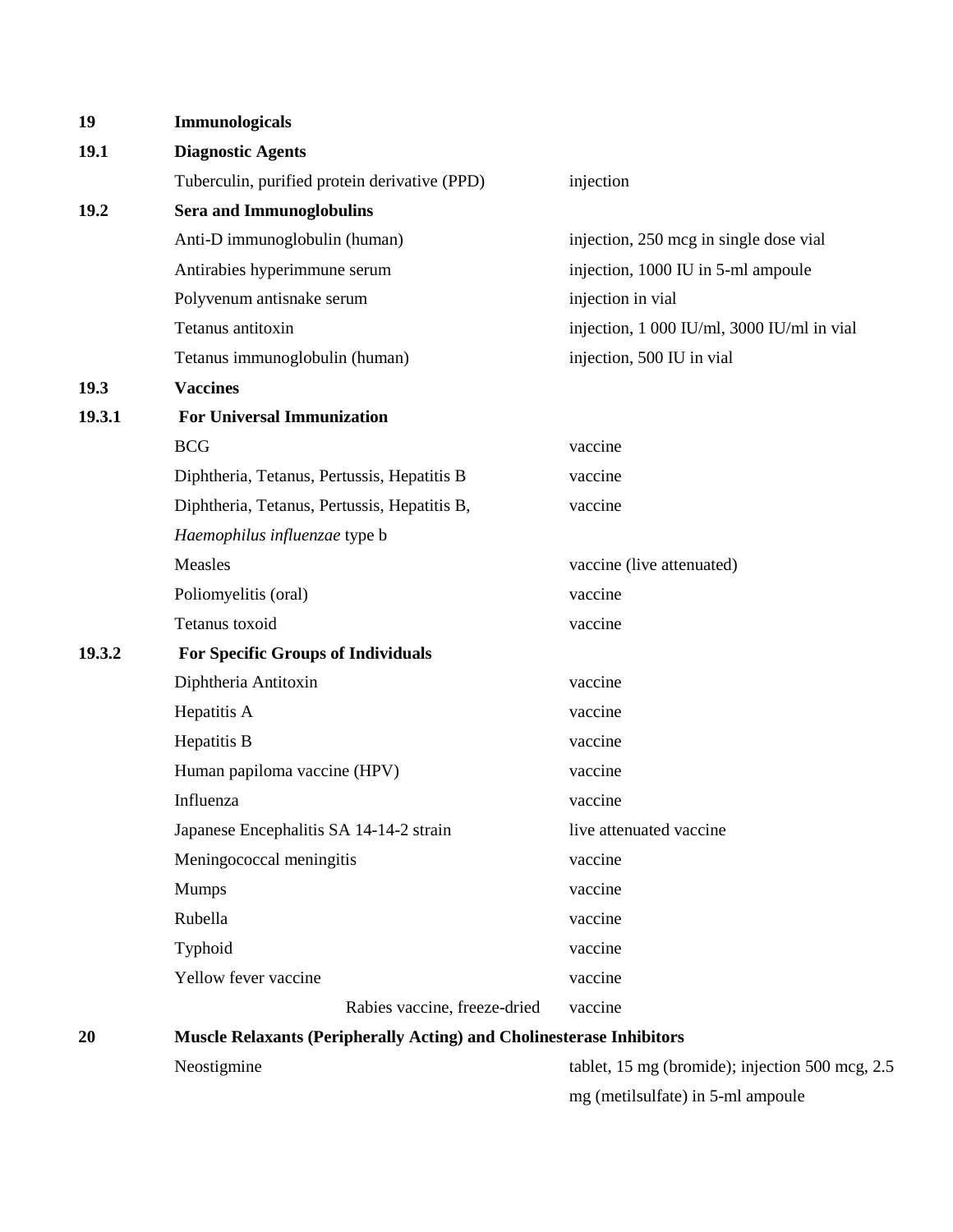|        | Pancuronium bromide                      |                                                            | injection, $2 \text{ mg} / \text{ml}$ in $2 \text{-ml}$ ampoule |
|--------|------------------------------------------|------------------------------------------------------------|-----------------------------------------------------------------|
|        | Suxamethonium chloride                   |                                                            | injection, 50mg/ml in 10 vail                                   |
|        | Vecuronium bromide                       |                                                            | powder for injection 10 mg in vial                              |
|        |                                          | Atracurium                                                 | powder for injection, 25,50, 100 mg injection                   |
| 21     |                                          | <b>Ophthalmological, Ear, Nose and Throat Preparations</b> |                                                                 |
| 21.1   | <b>Ophthalmological Preparations</b>     |                                                            |                                                                 |
| 21.1.1 | <b>Anti-infective Agents</b>             |                                                            |                                                                 |
|        | Aciclovir                                |                                                            | ointment, 3%                                                    |
|        | Fluconazole                              |                                                            | $0.3\%$ eye drop                                                |
|        | Gentamicin                               |                                                            | solution (eye drops), 0.3% (sulfate)                            |
|        |                                          | Chloramphenicol                                            | applicap, 1%                                                    |
|        |                                          | Ciprofloxacin                                              | eye/ear drops, 0.3% (as hydrochloride); eye                     |
|        |                                          |                                                            | ointment, 0.3%                                                  |
|        |                                          | Ofloxacin                                                  | eye drop 0.3 %                                                  |
|        |                                          | Tetracycline                                               | eye ointment, 1% (hydrochloride)                                |
| 21.1.2 | <b>Anti-inflammatory agents</b>          |                                                            |                                                                 |
|        | Prednisolone                             |                                                            | solution (eye drops), 0.5%                                      |
| 21.1.3 | <b>Local Anaesthetics</b>                |                                                            |                                                                 |
|        | Lidocaine (Lignocaine)                   |                                                            | injection, 2%, 4% (topical)                                     |
|        | Proparacaine                             |                                                            | solution (eye drops), 0.5%                                      |
|        |                                          | Tetracaine                                                 | solution (eye drops), 0.5%                                      |
| 21.1.4 | Miotics and antiglaucoma medicines       |                                                            |                                                                 |
|        | Acetazolamide                            |                                                            | tablet, 250 mg                                                  |
|        | Pilocarpine                              |                                                            | solution (eye drops), 2%, 4% (hydrochloride)                    |
|        | Timolol                                  |                                                            | solution (eye drops), 0.5 % (maleate)                           |
| 21.1.5 | <b>Mydriatics</b>                        |                                                            |                                                                 |
|        | Atropine                                 |                                                            | solution (eye drops), 1% (sulfate)                              |
|        | Tropicamide                              |                                                            | solution (eye drop), 0.5%                                       |
| 21.2   | <b>Ear, Nose and Throat Preparations</b> |                                                            |                                                                 |
|        | Betamethasone                            |                                                            | ear drops/cream0.05 %                                           |
|        | <b>Bismuth Iodoform Paraffin</b>         |                                                            | solution, 70%                                                   |
|        | Chloramphenicol                          |                                                            | ear drops, 5%                                                   |
|        | Ciprofloxacin                            |                                                            | 0.3% drops (as hydrocholoride)                                  |
|        | Clotrimazole                             |                                                            | ear drops 1%                                                    |
|        |                                          |                                                            |                                                                 |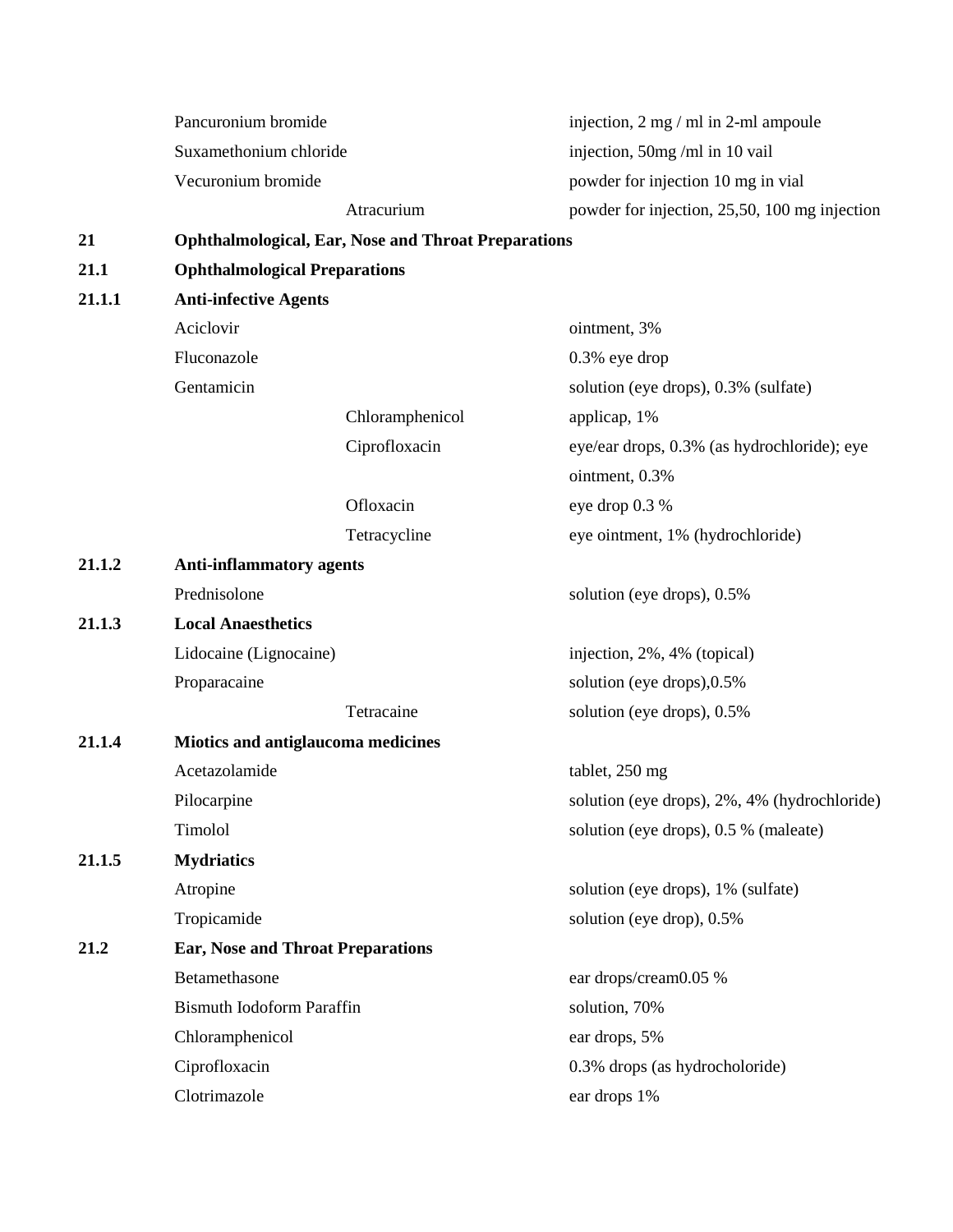|      | Ichthammol + Glycerin,                                                                               |                                                                   | ear drop, $10\% + 5\%$                           |  |  |
|------|------------------------------------------------------------------------------------------------------|-------------------------------------------------------------------|--------------------------------------------------|--|--|
|      | Lidocaine (Lignocaine)                                                                               |                                                                   | topical (viscous), 2%, 4%                        |  |  |
|      | Oxymetazoline                                                                                        |                                                                   | solution (nasal drops), 0.025%, 0.05%            |  |  |
|      | Sodium bicarbonate + Glycerin                                                                        |                                                                   | ear drops, $1\% + 5\%$                           |  |  |
| 21.3 | <b>Dental</b>                                                                                        |                                                                   |                                                  |  |  |
|      | Benzocaine                                                                                           |                                                                   | solution 20%                                     |  |  |
|      | Chlorhexidine                                                                                        |                                                                   | solution, 0.2% (gluconate)                       |  |  |
|      | Clove oil                                                                                            |                                                                   | oil                                              |  |  |
|      | Zinc oxide                                                                                           |                                                                   | powder                                           |  |  |
| 22   | <b>Oxytocics and Antioxytocics</b>                                                                   |                                                                   |                                                  |  |  |
| 22.1 | <b>Oxytocics</b>                                                                                     |                                                                   |                                                  |  |  |
|      | Methylergometrine                                                                                    |                                                                   | injection, 200 mcg (maleate) /ml in ampoule      |  |  |
|      | Oxytocin                                                                                             |                                                                   | injection, 5 IU/ml in1-ml ampoule                |  |  |
|      |                                                                                                      | Mifepristone*+Misoprostol                                         | tablet, $200mg + 200mg$                          |  |  |
|      | *Combi-pack, containing 1 tablet of mifepristone and 4-tablet of misoprostol. Requires close medical |                                                                   |                                                  |  |  |
|      |                                                                                                      | supervision. Approved for abortion services only in listed sites. |                                                  |  |  |
|      |                                                                                                      | Misoprostol                                                       | tablet, 200 mcg, vaginal tablet, 25 mcg          |  |  |
| 22.2 | Anti-oxytocics                                                                                       |                                                                   |                                                  |  |  |
|      | Nifedipine                                                                                           |                                                                   | capsule 10 mg                                    |  |  |
|      |                                                                                                      | Terbutaline                                                       | injection 0.5 mg/ml                              |  |  |
| 23   | <b>Peritoneal Dialysis Solution</b>                                                                  |                                                                   |                                                  |  |  |
|      | Intraperitoneal dialysis solution                                                                    |                                                                   | parenteral solution of appropriate composition   |  |  |
| 24   | <b>Psychotherapeutic Medicines</b>                                                                   |                                                                   |                                                  |  |  |
| 24.1 | <b>Medicines Used in Psychotic Disorders</b>                                                         |                                                                   |                                                  |  |  |
|      | Chlorpromazine                                                                                       |                                                                   | tablet, 50 mg, 100 mg (hydrochloride); oral      |  |  |
|      |                                                                                                      |                                                                   | liquid, 25 mg (hydrochloride) / 5ml;             |  |  |
|      | Fluphenazine                                                                                         |                                                                   | injection, 25 mg (decanoate or enantate) in 1-ml |  |  |
|      |                                                                                                      |                                                                   | ampoule.                                         |  |  |
|      | Haloperidol                                                                                          |                                                                   | tablet 2 mg, 5 mg; injection, 5 mg in 1-ml       |  |  |
|      |                                                                                                      |                                                                   | ampoule                                          |  |  |
|      | Olanzapine                                                                                           |                                                                   | tablet 2.5, 5, 10 mg                             |  |  |
|      |                                                                                                      | Resperidone                                                       | tablet, 1 mg, 2mg                                |  |  |
|      |                                                                                                      | Thioridazine                                                      | tablet, 10mg, 25mg, 100mg                        |  |  |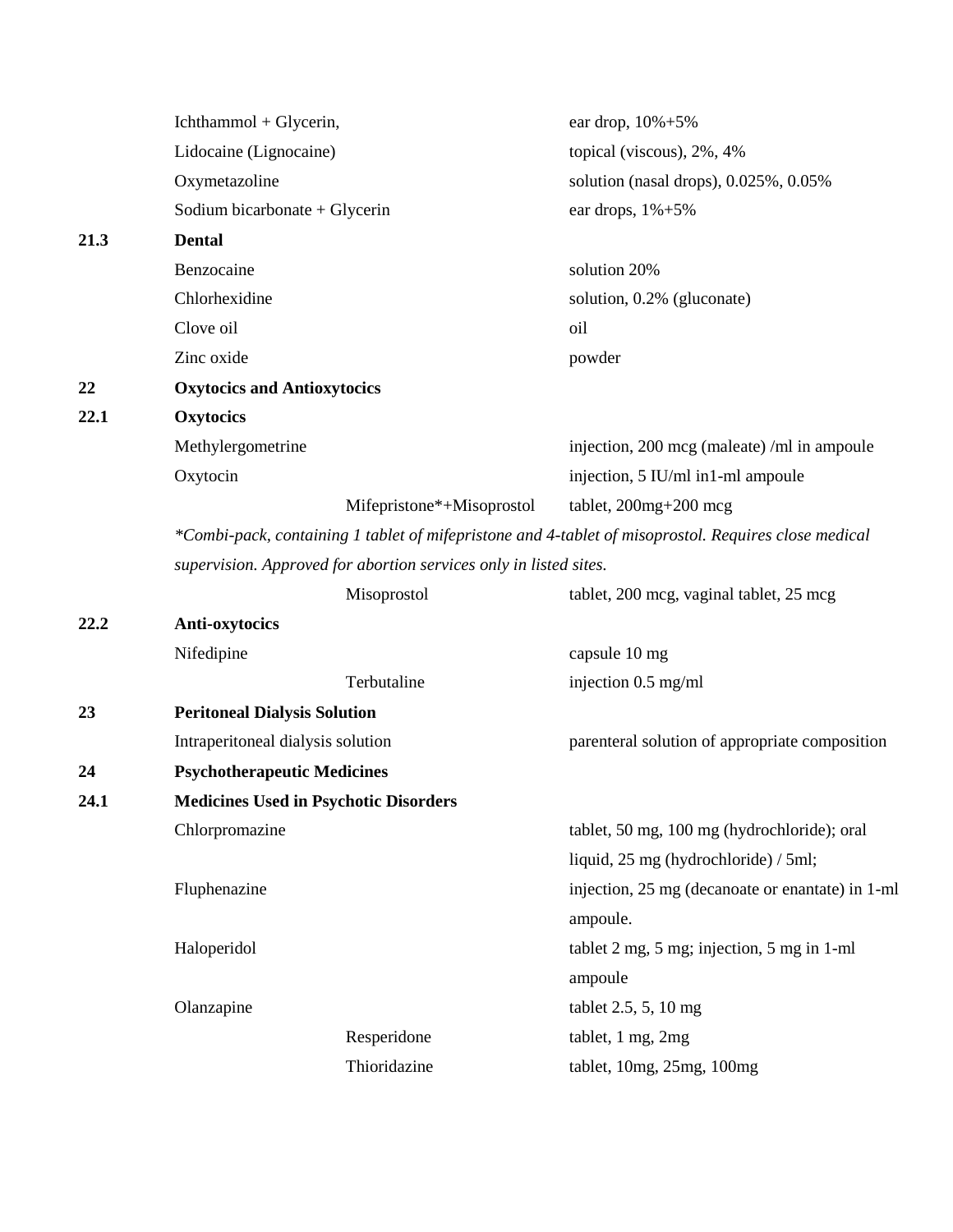| 24.2   | <b>Medicines Used in Mood Disorders</b>                                     |                                                                  |  |  |
|--------|-----------------------------------------------------------------------------|------------------------------------------------------------------|--|--|
| 24.2.1 | Medicines used in depressive disorders                                      |                                                                  |  |  |
|        | Amitriptyline                                                               | tablet, 10 mg, 25 mg, 75 mg (hydrochloride)                      |  |  |
|        | Fluoxetine                                                                  | capsule or tablet, 20 mg (as hydrochloride)                      |  |  |
| 24.2.2 | <b>Medicines Used in Bipolar Disorders</b>                                  |                                                                  |  |  |
|        | Lithium carbonate                                                           | capsule or tablet, 300 mg (sustained release)                    |  |  |
| 24.3   |                                                                             | <b>Medicines Used in Generalised Anxiety and Sleep Disorders</b> |  |  |
|        | Chlordiazepoxide                                                            | tablet, 10 mg, 25 mg                                             |  |  |
|        | Diazepam                                                                    | tablet 2 mg, 5 mg                                                |  |  |
|        | Lorazepam                                                                   | tablet, $1, 2$ mg                                                |  |  |
| 24.4   | <b>Medicines Used for Obsessive Compulsive Disorders and Panic Attacks</b>  |                                                                  |  |  |
|        | Clomipramine                                                                | capsules, 10 mg, 25 mg (hydrochloride)                           |  |  |
| 24.5   | <b>Medicines Used in Substance Dependence Programmes</b>                    |                                                                  |  |  |
|        | Methadone*                                                                  | concentrate for oral liquid, 5 mg/ml, 10 mg/ml                   |  |  |
|        |                                                                             | (hydrochloride), oral liquid, 5 mg/5ml, 10 mg/5                  |  |  |
|        |                                                                             | ml, tablet 5 mg                                                  |  |  |
|        | Buprenorphine*                                                              | sublingual tablet, 200 mcg                                       |  |  |
|        | *The medicines should only be used within an established support programme. |                                                                  |  |  |
|        | Disulfiram                                                                  | tablet, 200 mg                                                   |  |  |
| 25     | <b>Medicines Acting on the Respiratory Tract</b>                            |                                                                  |  |  |
| 25.1   | Antiasthmatic and Medicines for Chronic Obstructive Pulmonary Disease       |                                                                  |  |  |
|        | Aminophylline                                                               | injection, 25 mg/ml                                              |  |  |
|        | Epinephrine (Adrenaline)                                                    | injection, 1 mg (as hydrochloride or acid tartrate)              |  |  |
|        |                                                                             | in 1-ml ampoule.                                                 |  |  |
|        | Hydrocortisone                                                              | injection (sodium succinate) 100 mg, 200 mg in                   |  |  |
|        |                                                                             | vial; tablet, 10 mg                                              |  |  |
|        | Ipratropium bromide                                                         | inhalation, 20 mcg/ dose                                         |  |  |
|        | Salbutamol                                                                  | tablet, 2 mg, 4 mg (as sulfate); inhalation 100                  |  |  |
|        |                                                                             | mcg/dose, rotacap 200 mcg (as sulfate) per dose;                 |  |  |
|        |                                                                             | oral liquid, 2mg (as sulfate)/5ml; injection                     |  |  |
|        |                                                                             | 50mcg/ml in 5-ml ampoule                                         |  |  |
|        | Beclomethasone                                                              | inhalation (aerosol), 50mcg (as dipropionate) per                |  |  |
|        |                                                                             | dose                                                             |  |  |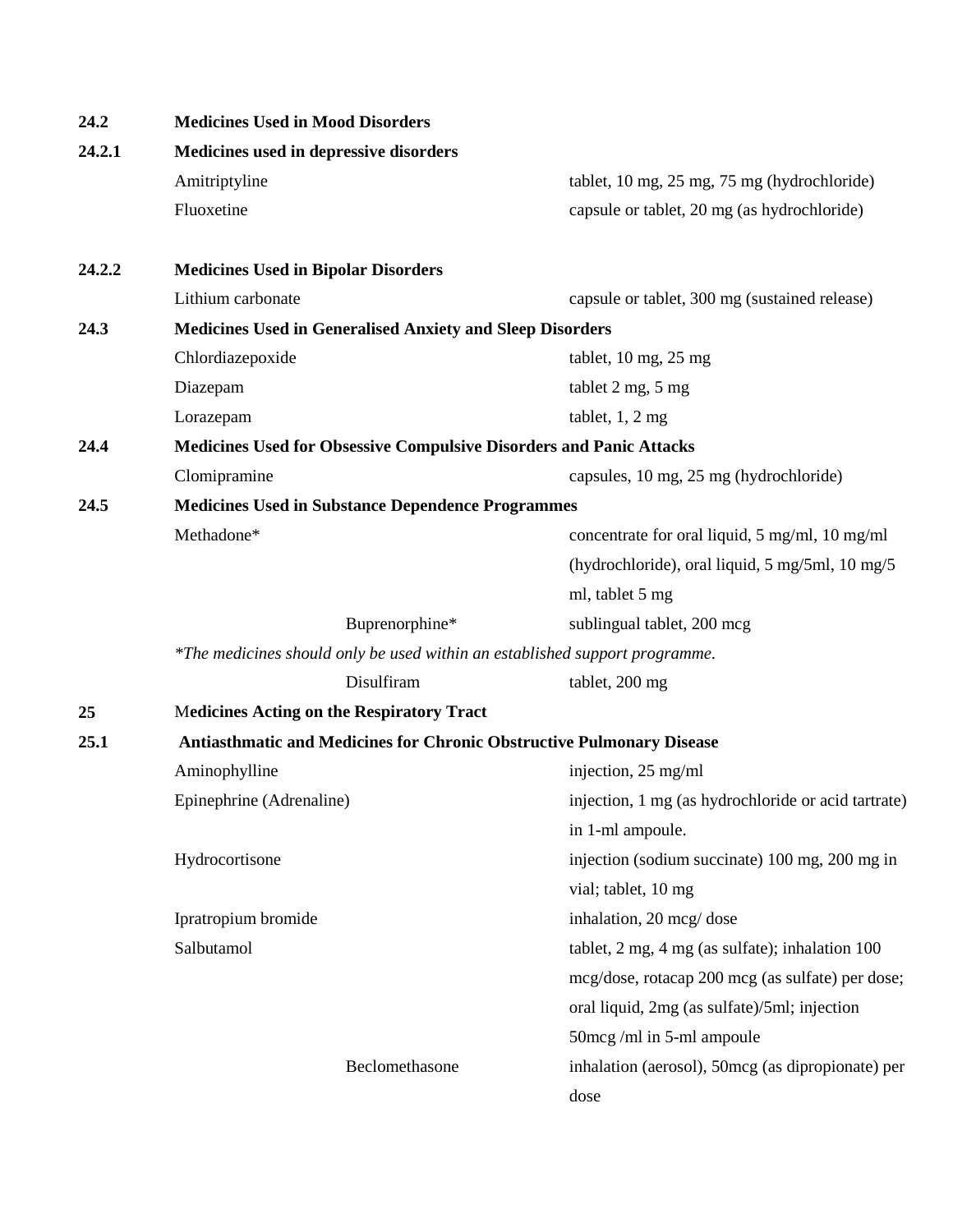| 26   | <b>Solution Correcting Water, Electrolyte and Acid Base Disturbances</b> |                                                    |  |
|------|--------------------------------------------------------------------------|----------------------------------------------------|--|
| 26.1 | Oral                                                                     |                                                    |  |
|      | Oral rehydration salts                                                   | sachet containing: Dextrose, anhydrous 13.5 g,     |  |
|      |                                                                          | Sodium chloride 2.6 g, Potassium chloride 1.5 g,   |  |
|      |                                                                          | Trisodium citrate dihydrate 2.9 g, appropriate     |  |
|      |                                                                          | flavour q.s. Dissolved to produce 1 litre,         |  |
|      |                                                                          | provides Dextrose 75 mEq, sodium 75 mEq or         |  |
|      |                                                                          | mmol/l, chloride 65 mEq or mmol/l, potasium 20     |  |
|      |                                                                          | mEq or mmol/l, citrate 10 mmol/l and osmolarity    |  |
|      |                                                                          | $245$ mOsm/l                                       |  |
| 26.2 | <b>Parenteral</b>                                                        |                                                    |  |
|      | Compound solution of Sodium lactate (Ringer's                            | injectable solution                                |  |
|      | Lactate)                                                                 |                                                    |  |
|      | Glucose                                                                  | injectable solution, 5% isotonic, 50% hypertonic   |  |
|      | Glucose with Sodium chloride                                             | injectable solution, 5% glucose, 0.9% sodium       |  |
|      |                                                                          | chloride                                           |  |
|      | Potassium chloride                                                       | injection, 15% in 20ml ampoule                     |  |
|      | Sodium chloride                                                          | injectable solution, 0.9% isotonic                 |  |
|      | Sodium bi-carbonate                                                      | injectable solution 7.5 % solution in 10-ml        |  |
|      |                                                                          | ampoule                                            |  |
| 26.3 | <b>Miscellaneous</b>                                                     |                                                    |  |
|      | Water for injection                                                      | 5-ml, 10-ml ampoule                                |  |
| 27   | <b>Vitamins and Minerals</b>                                             |                                                    |  |
|      | Ascorbic acid                                                            | tablet, 500 mg                                     |  |
|      | Calcium gluconate                                                        | injection, 100 mg / ml in 10-ml ampoule            |  |
|      | Cynocomalamin                                                            | injection 30 mcg/ml                                |  |
|      | Ergocalciferol                                                           | capsule or tablet, 1.25 mg (50 000 IU) oral        |  |
|      |                                                                          | solution, 250 mcg/ml) (10000 IU / ml)              |  |
|      | Pyridoxine                                                               | tablet, 25 mg (hydrochloride)                      |  |
|      | Retinol                                                                  | tablet (sugar coated), 10000 IU; capsule, 20000    |  |
|      |                                                                          | IU (as palmitate); oral oily solution, 100 000 IU/ |  |
|      |                                                                          | ml in multi-dose dispenser; water miscible         |  |
|      |                                                                          | injection, 100 000 IU (as palmitate) in 2-ml       |  |